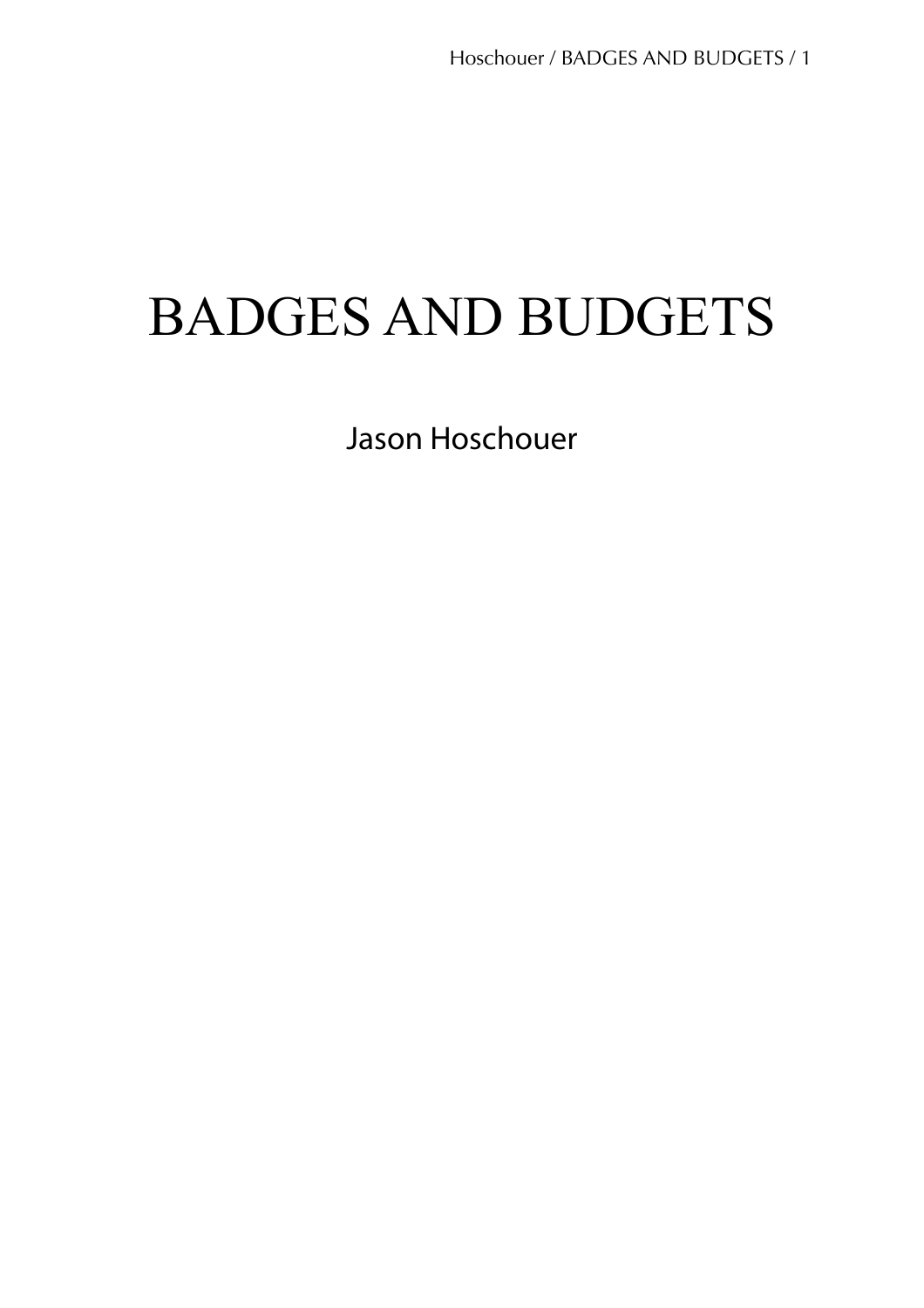Copyright © 2017 Jason Hoschouer

All rights reserved.

ISBN: ISBN-13: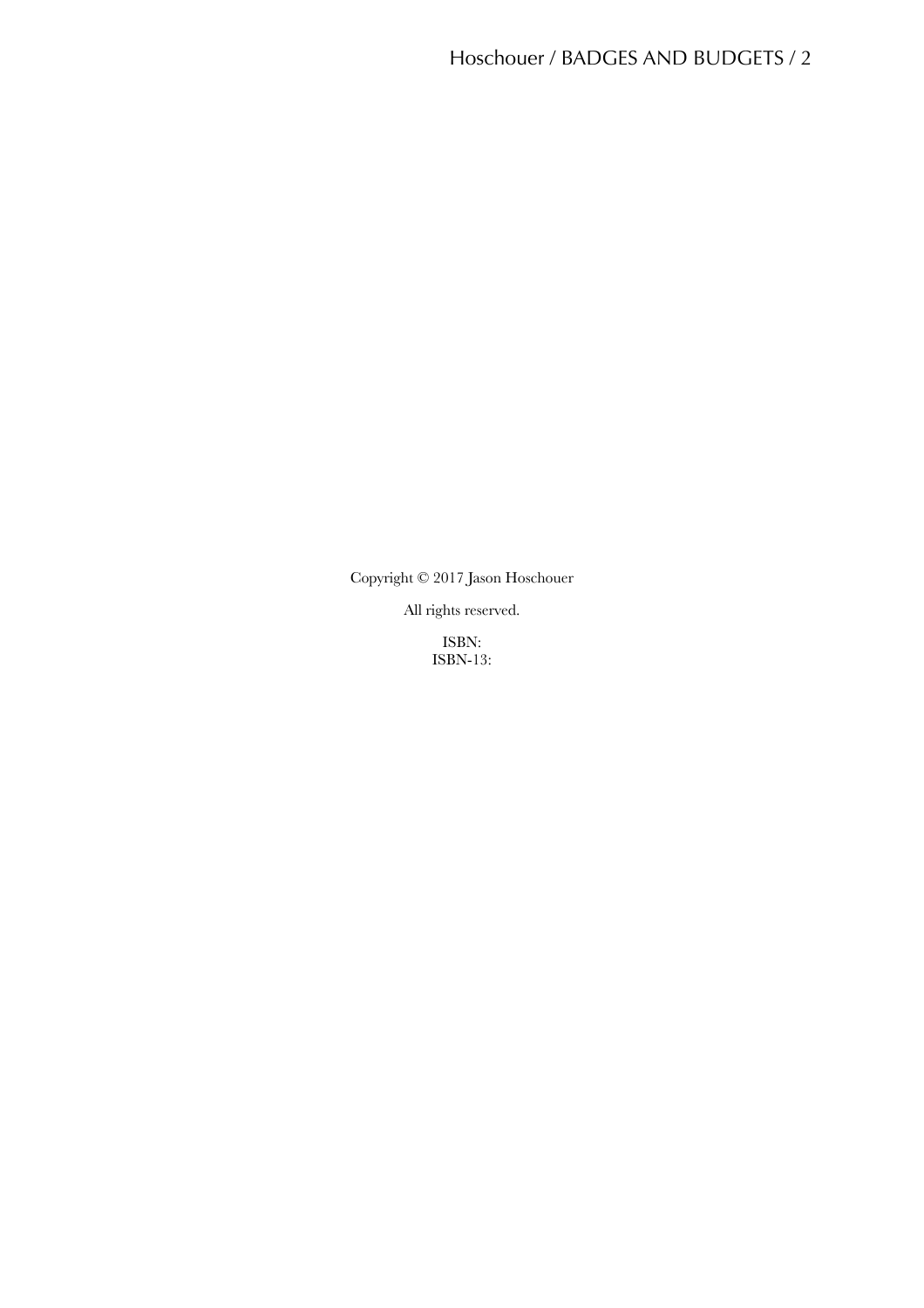This book is dedicated to the men and women who leave their families every day to protect others. May God bless you and keep you safe. May this book bring you peace, solace, and a plan to provide for your future.

> This book would never happened if not for two people: My wife, Katie, and Dave Ramsey. I love them both...but in totally different ways. ;-)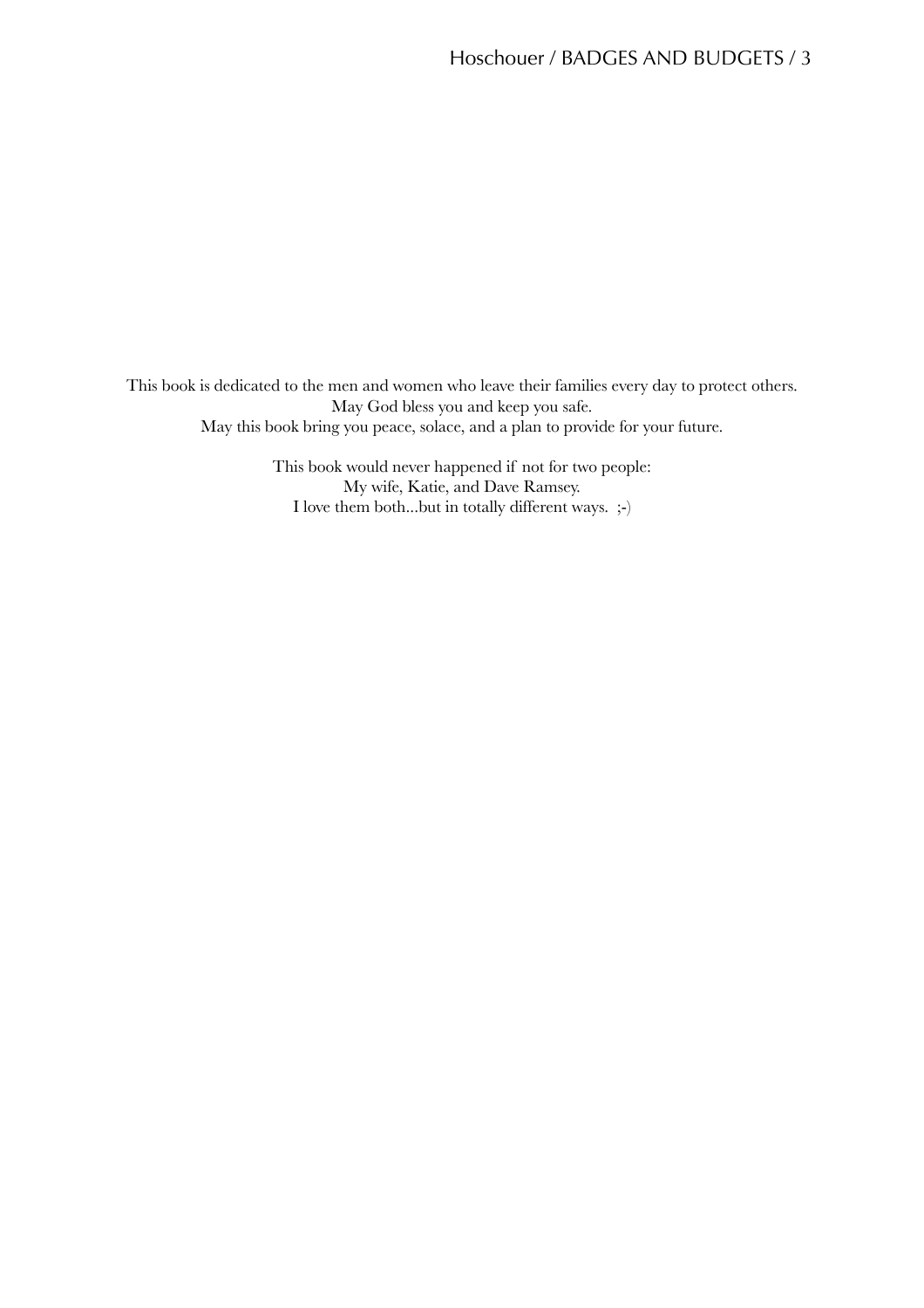# *Endorsement*

As a seasoned financial professional, I can tell you that Badges and Budgets addresses many of the issues typically overlooked by our industry as a whole. In a world where materialism has swelled to become such a significant influence in our daily lives, the issue of responsible budgeting has been cast off like a disease. In the law enforcement world, the ebbs and flows of overtime pay only serve to exacerbate this bad debt (read high interest) issue, and many LEOs find themselves in very hot water once the OT dries up. In his book, Mr. Hoschouer addresses this and many other topics as he lays out a clear and succinct methodology for those who struggle with recurring debt.

To finally begin to address one's debt problem takes both courage and resolve. But I can tell you with confidence that the resolution of this problem is akin to reinventing one's self; and 100% of the time leads to peace, better relationships, and ultimately, great confidence in one's own future. Don't let your money rule your life - take charge of your situation...and start by reading Badges and Budgets.

Ryder Brose Managing Partner **BROSE & MITSUTOM** WEALTH MANAGEMENT  $l$   $n$   $v$   $e$   $s$   $t$ With Integrity Baker Brose & Mitsutome Wealth Management, LLC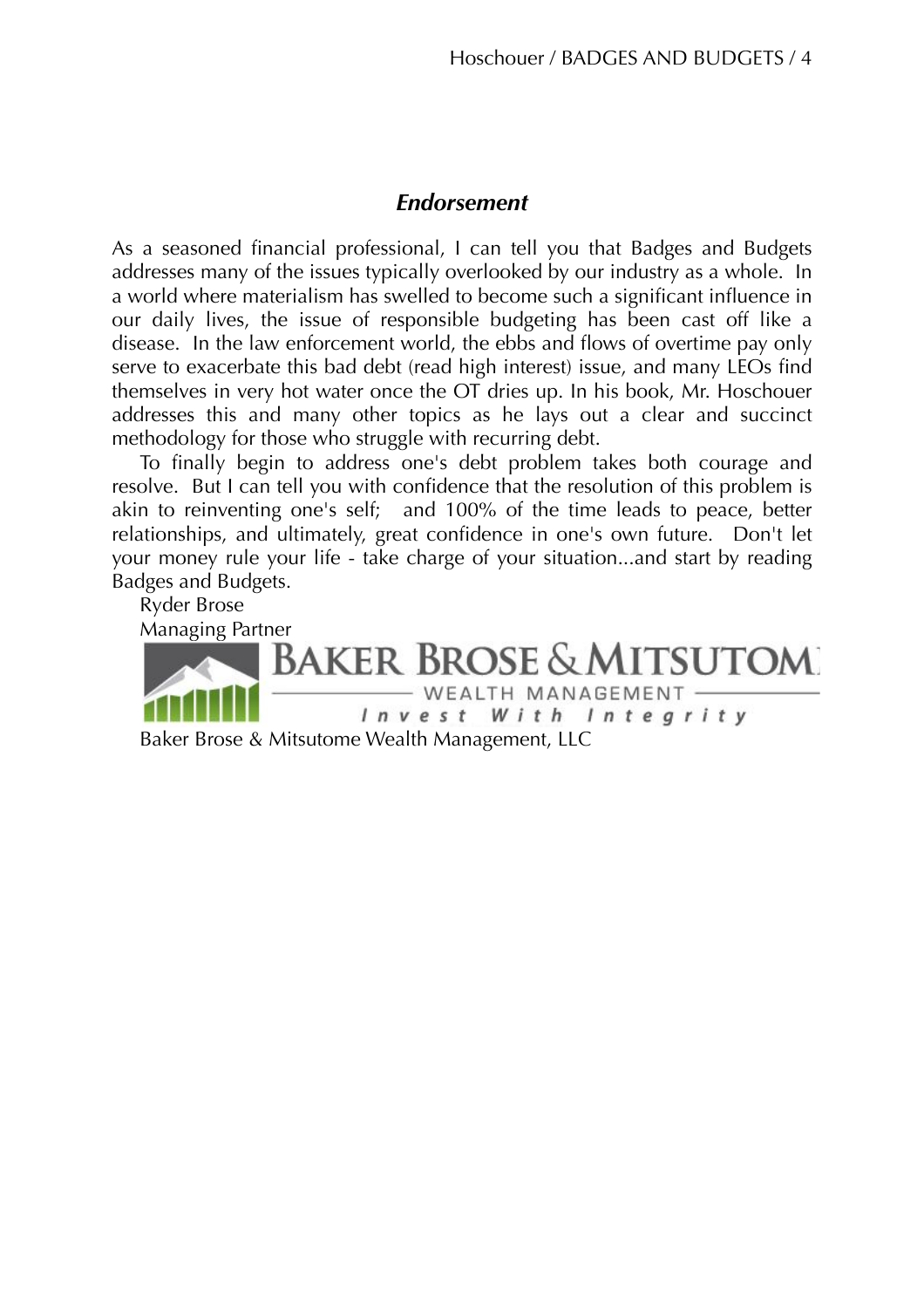# *Preface*

Before we dive into the content, I want to clarify a few things.

When I use the word "I," it's safe to assume that I'm including my wife, Katie, in that statement. You need to understand that she and I are one, both in concept and reality. We're a unit when it comes to marriage, parenting, and our finances.

Next, I want you to know I'm an open book when it comes to my finances. During the past five years of leading Dave Ramsey's Financial Peace University (FPU), I've discovered that removing the wall most folks have about the topic of personal finance has served me well in setting an example for others.

It used to be there were three topics that were taboo: politics, sex, and religion. These were things we just didn't discuss around the dinner table, let alone with complete strangers. These days? Well, with the advent of social media and the, to put it lightly, moral slide of the western world, sex is no longer taboo.

Money has taken sex's place. Folks feel much less compunction about letting others into their bedroom--but their checkbook? Perish the thought.

If you have questions about why I decided to allocate money a certain way or how I would handle a given situation, feel free to reach out to me. You can do it publicly on the [MotorCop Mindset Facebook page](http://www.facebook.com/themotorcopmindset) or in private via [email.](mailto:jason@themotorcopmindset.com)

When I tell you about the money we have and the things we've done, I'm not speaking from a place of arrogance, but as an example of what you, too, can accomplish.

When I use an example of what we did, please don't read it as the gold standard or the only way in which to accomplish a goal. The example is simply that. It's what we did that worked for us.

I'm a veteran police officer with nearly two decades of law enforcement experience. I don't have an economics degree. I'm nothing special. I don't have a secret formula. I didn't win the lottery. I worked hard, and I remained focused. There were trying times, to be sure, but giving up never crossed my mind.

You can do the same. You can find the strength, encouragement, and direction you need in these pages.

What follows is the blueprint that got me out from under almost \$78,000 in debt. I removed that rather hefty monkey from my back in two days shy of 28 months from August 2009 to December 2011.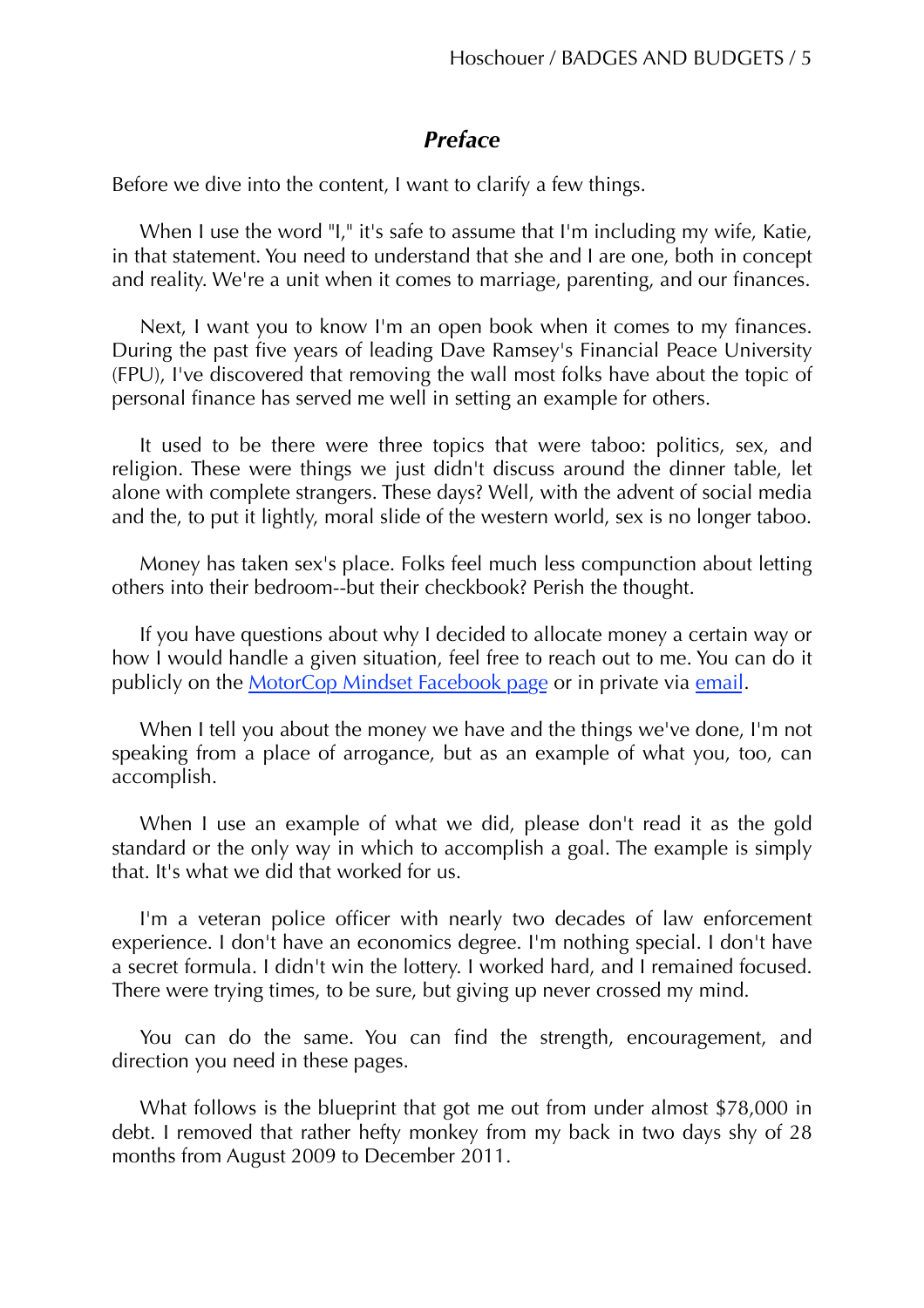Since December 2011, we have put \$10,000 in savings for emergencies. My family and I took a five-day trip to Disneyland. I took a week-long cruise to Alaska for my 30th anniversary trip with my dad. My wife and I have each attended conferences (me in Colorado and she in Turks & Caicos; she wins the conference battle).

We accomplished all these things with cash and paid for them ahead of time. Now, the only monkey in this house is my second daughter's lovey, CoCo.

None of this was done in a vacuum. It was incredibly hard and took time and dedication. If you're looking for a get-rich-quick plan or a loophole to get out of your obligations, you're reading the wrong book. I'll stop you here and wish you well, because I don't want to waste your time or mine trying to convince you of something you aren't willing to do.

But, if you've come to the point where you're tired of living with what I call the OT Cycle (spending more because you've worked more, which only causes you to have to work more), then you can walk with me and learn what we did to break out of the cycle ourselves.

We did all this by starting with one thing and learning it well: budgeting.

And now, it's your turn.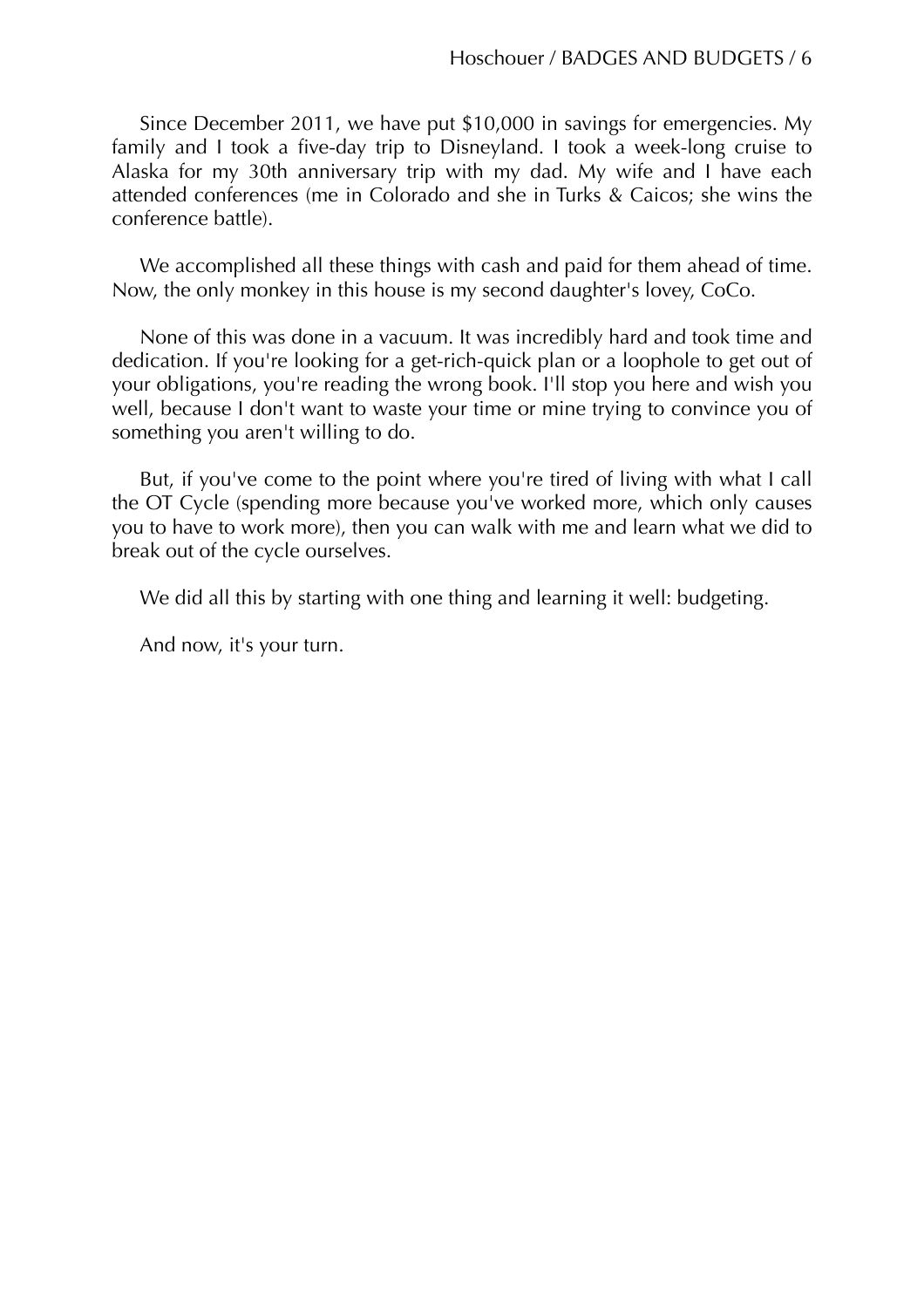# **CHAPTER ONE**

# *Our Journey*

# *The \$100,000 Conundrum*

In 2009, I made more than \$100,000. Mind you, that included an average of about 40 hours of overtime a month. Sounds great, right?

On paper, perhaps. The problem? I couldn't afford to pay a \$300 electric bill. My tax guy tells me I had a great year, yet I haven't a blessed clue where in the blue hell all that money went. I had a wife, a daughter, and another kid on the way in August 2009.

I felt like a complete failure. How was I supposed to support my growing family when I couldn't make \$100K work? And exactly why couldn't I pay a \$300 bill making that kind of money?

Maybe you've felt like this, as well. As a matter of fact, I'll bet there are more of you that identify with it than those who don't. I have felt your fear. I have felt your shame. I have shed your tears. But I have good news, friends.

I found the other side. And it's freaking glorious. In two days shy of 28 months, Katie and I paid off \$77,232.88 in debt on just my income. We are now (with the exception of our mortgage) debt-free! We hit that milestone in December 2011.

How did we do it? In a word: budget.

A budget is nothing more than you telling your money where to go. When we knuckled down and put everything on paper, we found an "extra" \$500 a month. It felt like a raise right away. We started being intentional with the money we made. We sacrificed. We cut back. I worked more. We found the Other Side.

The lion's share of you aren't doing this one simple financial move and I know why. You're afraid. Yeah, I know, first responders aren't afraid of anything. Aren't you just the cutest little thing?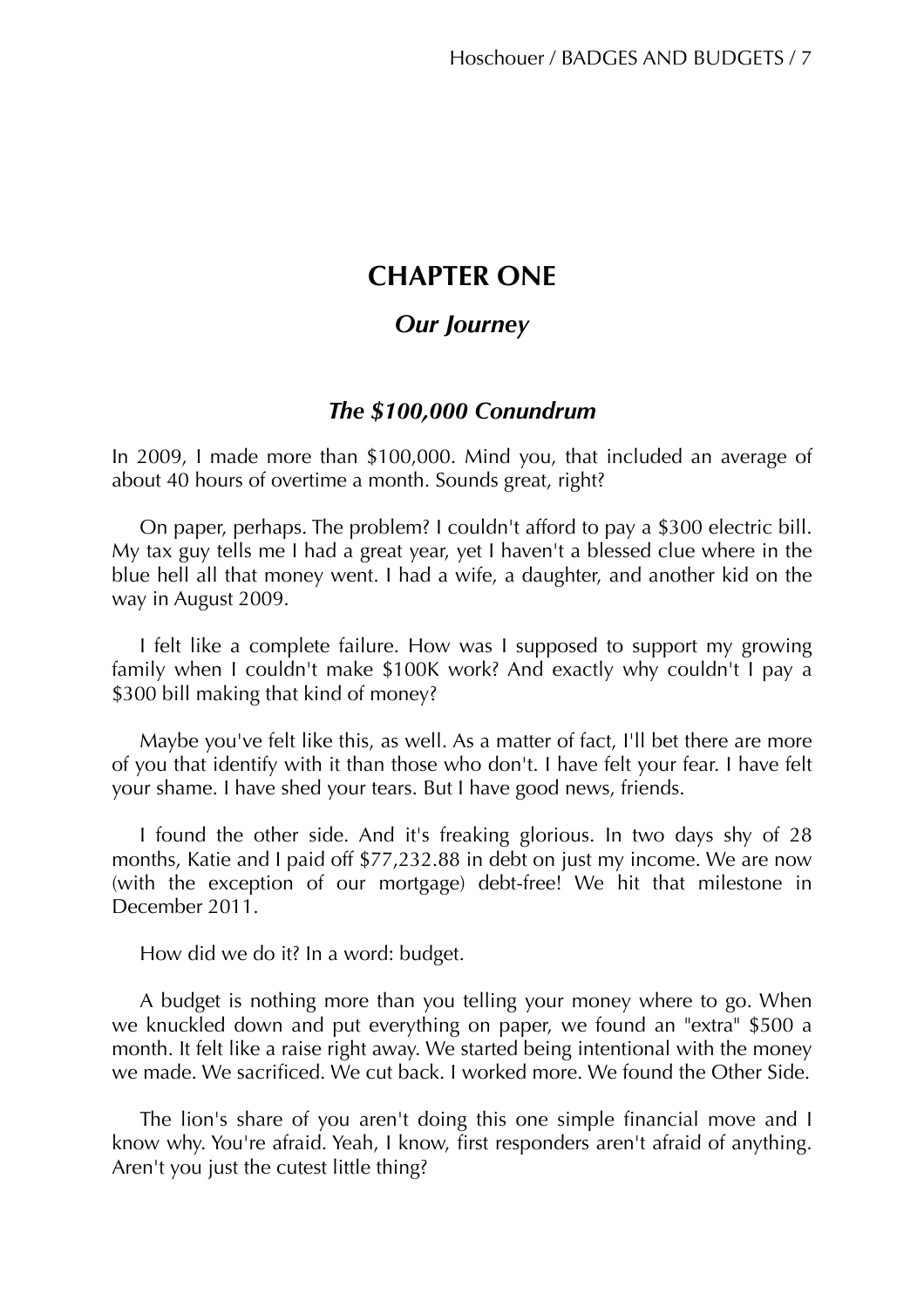It's beyond debilitating to face the mountain of financial concerns that loom over us on a daily basis. It's terrifying to hear the phone ring and face another collections call. It can be emasculating and humiliating to face the reality of your financial situation.

"I'll just work more overtime" was my cry repeatedly. I'm here to tell you that approach is unsustainable. If it doesn't affect your psyche, it will certainly catch up to you and affect you physically. How many stories of first responders getting injured or worse have you seen in which sleep deprivation was expressly mentioned or the amount of hours worked was at least a contributing factor in an officer-involved incident?

We're putting ourselves at risk every day on the job. It's dangerous enough without our minds being distracted by personal financial concerns. I believe departments aren't doing enough to educate and support their people with regard to personal finance.

A budget can be a lifeline to you. It's difficult at first, but with some training and coaching, it can not only improve your financial future, but it will positively affect your work life and, more importantly, your personal life.

It simply comes down to intentionally planning for the money you work so damn hard to make. I don't care if you make six figures or barely scrape out \$30K. You can take control of your financial destiny if you're fully committed and make things happen instead of waiting around for things to happen to you.

When we go on-scene and see some heinous detail, we're in control. Period.

It's time to take that authority to the bank. Literally. Start taking control of your financial life.

Start doing a monthly budget.

## *The \$78,000 Monkey*

May 2006.

I took my five-months pregnant wife to an RV show to "look."

Wouldn't you know it, we found a great little travel trailer (last year's model, no less!) for a great deal, but that deal was only good during the show. Of course.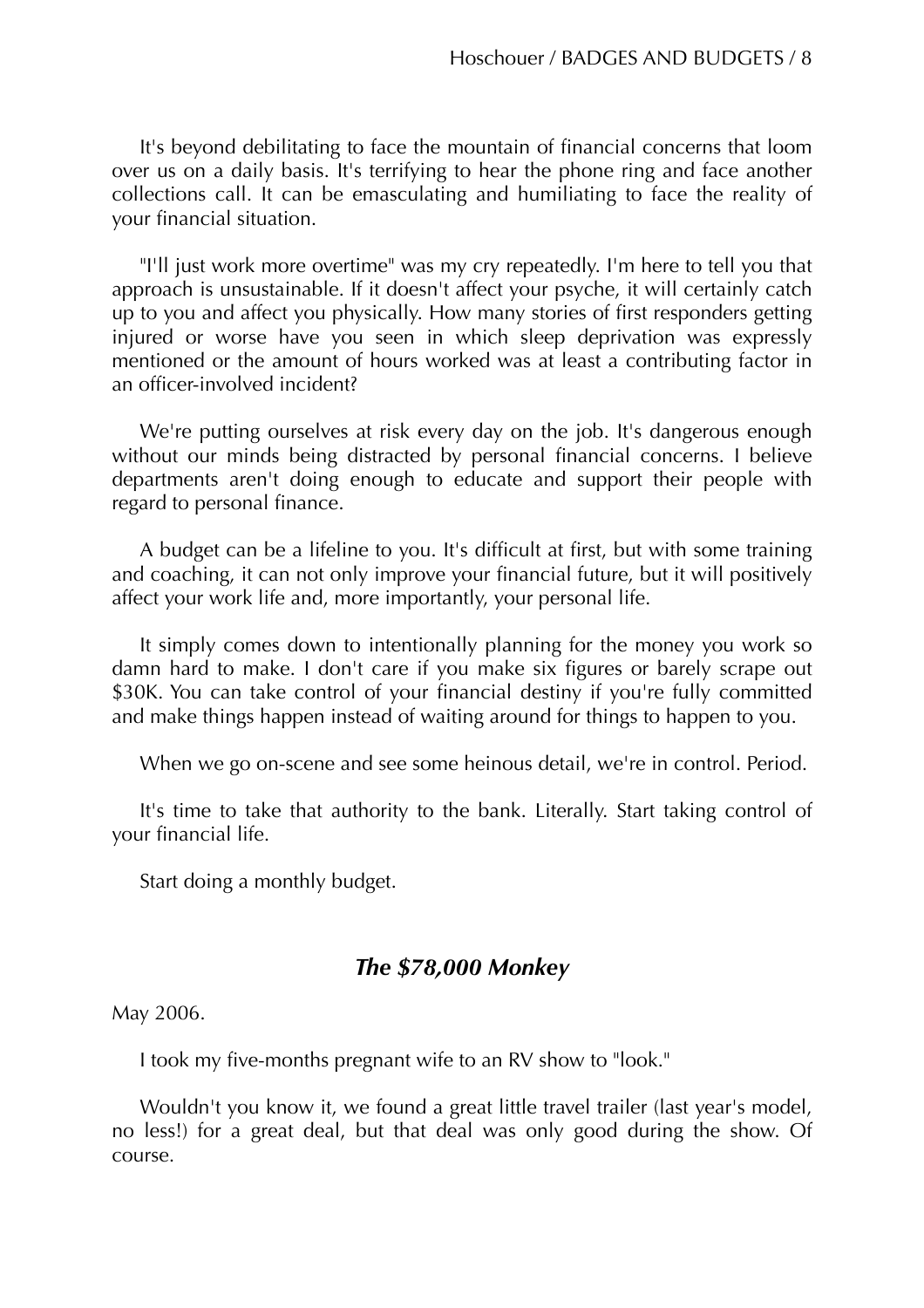The question out of our mouths? "How much per month?" Even worse, the question was framed in overtime terms. "How much OT per month does this equate to?" We didn't ask whether we could afford it (because we couldn't). We asked how much it would cost per month because that was our frame of mind nine years ago.

We walked away from the RV show having financed nearly \$20,000 for a 10 year period.

That was just a portion of the \$78,000 monkey on our backs. We also had a car payment, student loans, credit cards, and a \$600 toddler bed. Yeah, we financed a bed for our first born.

When I look back on it now, I can see our mistakes and missteps in 1080p high-definition. (If you're reading this in the future, 1080p was once a quaint way we watched television before 4D became a "thing.") We had no business buying that trailer. We had no business buying a brand new 2005 Acura TSX for \$564/month (and adding it to our other monthly car payment of \$542.10).

We were living well beyond our means. We were overextended. We were reckless. We were headed for disaster.

And then...? Katie was brave enough to tell me she was worried about our finances and I was smart enough to pay attention.

## **"Who can find a virtuous and capable wife? She is more precious than rubies. Her husband can trust her, and she will greatly enrich his life." Proverbs 31: 10-11 (New Living Translation)**

We started the process of compiling our debts. I assure you it wasn't easy. Taking the time to physically write out one's stupidity is a challenging exercise. Our particular stupidity landed us at \$77,232.88 in debt.

Listen, the travel trailer, in and of itself, was not a stupid item. We loved the experiences we had in it. It was a blast, but it wasn't worth the price we paid for it, monetarily or otherwise. The '05 Acura was a *spectacular* vehicle, and we loved driving it, but, as you may have guessed by now, it wasn't worth the mental anguish it put us through when we wrote that check every month.

Your monkey may not be as big as ours was. Your monkey may be a silverback gorilla. Rest assured that either way, you can tame, tag, and release the monkey.

The stress of those financial decisions we made are long laid to rest, and I can tell you that our money is now a source of joy for us. We are planning for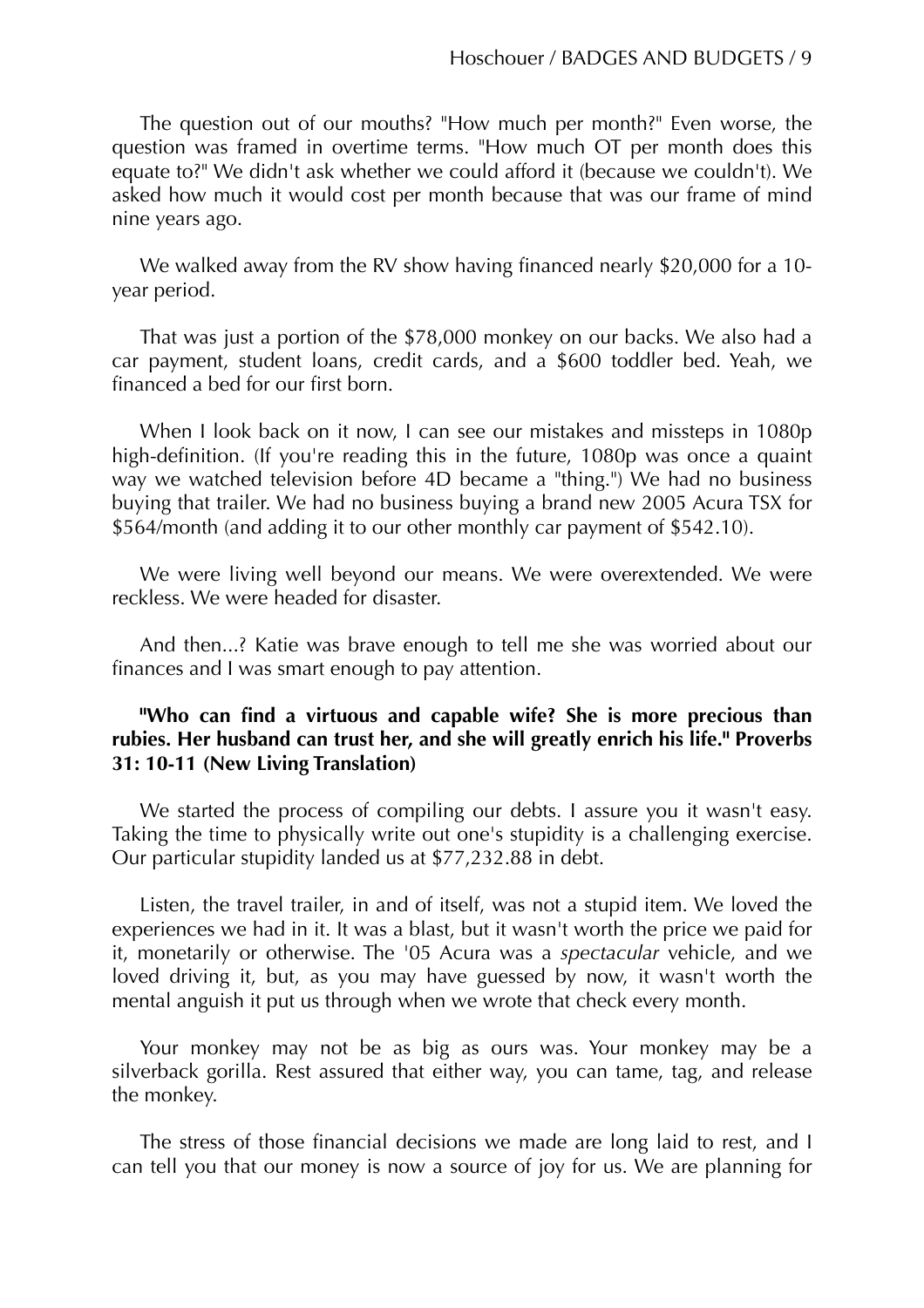retirement soon. We're talking about our future with excitement, anticipation, and fervor.

Enough about us though; it's time to talk about you and your goal of financial freedom. Let's begin by talking about you and your relationship with money.

# *Hypervigilance & The OverTime Cycle*

In his seminal work, *[Emotional Survival for Law Enforcement](http://amzn.to/2ziDF7q)*[,](http://amzn.to/2ziDF7q) Dr. Kevin Gilmartin addresses that unsustainability in what he refers to as the hypervigilance roller coaster.

This perceptual set of elevated alertness of the surroundings, which is required by law enforcement officers for survival, is referred to in the police culture as officer safety. However, a more accurate term would be hypervigilance (p. 35, *Emotional Survival for Law Enforcement*).

As Gilmartin explains, at the height of the roller coaster, we're at our most alive. We're outgoing. We're funny. We're vivacious. We're the best version of ourselves. However, when we go off duty, we plummet into lethargy, depression, apathy, and inaction. Thanks very much, Sir Isaac Newton, for your *Third Law*.

Two extremes exist every day in the life of a police officer. The problem is, if the officer and family are not aware of the cycle and its potential destruction, we can't expect them to take the appropriate corrective action and avoid the devastating effects on both their personal and professional lives (p. 50, *Emotional Survival for Law Enforcement*).

It was during a seminar I attended in which Gilmartin spoke, and in conjunction with my own financial journey, that I had an epiphany: Countless cops just like me suffer from what I call the *Overtime Cycle*. The OT Cycle is insidious. In it, we find ourselves working more in order to spend more which, in turn, requires us to work more.

How do we counteract those feelings of apathy, depression, and inaction during our off days? How can we rekindle the adrenaline high we all love so much? One of the most frequent ways is retail therapy. We spend money like a lottery winner with no control and no adult supervision.

That's all well and good while the high lasts, but then those payments for that truck you just bought start rolling in. So what do you do? You work more OT. And that's where the cycle starts.

#### **This Is About Your All-Around Wellbeing**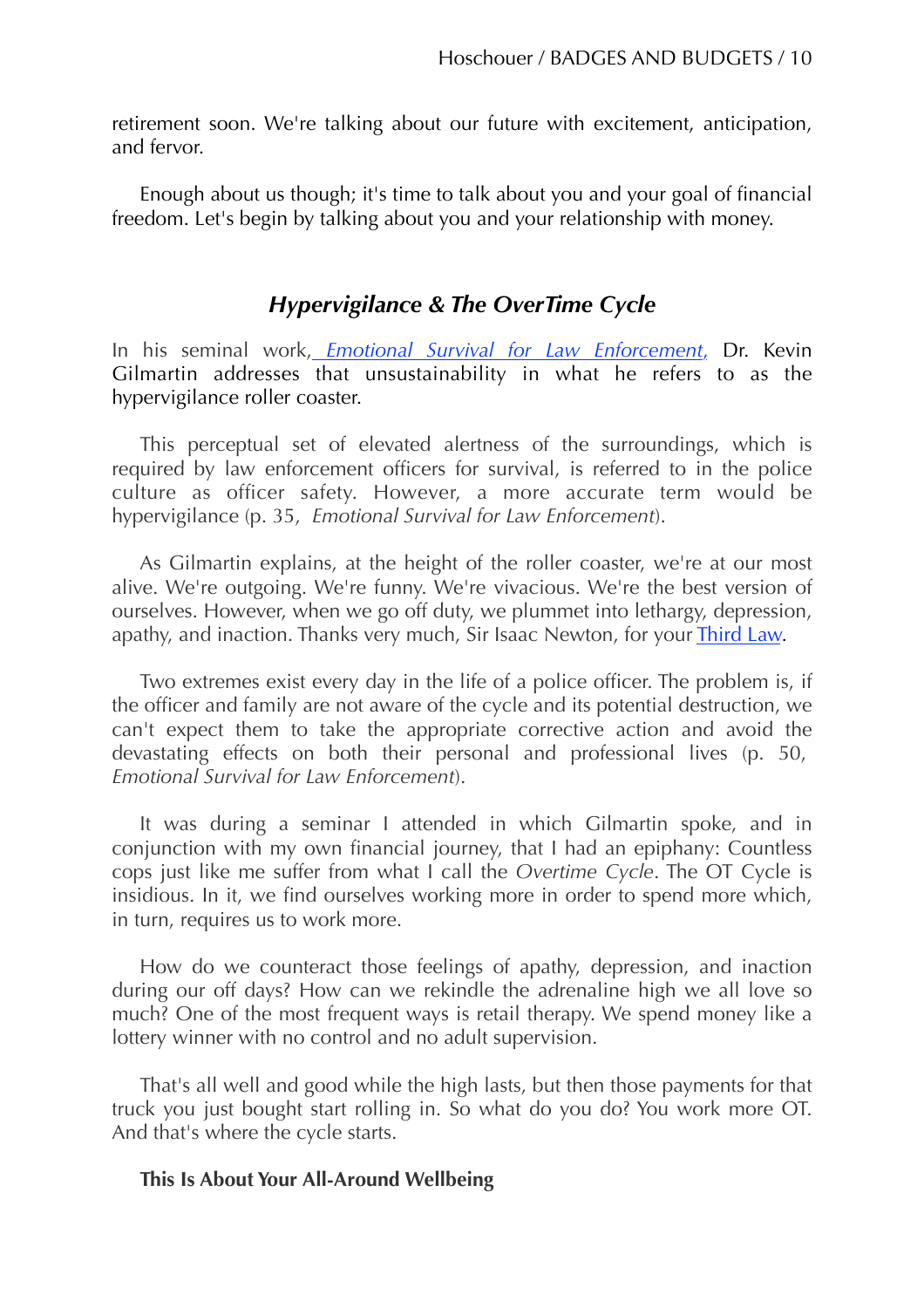In a recent column for [InPublicSafety.com,](http://inpublicsafety.com/2014/02/the-impact-of-stress-and-fatigue-on-law-enforcement-officers-and-steps-to-control-it/) Professor Mark Bond cited a 2012 study on police officer fatigue (Basińska & Wiciak, 2012) that found that fatigued officers:

- Use more sick time
- Have difficulty managing successful personal relationships
- Have time management issues (reporting for duty on time)
- Make mistakes on departmental and court paperwork
- Sleep on duty (rotating shift work)
- Generate higher rates of citizen complaints for reported misconduct

• Tend to have problems communicating with supervisors and have stressful relationships with superiors

- Have problems testifying in court regarding being prepared
- Experience more accidental injuries on duty
- Retire early (burnout)

• Are at a higher risk of being seriously injured or killed by not focusing and recognizing danger signs

It's an easy fix though! I'll just go work for a different department so I'll make more money! That'll solve the problem! After all, the grass is always greener elsewhere, right?

Nope. The cycle only gets worse because we're making more, which means we have more to spend. So, what's the solution? How can we break the OT Cycle and normalize the hypervigilance roller coaster?

There is no easy answer. There is no magic pill. What I'm about to tell you requires hard work and discipline. It's unpleasant in the beginning, but I unabashedly and unreservedly believe that it will improve your work life and, more important, your home life.

I know because I lived it. Creating a budget changed my life.

Remember, five years ago, I was making six figures, but I was living paycheck to paycheck. I came home one day and sat on my bed on the verge of tears because I had no idea how I was going to pay the electric bill.

My thoughts in that moment were, *"You're a shitty husband and a worse father."*

I'm not one to believe in coincidence, and I won't wax philosophic. Suffice it to say, I cried out to God in that moment; I was a man broken and afraid. Mere minutes later, Katie told me her grandma was selling her house and moving, and we would receive a gift of \$1,000.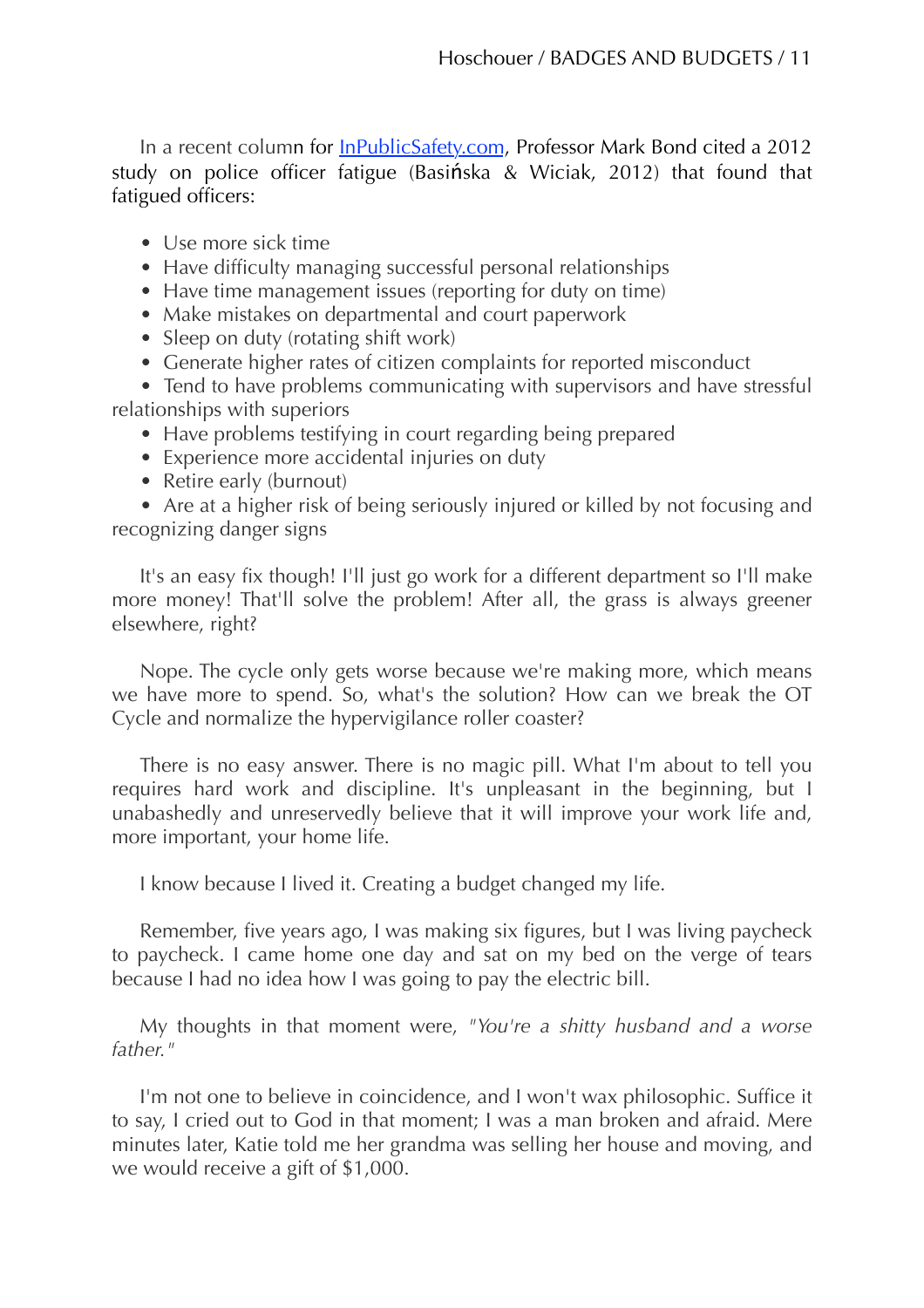Message heard and received. Thanks, God.

Even then, I didn't take many steps to avoid the same issue. Then Katie mentioned the name [Dave Ramsey](http://www.daveramsey.com/tools/budget-lite/). I bought his book *Total Money Makeover* and read it cover to cover in about 48 hours.

By following his tenets, we paid off \$77,232.88 in less than 28 months.

Five years later, I'm now an Independent Dave Ramsey Finance Coach with my own financial coaching business. I've led dozens of families through paying off debt, creating a plan, and becoming intentional with the money they make.

# *Slow is Smooth and Smooth is Fast*

Every shooter who has ever had a moment's training has heard the following axiom:

#### **Slow is smooth and smooth is fast.**

This isn't something that only officers are familiar with. I know a number of medics and firefighters who are gun nuts aficionados who are familiar with this concept, as well.

For those unfamiliar with the process involved in combat shooting or the way we cops train, let me give you the *Reader's Digest* version.

There is what we call the five-point pistol presentation. In each step, the shooter does something to bring him or her closer to efficiently coming on target and pressing the trigger. The steps are as follows:

- 1. Your support hand hits your chest and the gun hand goes to the pistol grip releasing any/all retention on the holster.
- 2. You pull the gun out of the holster and bring it to retention, keeping your upper arm parallel to the ground and the muzzle pointed down range.
- 3. Bring your support hand and the gun hand together and begin punching out to fully extend your arms.
- 4. Get a sight picture with the front sight in focus and the target hazy in the background.
- 5. Smoothly press the trigger. We don't pull it because it will make us miss what we're aiming at.

We practice each of these steps painfully slowly. Then, we do them at quarter speed. Then, half speed. Then, three-quarter speed. Then, full speed.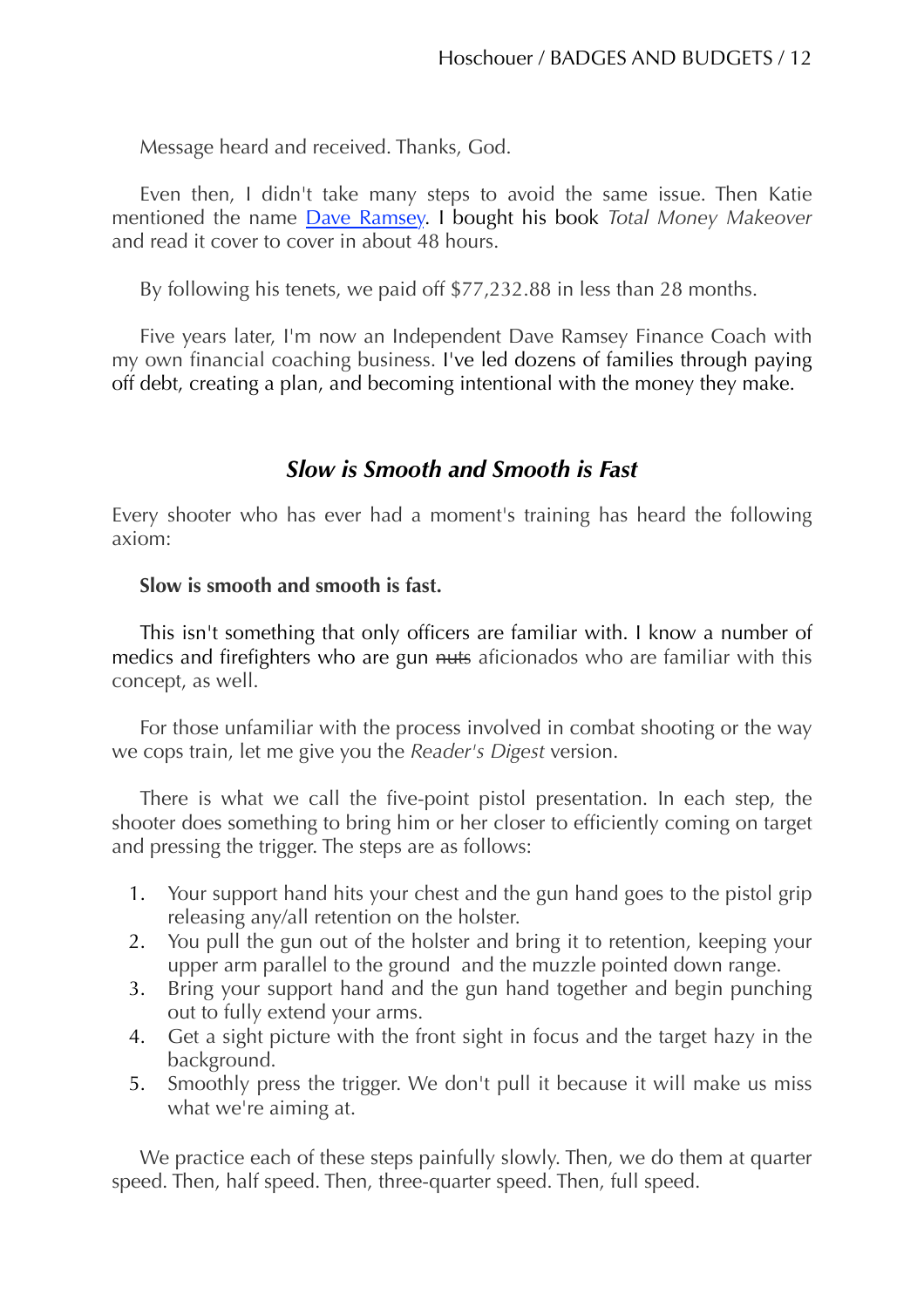Each time we repeat the drill, we get smoother because we've practiced it slowly at the start. There have been a number of times when I've had to have my gun in my hand. I'm still amazed at the alacrity with which that occurs. It's as if I merely will it to be there and *snap*, there it is.

It isn't magic. It isn't happenstance. It's a slow repetition practiced incessantly over time in order to increase the speed with which I can draw my pistol, when required. That practice and repetition has served me extraordinarily well.

That axiom is not only applicable to shooting. You can apply to your financial life as well. How, you ask? Think of the greatest financial-related book ever written. What'd you come up with?

Here are some choices:

- Dave Ramsey's *[Total Money Makeover](http://amzn.to/1GVJWrX)*
- The Bible (Fun Fact: Money is a subject more often than love)
- Napoleon Hill's *[Think and Grow Rich](http://amzn.to/1HGeVDe)*
- Tony Robbins' *[MONEY: Master the Game](http://amzn.to/1HGf3md)*
- Aesop's fable *The Tortoise and the Hare*

## Wait. What?

I'll grant you the first four mentioned above are fantastic, and Dave's book is the reason Katie and I started our journey to paying off nearly \$78,000 in 28 months. But, for our purposes in this context, the winner is:

## *The Tortoise and the Hare*

Much like many other finance-related perspectives, I learned about this book from Dave Ramsey while leading [Financial Peace University](http://www.daveramsey.com/fpu). In one of the lessons, Dave talks about an opportunity he had to sit down with a billionaire to pick his brain about how to build wealth. The billionaire tells Dave about a book he read that made all the difference. You may have guessed by now the book is *The Tortoise and the Hare.*

Much like you may be feeling, Dave was initially put off a bit by the man's statement. But the gentleman went on to explain. He said every time he read the fable, the tortoise wins. It's through his tenacity, intention, dogged determination, and his slow, but persistent, approach that the tortoise is the victor.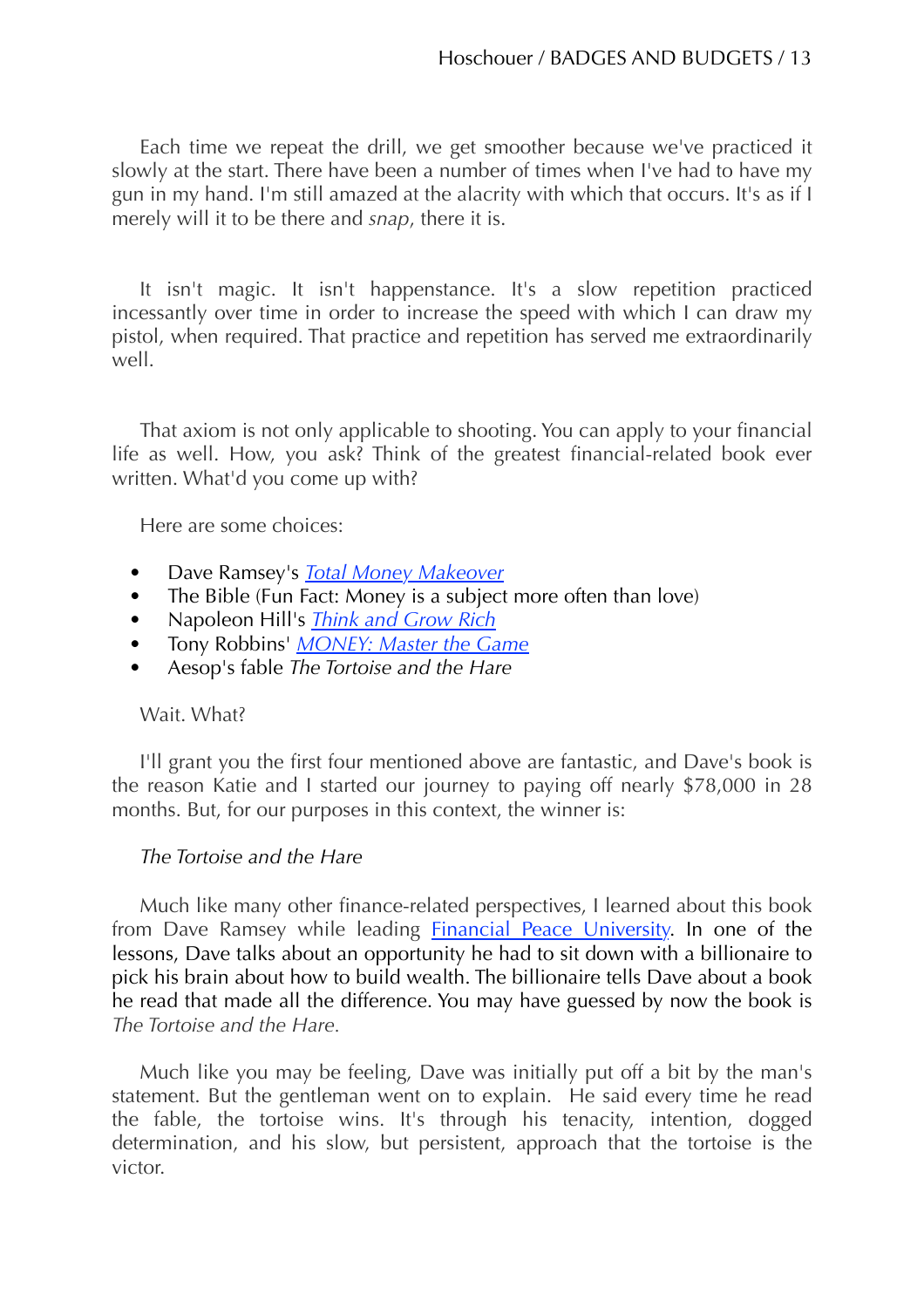There are "gurus" in the financial world who bounce around like a pinball on speed, zooming from one thing to another at eye-blurring speed. They're in and out of the market. They're leveraging this to option that. They want you to borrow. They want you to invest on their word. They want you to trade in single stocks. They want you all in all the time.

They're the rabbit. But...

When you approach your financial life at a slow and steady pace, you're smooth. When you consistently practice the foundational approach laid out in this book, you're smooth. When you're committed to intentionally allocating your money in a wise manner with focus, you're smooth.

And when you're smooth, you're fast. When you're fast, you will win the race. You will win the race by being slow and deliberate.

Because: **Slow is smooth and smooth is fast.**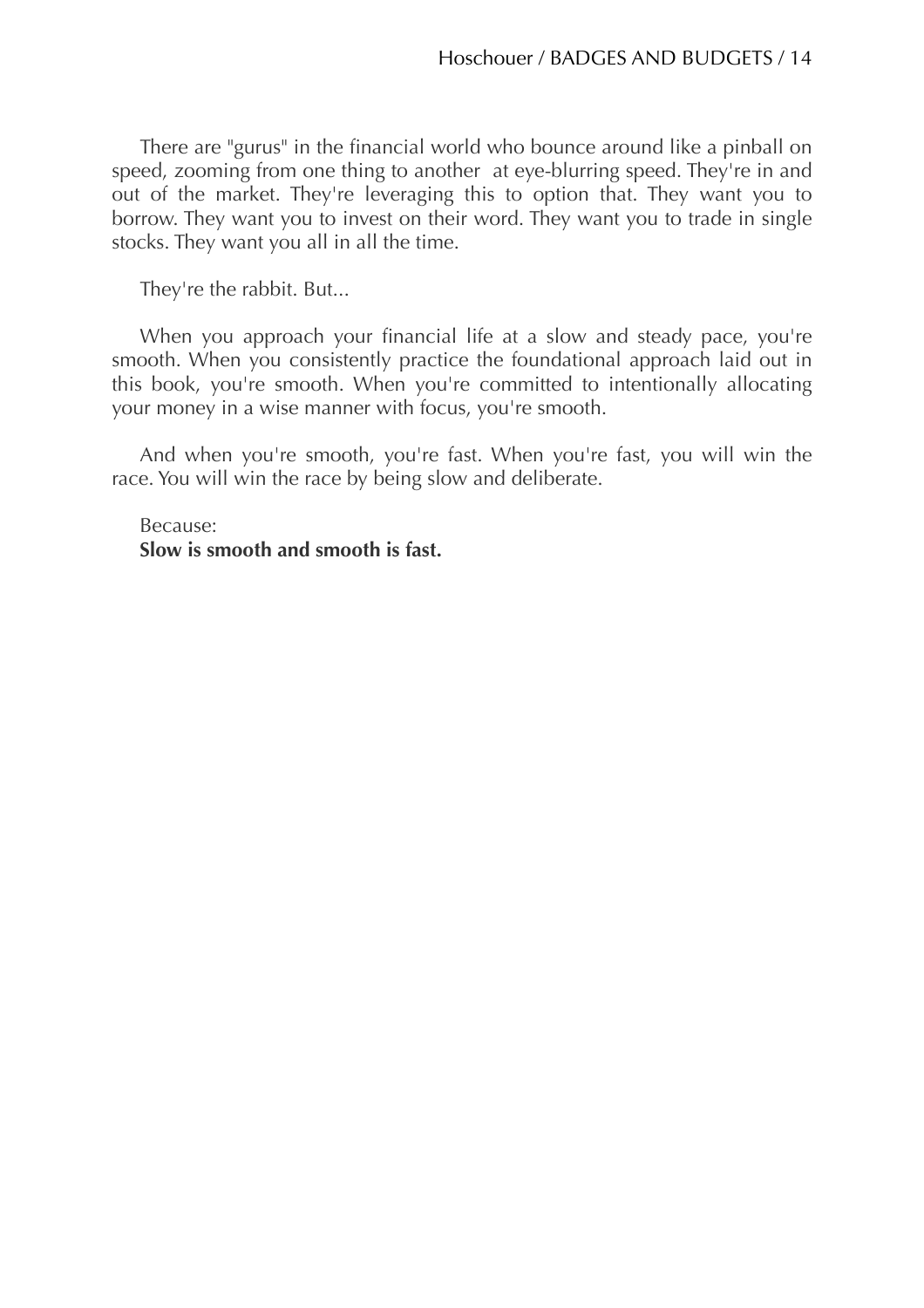# **CHAPTER TWO**

# *Your Relationship*

# *Why a Budget?*

Does the thought of a "relationship" with money seem weird? Should we look at money through that kind of lens? People often misunderstand a very old quote about money being the root of all evil. The correct quote is from 1 Timothy 6:10, "For the *love* of money is the root of all kinds of evil" (emphasis added).

So, no, I don't think of a "relationship" with money in terms of love; however, I do believe we can *relate* to it if we view it as a tool. Without getting too philosophical, I equate money to a hammer. A hammer is simply a tool. It doesn't care how it's used. I can use it to build a home, or I can use it to commit a violent crime (I'm a cop, remember? I go right to assault with a deadly weapon on the extreme scale).

Money is much the same. We can use it for incredibly selfless expressions, or it can be used to bankroll terror organizations. Money doesn't care because it's simply a tool.

How we relate to money comes down to telling it where to go, what to do, and often, how long to do it for. So, why a budget?

#### **A budget is a road map for your finances.**

Would you travel from Seattle to Miami without a road map? Of course not! But why not?

The simple answer is it would be too easy to get off track. No one wants to get lost in the bayous of Louisiana. (We recently finished HBO's *True Detective*, thus I am basing my opinion of Louisiana solely on that show.) The same can be said when it comes to your finances. If you know you want to take your family on a vacation next year and you're committed to paying cash (as you should be, in my opinion, but we'll talk about that another time), which of the following approaches do you think provides you with the greatest opportunity to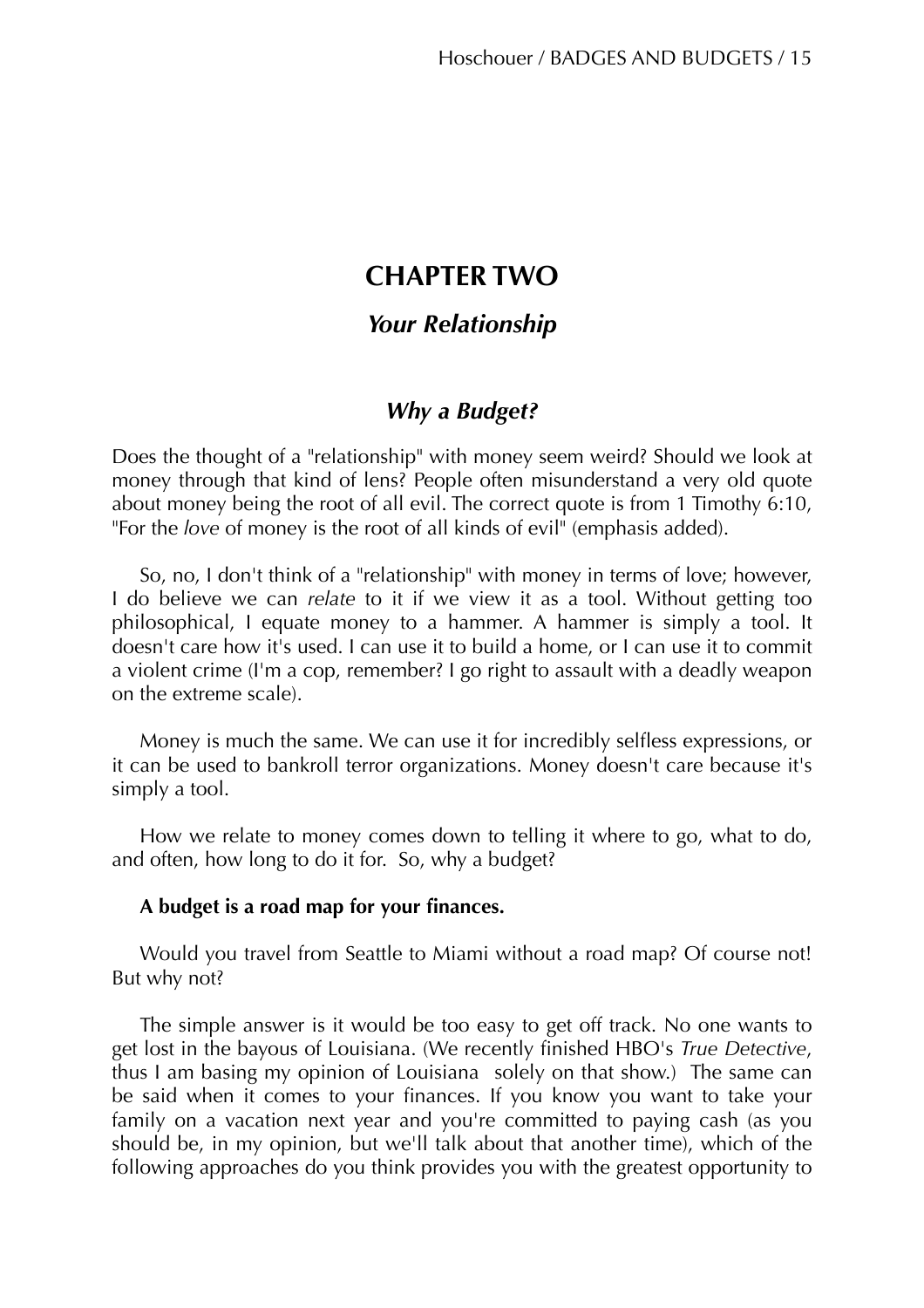achieve your goal?

#### **Strategy #1: I'll work as much overtime as I can.**

Sure, this is certainly one approach. But, is it sustainable with little consequence? Speaking as someone who worked an average of 40 hours of overtime a month for 28 months to pay off nearly \$78,000 in debt, I can tell you it's definitely doable, but not something I'd recommend as a strategy for longterm success.

Remember that RV show in 2006? Back in those days, we didn't have a budget. Our concept of "budgeting," misplaced as it was, came down to how much more OT a month did I have to work. That, my friends, is a Broke People Question. If we had a budget in place, we would have known the answer to the better question "Can we afford it?" would have been a simple "No," and we could have avoided years of mental anguish, financial interest, and the guilt of *not actually using the trailer as much as we wanted.* 

#### **Strategy #2: I'll look at my spending and see where I can cut.**

Not a bad strategy, really. So long as it isn't your only move. If you want to save money, reducing your outflow is a good move. Most of us can stand to reduce our cable packages. You aren't watching all your package has to offer anyway. Know how I know? You wouldn't be spending your time reading this book. Reading this takes intention. Watching a *Real Housewives* marathon takes a barely sustainable pulse.

Cable isn't the only way to cut costs, believe me. We'll talk more about budget busters in a later chapter.

#### **Strategy #3: I'll sell some stuff.**

Again, great idea! Selling things you either don't need, don't use, or don't care about is a fantastic way to make some quick cash. We had a garage sale in 2014 on a Friday and Saturday. Our two "big ticket items" sold for \$20 each. Everything else was a few bucks here and a few there. We made \$600.

These days, you don't have to welcome strange folks onto your lawn to sell your variety of wares. Craigslist and eBay have changed the way commerce takes place. You can certainly take advantage of today's technology to pad the income side of your personal finance equation.

You may be saying to yourself, "It sounds as if you're advocating all these approaches, but what do they have to do with budgeting?" You're right. I absolutely advocate them *in conjunction* with a budget.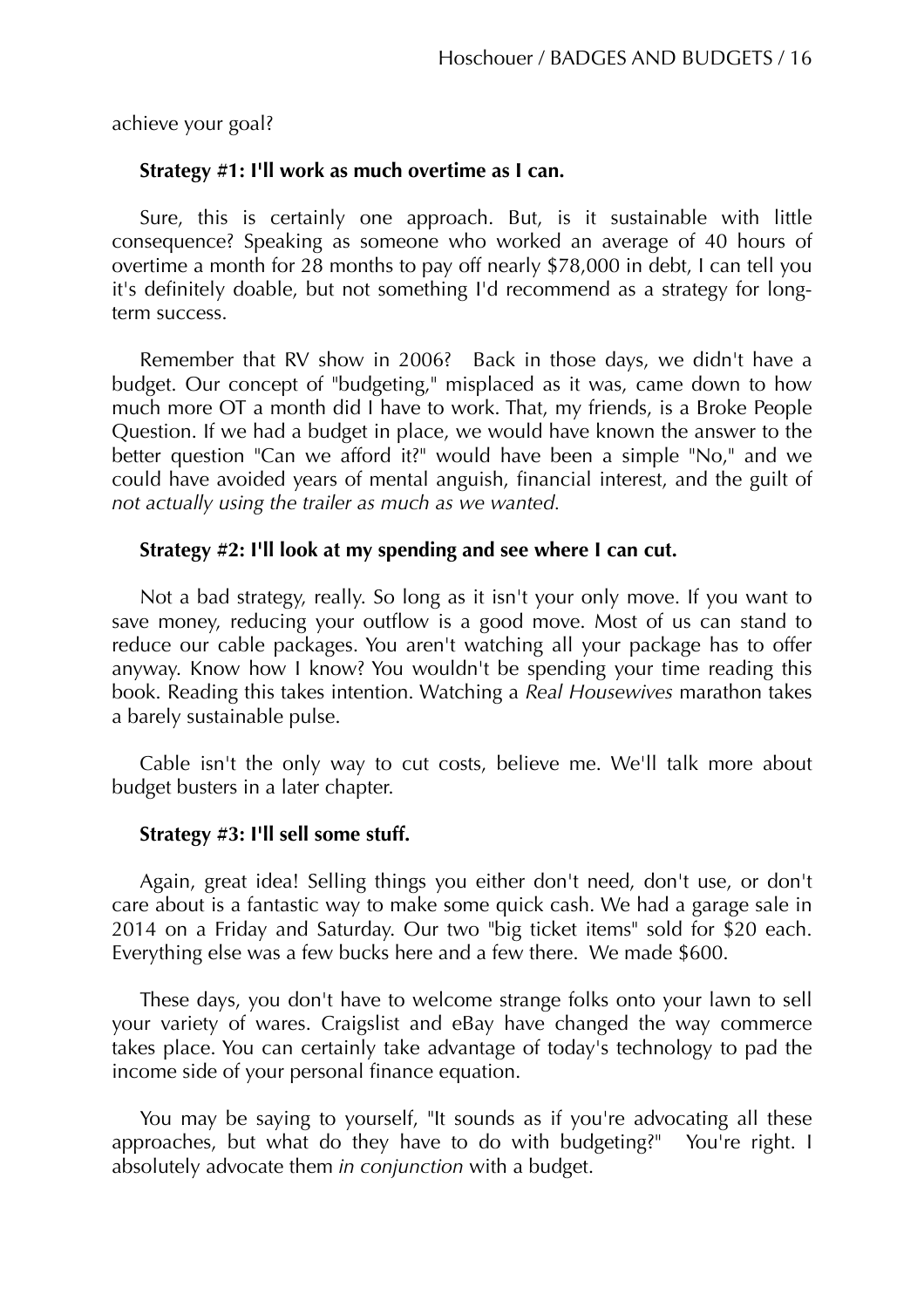Without the advantage of a budget, the strategies above are a shotgun approach to a specific target problem. Maybe you hit the mark, maybe you don't. If I hand you a shotgun and stand you at the 100-yard line and ask you to hit the 10 ring, could you? What if I handed you a scoped rifle?

The budget is your rifle option to a long-range problem.

I can't encourage you enough to apply the three strategies above. The difference is that when you do them in the context of a budget, the results will be more efficient and they won't be something you have to do until the end of time. Working OT for years on end is not sustainable. At least it's not with a decent quality of life.

Cutting lifestyle? Well, short of dumpster diving, there's a limit to what we'd subject ourselves and our families to. And eventually you're going to run out of things to sell. (We wouldn't want the kids to get nervous, right?)

#### **The Power of the Budget**

Before we go further, let's define "budget." There are any number of definitions depending on whom you ask, but my favorite comes from leadership guru John Maxwell who said, "A budget is simply telling your money where to go instead of wondering where it went." A budget is simply a written plan for where your money will go.

Many people think of a budget as knowing when to pay their bills and how much those bills are. \*Cue game show buzzer. That's a reactive approach. The budget is an active tool.

Here's an example:

I know my next paycheck will be \$1500. Before that money even hits my account, I know \$800 of it goes to rent, \$200 goes to groceries, \$100 to utilities, \$50 to cable, and \$50 for Mom's birthday. I'm *allocating* it. I'm telling it where to go. Every last red cent of it. You'll notice those numbers only add up to \$1200. There appears to be \$300 left over or "extra." The concept of "extra money" is a misnomer. There really is no "extra" because all of the money that comes in goes somewhere. Where it goes is your decision. It can go to your debt, your emergency fund, or a savings goal.

For the sake of this discussion, let's apply that unallocated \$300 to your debt. Now, you've accounted for all the \$1500 , and met your needs. If you look at the strategies listed above (a list that is not comprehensive, by the way) and combine them with a budget, your results get supercharged. If you were to work an extra 20 hours of OT, cut back on your outflow (bills like cable), *and* sold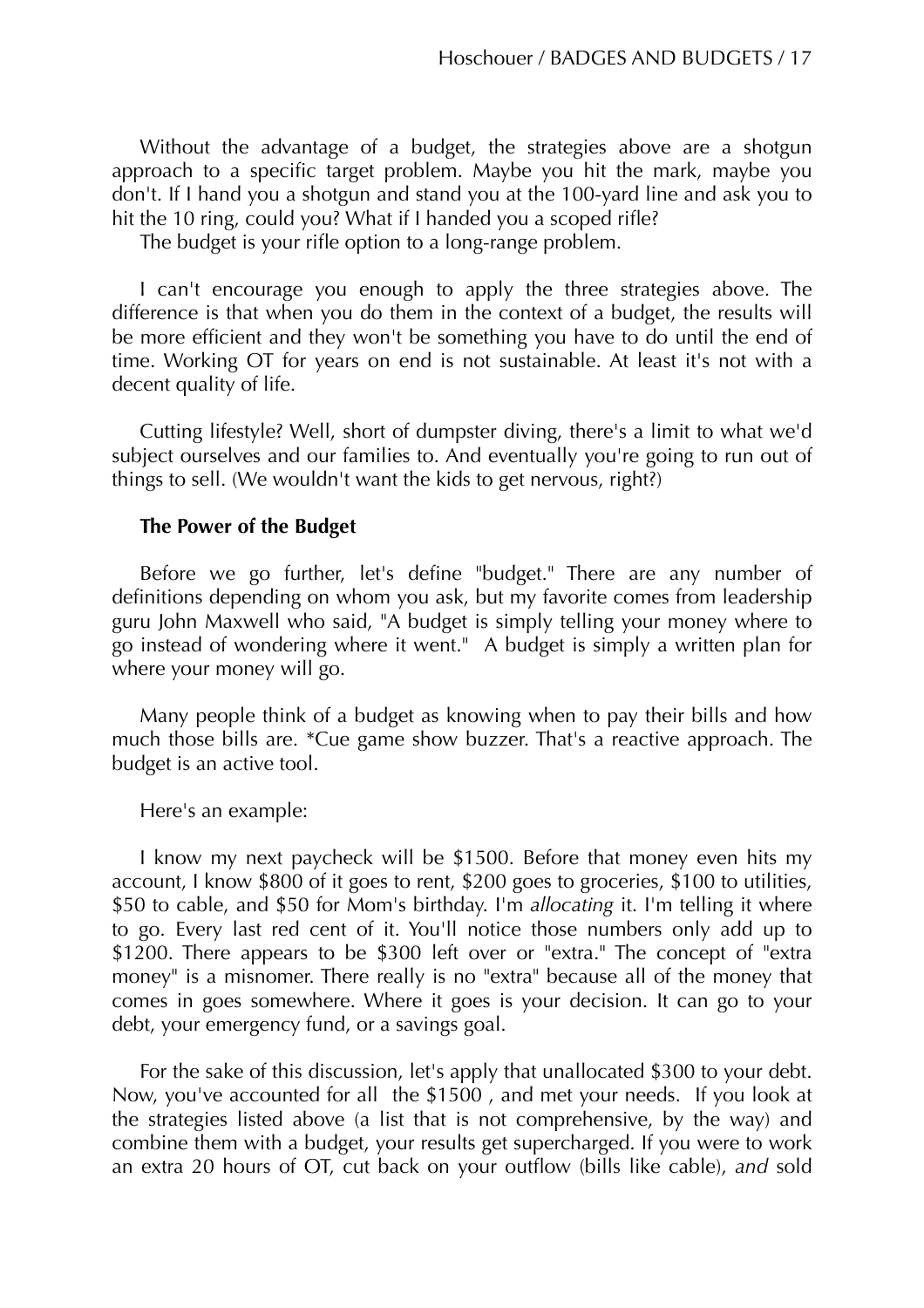something, and then took those earnings and applied them to your plan with intention, there's very little, if anything at all, you can't accomplish.

#### **The Fear of Budgeting**

To a lot of people, the concept of budgeting is scary. The reasons range from simply not knowing where to start to a debilitating fear of taking a serious look at how much debt is in play and how much money you wasted on things that don't really matter all that much. Those are legitimate fears. And they're limiting both your growth and your ability to flourish.

When I was little, I had a fear of the water. I didn't want to learn how to swim. Eventually, I conquered the fear, and now I'm proud to watch my kids learn to swim. They had fear, too, but they overcame it. As parents, we encourage our kids to push past their boundaries and to master the unknown. They should learn if not for their enjoyment of everything water play can offer, then certainly for their safety and survival should they fall into a body of water.

I've also heard a pervasive myth regarding how *restrictive* a budget is. Nothing could be further from the truth. Making a budget is one of the most liberating exercises we ever did. The feeling of control and traction is close to intoxicating.

And here's the key to it all:

#### **The mere practice of budgeting replaces fear with confidence and control the more you use it.**

We'll talk more about fear in the Stumbling Blocks chapter.

#### **A Gym for Your Money**

If you equate making your budget with a trip to the gym, it's easy to see the correlation. The first time you hit the gym after a serious dry spell, you feel pain and discomfort: both as you work out and in the days to follow.

However, the more consistent you are with your time in the gym, the easier it becomes. The pain subsides, and you can physically see progress in either the loss of weight, the building of muscle and endurance, or both.

The same can be said for your budget. The first few times you do it, you're likely to forget a category, overspend, or your anniversary will "sneak up on you," and you under-allocated money for that event. You'll feel some pain as you start down the path toward financial control.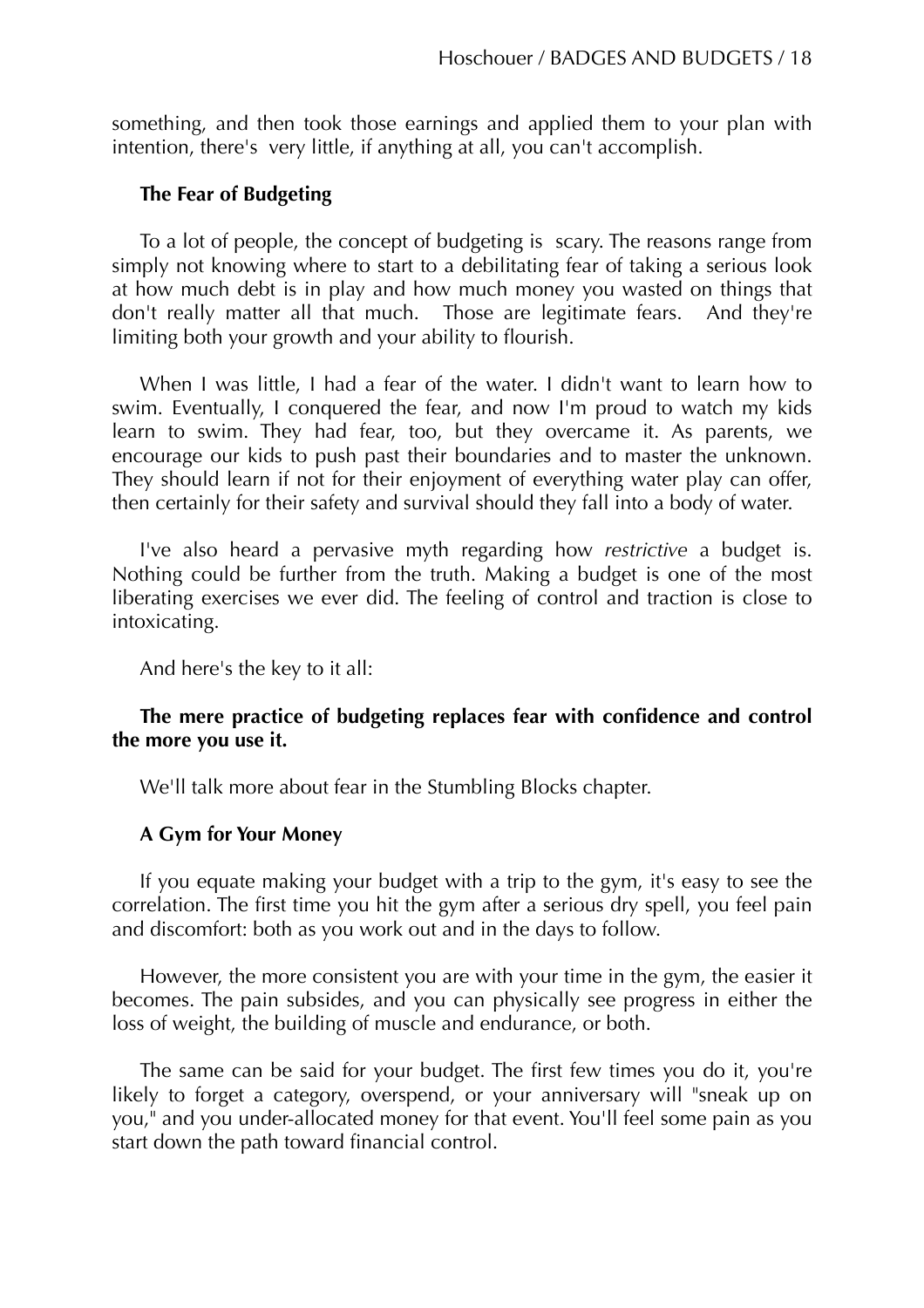It's both normal and necessary. Without discomfort, we do not grow.

Your budget is a gym for your money. You're making your money work *for*  you. It takes discipline and commitment to get better. When you stumble (note the lack of "if"), take heart! It isn't a reflection of your inability to dial your budget in. It's merely an opportunity to be more active. It's an opportunity to learn and grow.

We've budgeted consistently since 2009. Occasionally, we still have an oversight. We don't beat ourselves up over it though. We learn from our mistakes so we can avoid them in the future.

I wish I'd been as consistent in my time in the gym for the same amount of time. I could probably lift a freaking Buick by now.

#### **What's Next**

By now, you're convinced of the necessity of a budget if you want to control your money and make some serious progress in your personal finances. The next step is simple: Create a budget. Two chapters from now, we'll look at the first items that you must pay *before anything else,* with one exception and that's in the next chapter.

# *Define Your WHY*

Simon Sinek wrote a book a number of years ago called *[Start With Why](http://amzn.to/2A1mo5J)*. Although primarily a business/leadership book, its applications are innumerable. Foremost among them, in my opinion, is defining your personal WHY.

Sinek highlights a few companies, one of which is Apple. He holds Apple as practically the pinnacle of a company defining its WHY. There's a reason rabid fans line up hours, if not days, for the release of Apple's latest "it" product. It isn't the tech itself that draws them, it's Apple's continual pursuit of pushing the envelope of what's technologically possible. Apple stands for innovation.

Millions of people identify with that WHY. It motivates them...and Apple makes billions because of it.

Your WHY won't be Apple's. (That's a good thing, by the way.) When it comes to your personal finance and the journey of creating a budget and finding your own road to financial freedom, it's part of your foundation to identify just why you're doing all of it. Because there will be days you don't want to do it anymore. It'll seem overwhelming. You'll get discouraged. Hell, maybe you'll just be lazy.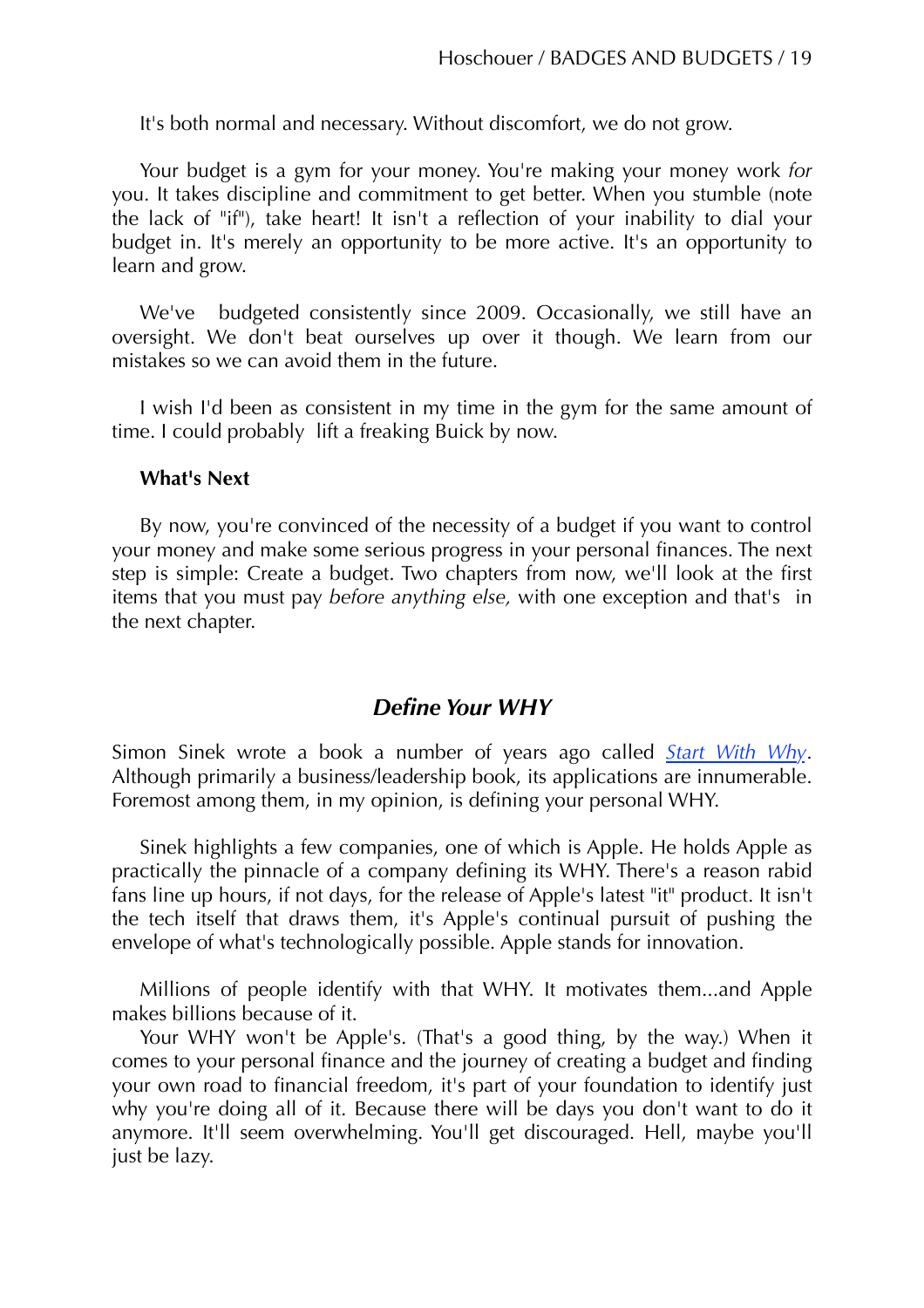## **Your WHY must be stronger than your excuses.**

Your WHY will kick your butt off the couch. It will scrub away your doubts. It will light the proverbial fire beneath you to get you moving.

Your WHY will differ from mine or anyone else's. Only you can define it.

- Write it down.
- Post it somewhere conspicuous.
- Make it your profile pic on every social media platform you visit.
- Mark up your bathroom mirror with it.
- Make it your screensaver on your computer and the wallpaper on your smartphone.

It should be everywhere so you never lose sight of it.

# **Singles**

Finding yourself facing this dragon alone? (First, you shouldn't be, but we'll cover that in the Stumbling Blocks chapter under "Accountability.") The steps listed above are even more important for you. The good news is you get to define your WHY without having to consider anyone else's opinion.

# **Couples**

If you have a Tonto to your Lone Ranger, it's still imperative you clearly define the WHY and scatter it everywhere. The good news is you get to define your WHY in conjunction with your partner. Because you're a team and should absolutely face this together.

Money is one of the leading causes of divorce in this country. I've lost count of how many domestic violence calls I've gone to where money was the cause of the fight.

It's crucial the two of you are on the same page when it comes to your money. Success demands it, and you simply will not have a prosperous relationship without it. (A note about pronouns. Your words have power. Inside a marriage, train yourself to resist the temptation to use "mine" when it comes to money. There no longer is "his" and "hers." It's now "ours." Yes, I was the sole breadwinner since Katie wasn't bringing in outside income as a stay-at-home mom. What I'm fond of saying is, "I made the money, and she made the money work." We're a team. It's a subtle, but important point and is a strong indication of the strength of your marriage.)

Simply deciding you no longer want to be in debt or you want to get control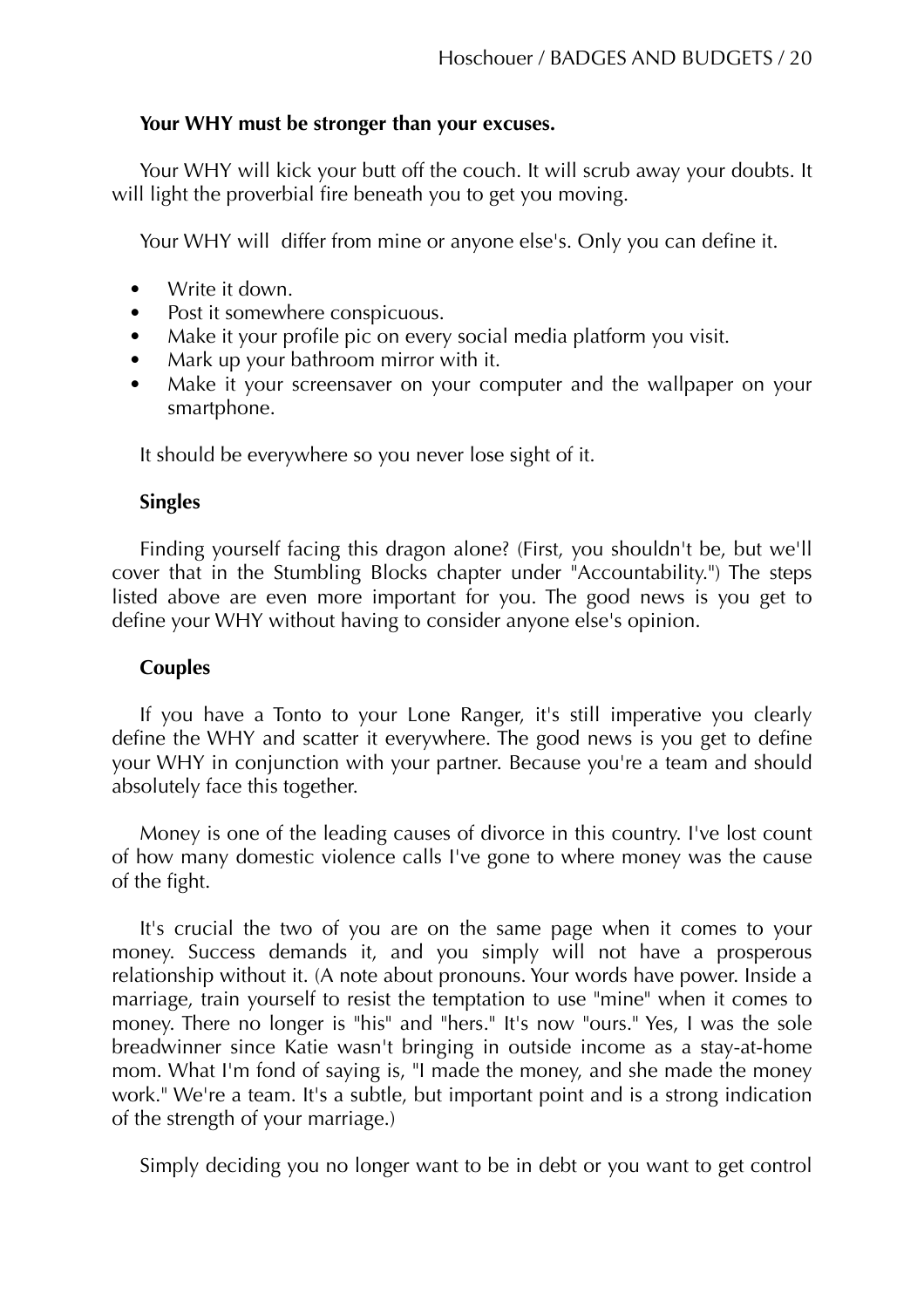of your finances is not enough. *Why* do you want these things? Take a minute to stop and think about it. Close this book. Close your eyes. Start to define your WHY.

Here are some examples I've heard over the past few years of WHY. Feel free to alter them to fit your own.

- I'm sick and tired of feeling as if I'm barely scraping by every month.
- I'm afraid I can't ever retire.
- I want to provide a better life for my family. I want to be more present with them.
- I'm tired of working so much overtime. I takes me away from my loved ones and when I *am* with them, I'm exhausted from work.

You should be able to rattle off your WHY when people ask why you're working so hard and why you keep saying no to "opportunities" to go out. Most people don't live with a plan. Most people stumble through life haphazardly at best.

But not you. You're done with that. Your behavior changes today! Because you're intentionally sitting down to read this. You're taking important steps to redirect your life on a path *you* choose, not a path laid before you.

## **Behavior Change**

Changing your behavior isn't easy, but it is possible. I'm a shining example. Let me tell you a quick story about something I'm not too proud of: My Best Buy addiction.

Now, I realize "addiction" is a strong word, and it's thrown about willy-nilly these days. In retrospect, however, I think it's not accurate. One of the definitions of addiction is "enthusiastically devoted to a particular thing or activity." I assure you, I was enthusiastically devoted to Best Buy.

Tuesdays were my favorite day of the week. Why, you ask? Tuesdays were New Release Day! New movies. New music. New games. (I'm a very large child.) I would get a hit of dopamine simply walking through the automatic doors and being greeted by the blue-shirted employee at the front. (For more information on dopamine and its effects on the body, read Simon Sinek's *[Leaders Eat Last](http://amzn.to/2hMRCmH).*) I felt alive. I was gonna spend me some money!

This was my answer to the OT Cycle. I needed to get that rush back and I was self-medicating through spending money. I am not a unique and beautiful snowflake, my friends. My experience is not unique. You have likely felt something similar in your lives. If you're honest with yourself, you're already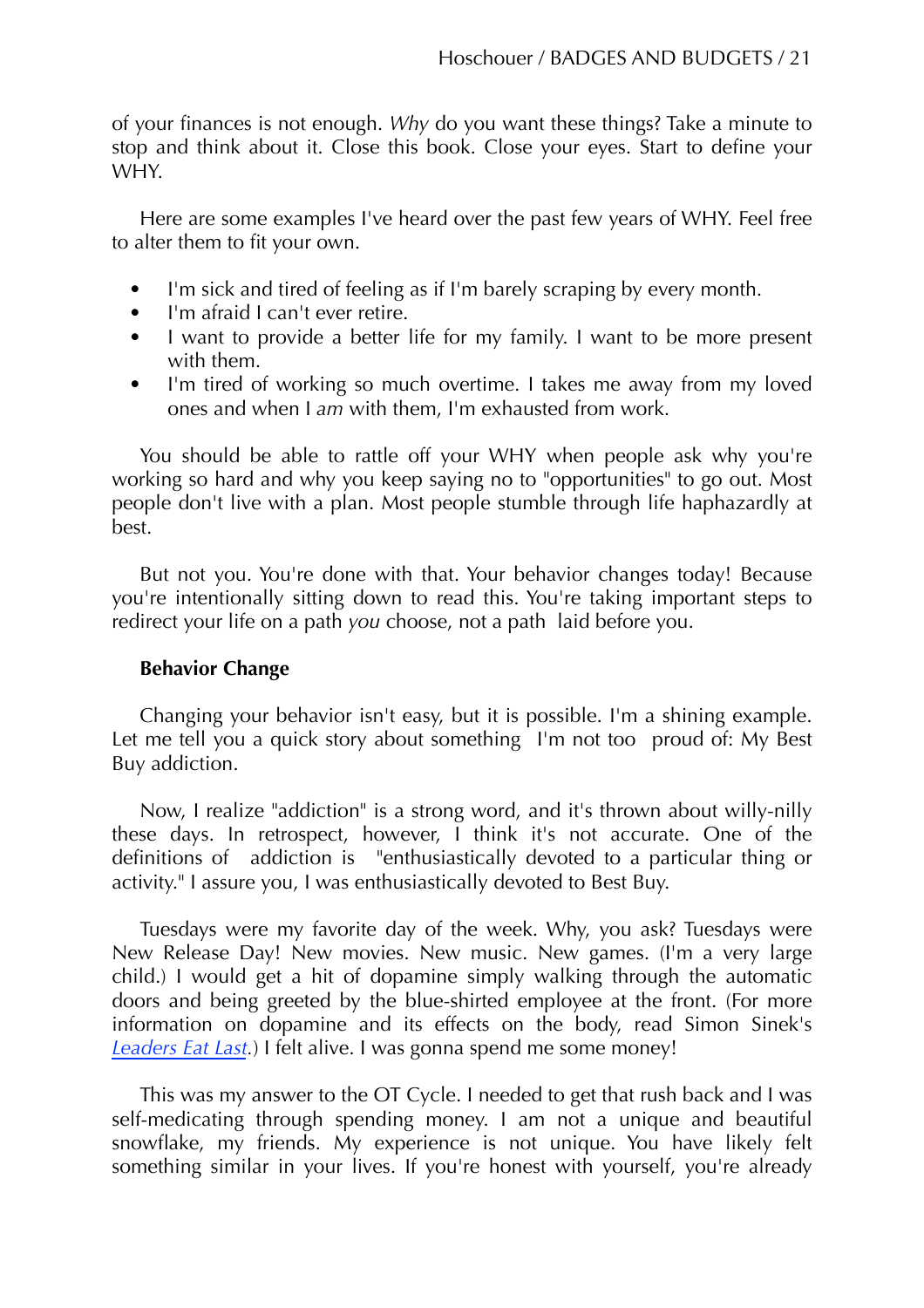nodding your head.

When we started paying attention to our money, our WHY supplanted my addiction because my *behavior* was changing. Listen, I could teach my eightyear-old to create a budget (which we did, by the way). The math isn't hard, even for you beat cops. (Did you think I was gonna stay all serious this whole time?! Come on...)

Dave Ramsey says, "Personal finance is 20 percent head knowledge and 80 percent behavior." When you have that heart change and your perspective on money changes, that's where the magic happens. Going to Best Buy was no longer a priority for me. I started to watch significantly less television. I began to read more books on leadership and personal development. I surrounded myself (both in reality and in the virtual world) with people who were more accomplished than I because I wanted to know how they did it and how I could accomplish something akin to what they had.

You will experience something eerily similar. Your path won't be the same as mine, but when that behavior change switch in your soul flips, stand by to stand by, because your world is primed for an explosion of growth previously unknown to you.

## *Giving*

#### *Disclaimer*:

I'm a Christian. As such, I tithe. I won't fill what follows with Evangelical rhetoric; rather, my personal experience with what having a grateful attitude and giving means to me personally and financially. You're free to skip ahead to the "nuts and bolts" of budgeting, but I challenge you to read this chapter with an open mind/heart. You're welcome to take the religious overtones out and replace them with charity if you prefer.

#### **Why We Give**

There are no shortage of passages in the Bible about tithing. Tithing is literally defined as 10 percent. It means to give 10 percent of your income back to your local church. I'm not going to get into the net versus gross argument. It's a silly one and does more harm than good. As it happens, we decided to tithe on the net because that's what we bring home. When we get our tax refund, we also tithe on that.

I grew up non-denominational, and Katie grew up Episcopalian. I was more used to tithing than she was, but prior to starting our own journey to financial control, we didn't have a home church and weren't giving anything at all to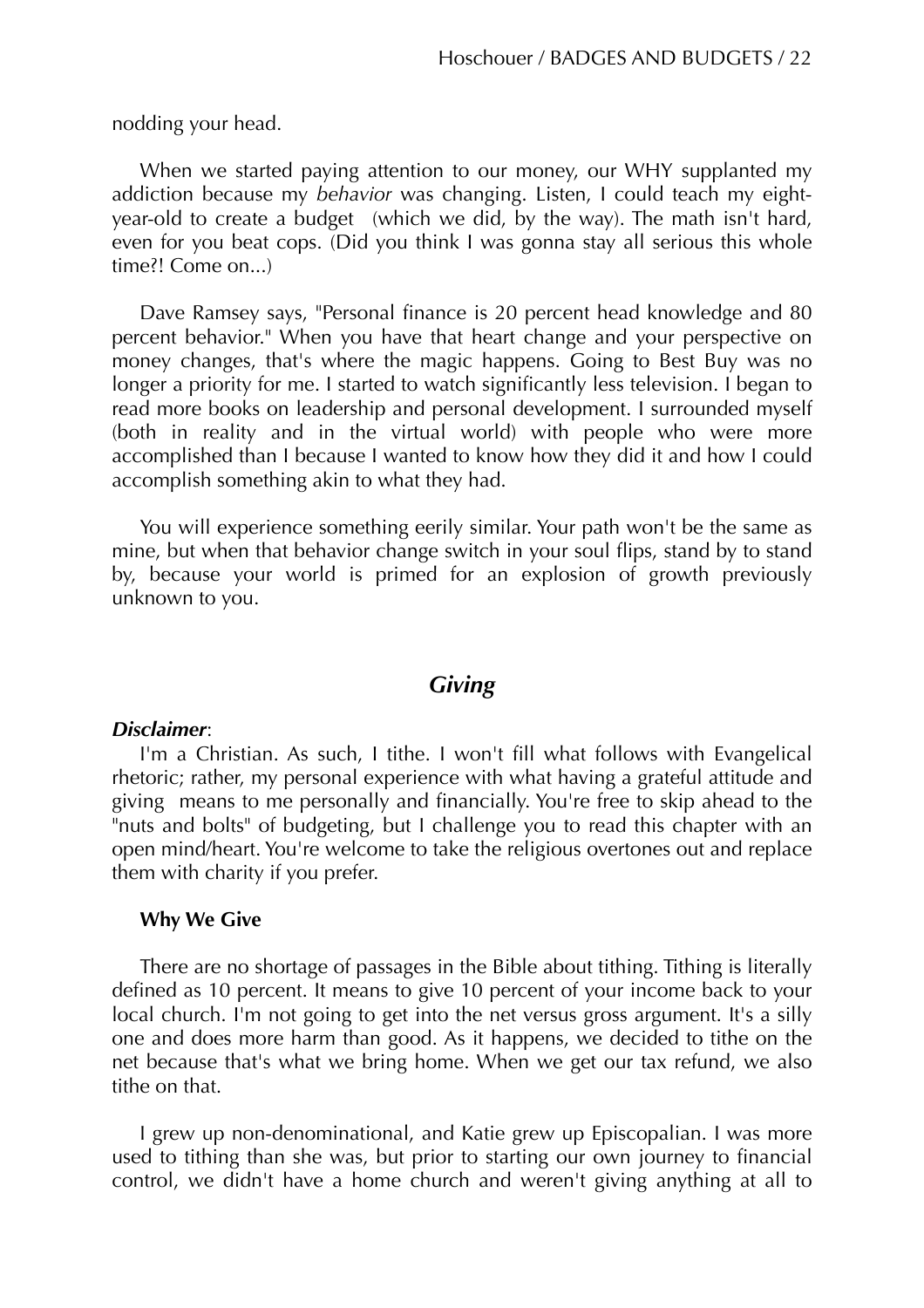anyone at all.

When our financial lives started taking shape and we started to make a concerted effort to get control, many other aspects of our life came into focus, as well. One of them was our spiritual walk. We discovered a home church and have attended it since 2010.

Remember, we started our journey in August 2009, but we didn't start consistently going to church until April 2010, and even then, we didn't start tithing until July 2010. The decision to begin tithing was not an easy one. Katie felt that getting out of debt should be our #1 goal with our money. She felt that "God wants us out of debt more than He wants our money." I didn't necessarily disagree, but I felt strongly pulled to start tithing.

We talked about it for weeks. We prayed about it. Finally, we decided to take the leap. We started to tithe. For us, the decision came from a place of faith. We felt called to act out of faith based on what the Bible teaches. Our big fear, though, was it would significantly delay us getting out of debt. As it happens, that fear wasn't exactly misplaced. Our original date to have our debts paid off was September 2011. We didn't hit our goal until December 2011. The delay was three months.

Now, I don't recall specifically how much we paid between September and December 2011, but I think somewhere around \$3,000 to \$4,000 is reasonable. I seem to remember a final check in the \$2,000 range for our last payment to my student loan.

Why do I bring it up? Because between July 2010 and December 2011, we tithed faithfully. We didn't miss a month's tithe, and we gave exactly 10 percent of our income. That income included not only my main source of income, but any extra money we made selling things or my writing for *American Cop* magazine.

During that time period, we tithed more than \$15,000. Recall that our original date to pay off our debt was September 2011. Tithing "delayed" us by three months, right? I would argue that tithing jump-started our journey. That \$15K, had we applied it to our debt, would have gotten us debt-free well before September 2011. I absolutely believe that because of our faithfulness, we were blessed with additional income that allowed us to not only support our church and the incredible work it does both locally and globally, but it also allowed us to accelerate our debt payment. I think it would have taken us longer if we hadn't tithed.

#### **The Case for Giving**

Giving is a multi-level blessing. When you give, it changes your spirit and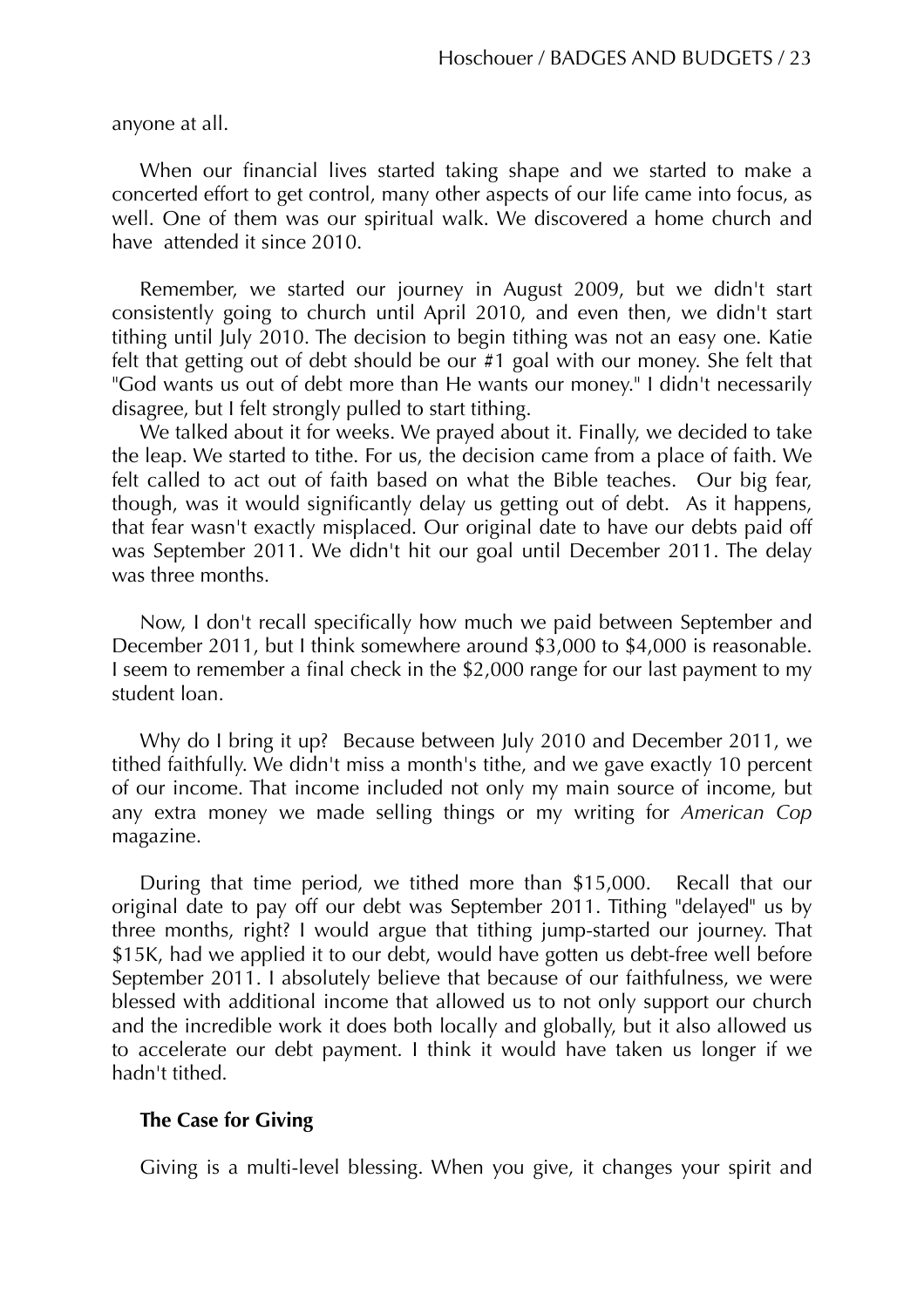your outlook, not to mention how you view yourself as well as how others view you.

Think of it this way. If I hold ten \$100 bills in my hand, and I clench that hand into a fist, I will retain my \$1,000. No money will escape, but more money can't be put in, either. If I hold the same ten \$100 bills in my open palm, some of it may leave, but more can be added, too.

If you and I were to meet for the first time, and when you were introduced to me, I had my hands clenched into fists, what would your opinion of me be? I would venture to say it wouldn't be favorable. But, what if my hand was extended openly? Would your opinion change?

This is what giving does to us from the inside out. When we have an attitude of gratitude it has far-reaching effects. Some we can come to recognize over time, and some have more immediate consequences.

#### **To Give or Not to Give**

I won't sit here and tell you if you don't tithe you're a terrible person or a sinner. Tithing is not a salvation issue. You may not even be a Christian. You may be another religion, even an atheist. You may be uncomfortable with the "trappings" of religion. That's not a topic for this book.

If you're a Christian, the decision to tithe rests solely with you (and your spouse if you're married). As I said above, we thought long and hard about our decision. If you don't give 10 percent, but give a differing amount, that would be considered an offering not a tithe. If your comfort level differs from mine, that's totally okay. Decide what's right for you.

If you're not a believer, I still believe in the power of giving and how it can positively change your outlook and interaction with the world around you. I encourage you to find a charity you find worthy and donate to it. Your donation can certainly take the form of money, but perhaps your time/skills would benefit, as well. The point is simply this:

#### **When we give, we not only have a positive influence on others, we receive benefits, as well.**

#### **Giving and Your Budget**

The reason I bring all this up comes down to the layout of a budget. At the top of the budget, the first number listed is income (how much money you have to allocate). The first category we use is "giving", which is our tithe. If we were to put everything else first, by the time it came for us to be givers, all of our money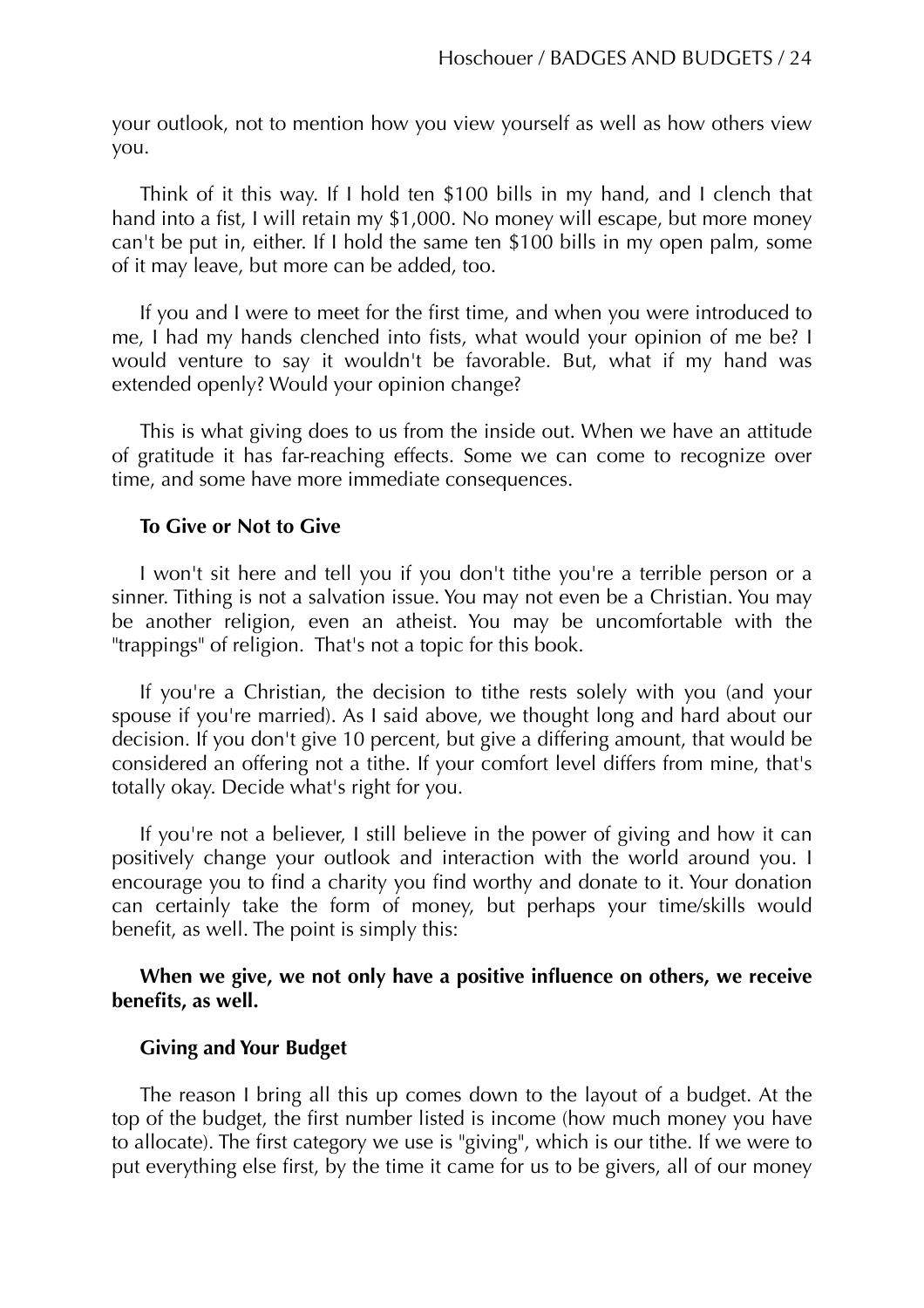would have vanished. Our first priority every payday is to set aside our tithe/ giving. From there, we move on to the FACTS (covered in an upcoming chapter) and other monthly obligations and savings goals.

Seriously consider making regular giving a habit. Just like budgeting, it will take some getting used to, but I think the results will astound you, both financially and personally.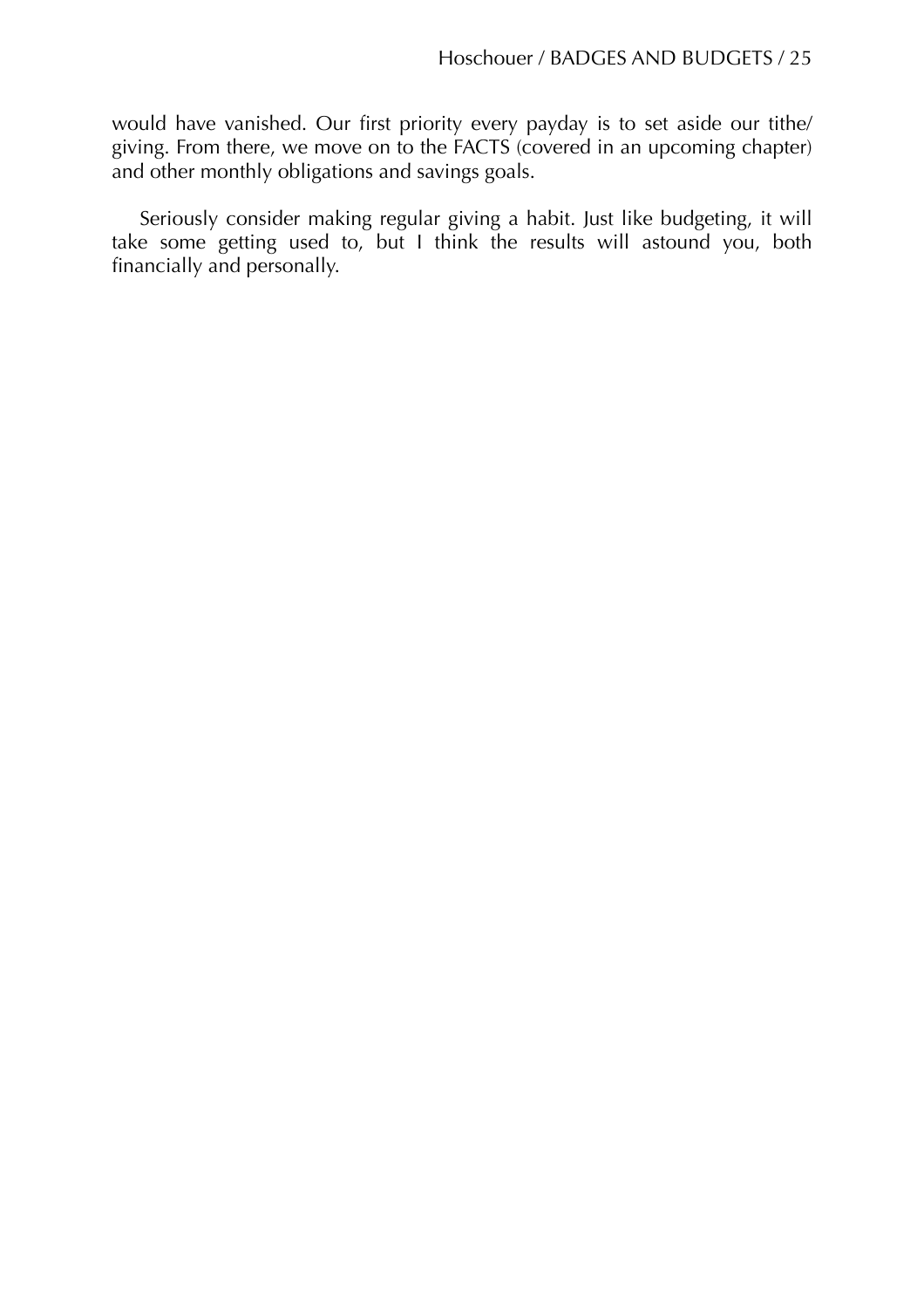# **CHAPTER THREE**

# *Ops Plan*

# *Ops Plan Defined*

As first responders, we're familiar with the need for an Operations (Ops) Plan when going into any potentially hazardous, violent, or otherwise dangerous situation. Your personal finances aren't necessarily violent or dangerous, but they can certainly qualify as hazardous if you aren't careful.

Up to this point, we've talked a lot about budgeting, and that truly is the cornerstone of any good Ops Plan; however, there are three steps to a foundation of a good Ops Plan :

- 1. The Rookie Emergency Fund (REF)
- 2. The Outstanding Warrant List (OWL)
- 3. The Veteran Emergency Fund (VEF)

Without a cornerstone (read: budget), creating the foundation isn't possible, or it's haphazard at best. The three steps above are the subject of this chapter. Take each one at a time. This is not a shotgun drill; it's an accuracy drill. When you use focused intensity, you'll accomplish your goal more efficiently.

Do not attempt your OWL before completing your REF. These steps are in order for a reason. If you decide to jump around, not focus, and make excuses as to why, your path to financial success and freedom will grow longer and more arduous than necessary.

# *The Rookie Emergency Fund (REF)*

You can easily define your REF as "Drama Insurance." In monetary terms, it's defined as \$1,000. (If you're making less than \$20,000/year, your REF can be \$500.)

Your first objective in your Ops Plan is to get your hands on \$1,000 as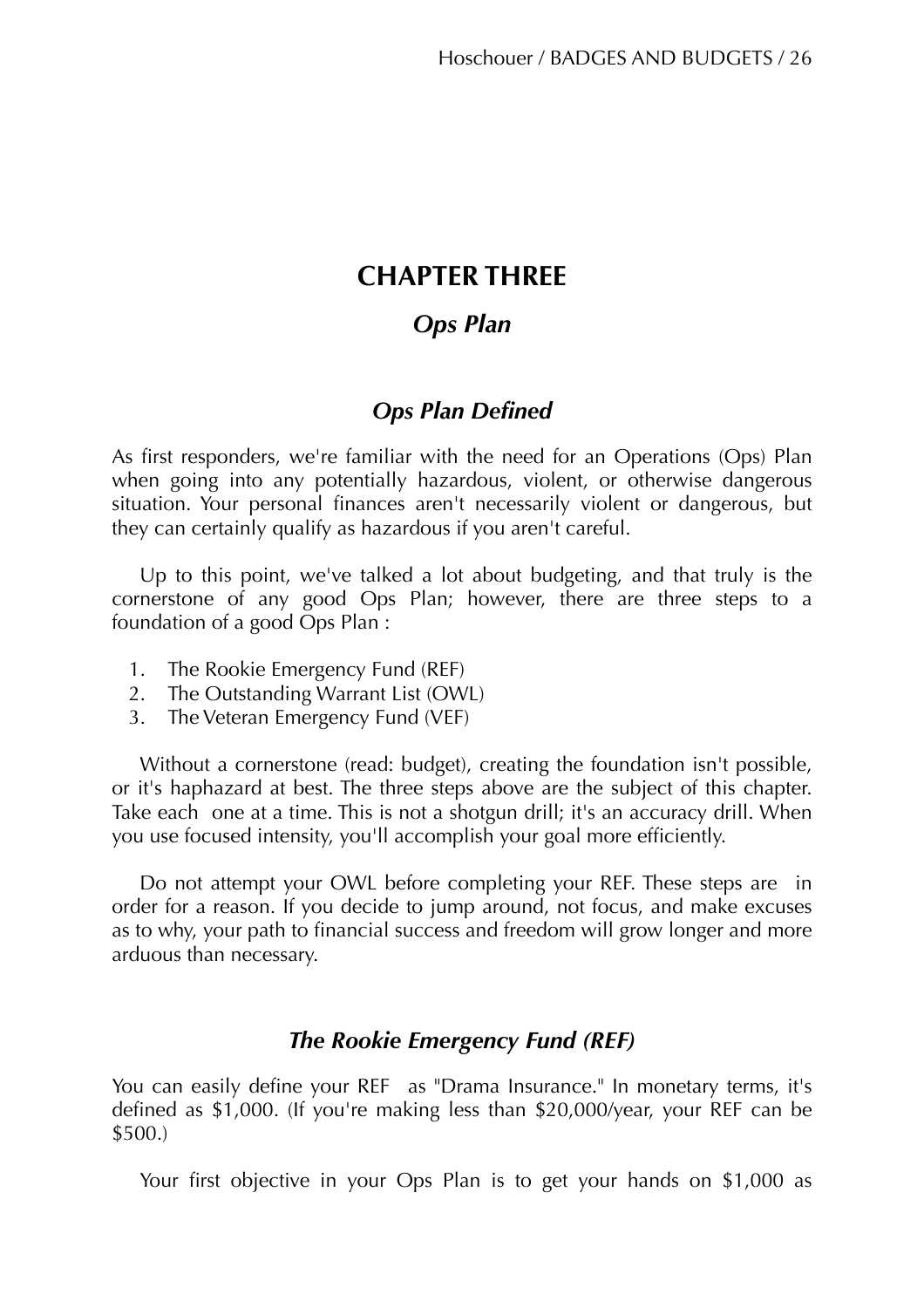quickly as humanly possible. Go back to the "Why a Budget" chapter and look at some of the strategies I laid out for some ideas on how to make some quick money. The idea here is to have a small amount of cash set aside for no other purpose than an emergency.

Let's take a moment to be clear. A new pistol is *not* an emergency. A new truck is *not* an emergency. Buying a round of drinks after shift for everyone on the shift is *not* an emergency. Basically, your inability to say "no" is not an emergency. It's time to stop trying to satiate the screaming little boy/girl inside of us that's screaming "I deserve one!" by giving in just so he/she will shut up.

Here are some examples of an emergency:

- Alternator dies
- Clothes washer floods
- Hot water heater explodes

## Getting the point?

When you have your REF ready to tackle these issues, you're taking the drama out of the situation and changing it into a mere inconvenience. Before you started building your Ops Plan, you would have reached for your credit card to "solve" the problem. Because going further into debt in the midst of an emergency is a good idea? No, of course it isn't!

When we were getting out of debt, our dishwasher heartily tried to die. We didn't particularly want to take the hit of a buying a new one, so we played the role of responsible homeowners and had a tech come inspect it. It ended up costing us a couple of hundred bucks, which we had in our REF ready for just such an occasion. Did it get fixed immediately? Nope. Did we have to wash dishes by hand for a few days? Yup. Did it suck? Most assuredly. But, it was merely inconvenient.

Your REF is your first objective in your Ops Plan. Do what you gotta do. Odds are you either already have it sitting around unallocated or you can get your hands on it more quickly than you think. I know, because I was there six years ago. Get it done and come see me in the next chapter.

# *The Oustanding Warrant List (OWL)*

I realize "first responders" covers not only police, but fire and EMS as well. So, you'll forgive my use of the term "warrant list." Keep in mind, I'm a cop by trade, so I go with what I know.

The way the OWL works is like this: You list all your debts (your wanted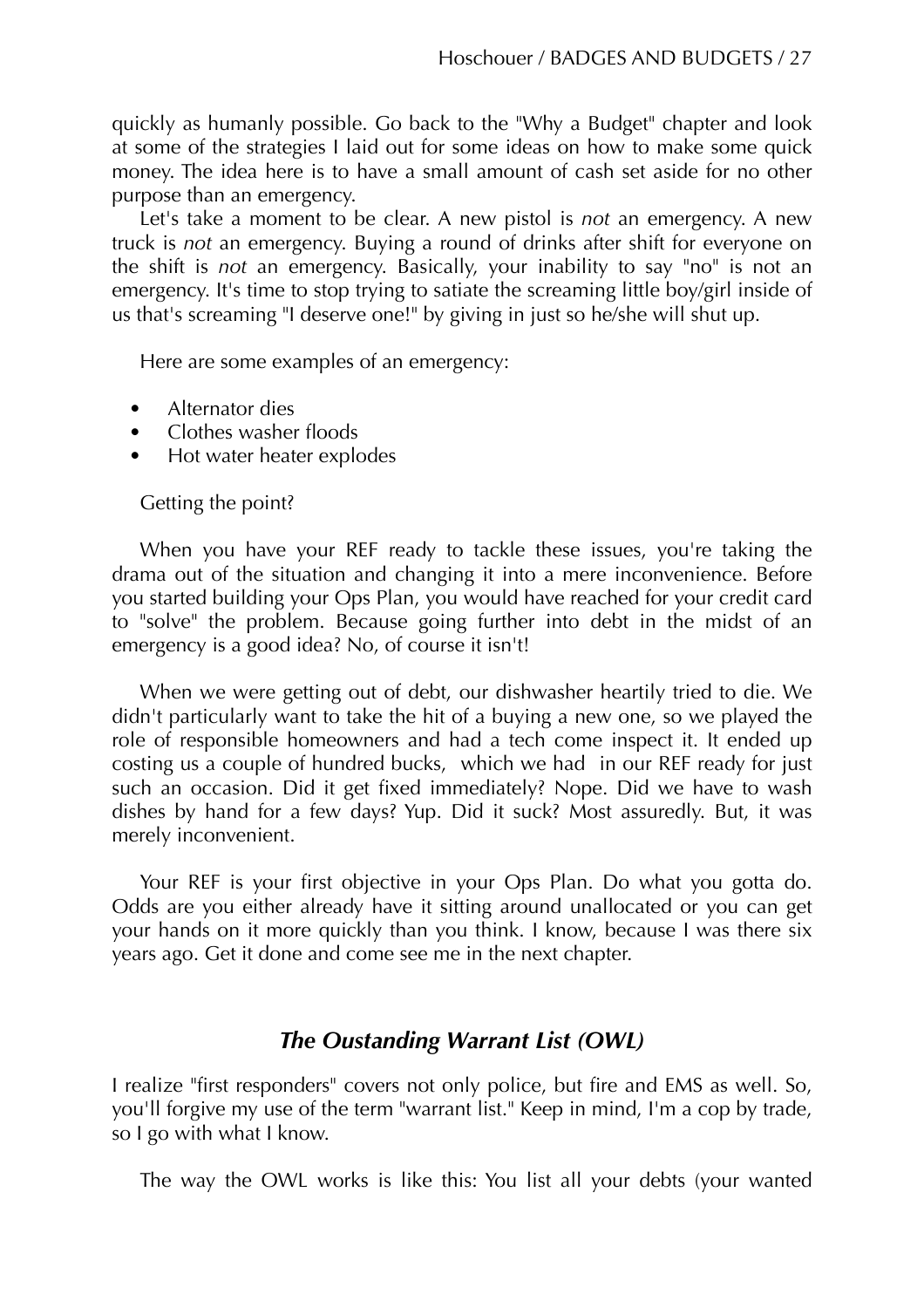persons, if you will) from the smallest balance to the largest on a piece of paper. We aren't concerned with interest rates; remember the 80/20 rule? This is where you will see the most significant behavior change! **Note**: The only debt *not* included here is a mortgage. This portion of the Ops Plan deals solely with consumer debt (car loans, student loans, personal loans, loans from Uncle Nick, credit cards, etc.).

The OWL has its own focused intensity. We don't attack the entire list in one shot. We go after the smallest perpetrator first. We're working our way up to the kingpin! While you're hunting and looking to rid the world of that smallest debt, your job is to keep the others at bay by paying the minimum on them.

But that little guy? We throw everything we can at him. Any unallocated money in the budget. Any "extra" money we can squeeze out of the budget. Any extra money we can bring in through other OT or a second, third, or fourth job!

Is it demanding? Damn right! It's hard work, friends. I know, because I did it. I worked the OT. I had a second job as a freelance writer for *American Cop* magazine. We slashed our budget, sold some stuff, and did what we could to eliminate the debts on our list as quickly as possible.

Your sole function when you're on step two of your Ops Plan is to focus on the debt with the lowest balance and hunt it down until it gives up and goes away for life.Then you turn your sights on the one right behind it. You apply the minimum you were paying when you were hunting the first debt, plus everything else you can find--just as before.

| <b>Debt</b>                  | <b>Balance</b> |
|------------------------------|----------------|
| Medical                      | 75.00          |
| Department Store Credit Card | 360.00         |
| Car Loan                     | 8640.00        |

Here's an example of what I'm talking about:

This is an exemplar OWL. I've listed the debts on the left and the balance owed on the right. Below, you'll see the same debts, only this time, they reflect the minimum payments.

| <b>Debt</b>                  | <b>Minimum Payment</b> |
|------------------------------|------------------------|
| Medical                      |                        |
| Department Store Credit Card | \$45                   |
| Car Loan                     | \$300                  |

Following the OWL, the first target is the medical debt. The balance is fairly low at only \$75. Let's assume we can scrape together the money to simply pay it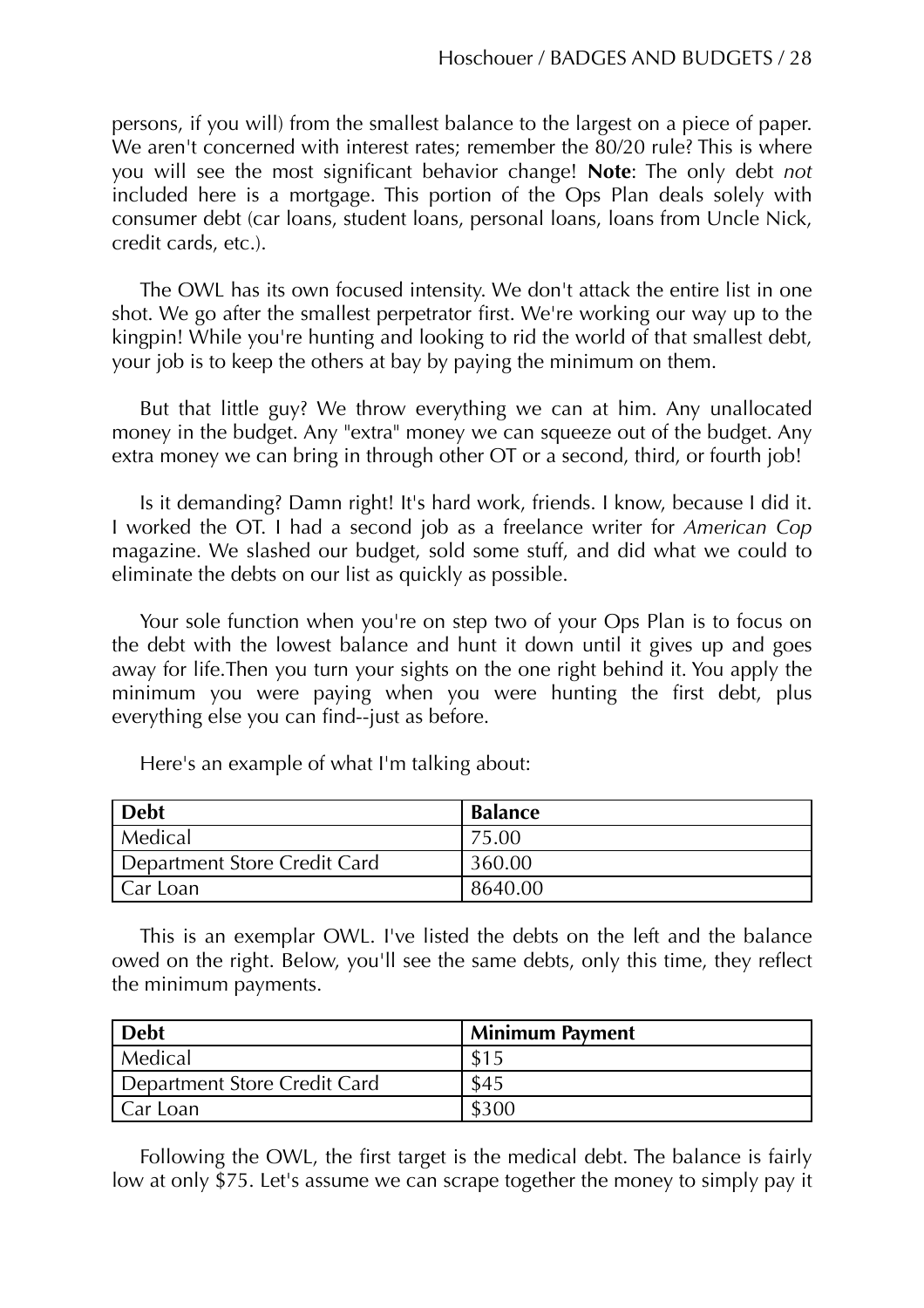off. According to the OWL rules, the new minimum payment would look like this:

| <b>Debt</b>                  | <b>Minimum Payment</b> |
|------------------------------|------------------------|
| <b>Medical</b>               |                        |
| Department Store Credit Card | $\$15 + \$45 = \$60$   |
| Car Loan                     | \$300                  |

We took the \$15 minimum payment for the medical debt and added it to the minimum for the credit card giving us a total of \$60/month. If you merely pay the new minimum (remember, it's *your* new minimum; the credit card is hoping you'll stick with theirs because it means you pay more interest), you'll be out from under this debt in six months' time.

But that ain't the way we're gonna play it. You want out, and you want out bad! After two month's of busting your hump, you pay off the credit card. Strong work! Our new table looks like this:

| <b>Debt</b>                         | <b>Minimum Payment</b>    |
|-------------------------------------|---------------------------|
| <b>Medical</b>                      |                           |
| <b>Department Store Credit Card</b> | \$45                      |
| Car Loan                            | $$15 + $45 + $300 = $360$ |

You've now added *both* the minimums of your previous debts to your car loan. Instead of paying \$300/month, you're now sending \$360/month! Again, that's only the minimum--and we don't do minimum. We're all about maximizing. You'll do everything you can to increase the output and get rid of that last debt. Debt freedom is around the corner! Can you taste it?!?

You may be tempted to give this approach your own twist. *I strongly urge you NOT to do that* unless there are some pretty compelling reasons. When I say compelling reasons, I expect you to get the opinions of others you trust (and have already achieved what you're trying to achieve) for some wisdom. As humans, it's pretty easy for us to massage what "compels" us. Just about every rule has an exception, so I want you to think long and hard about mucking about with this approach. It's a proven system that has worked countless times. If followed appropriately, it will work for you as well.

# *The Veteran Emergency Fund (VEF)*

When you get to this point, it's time to take a moment to reflect. Let me tell you about our experience.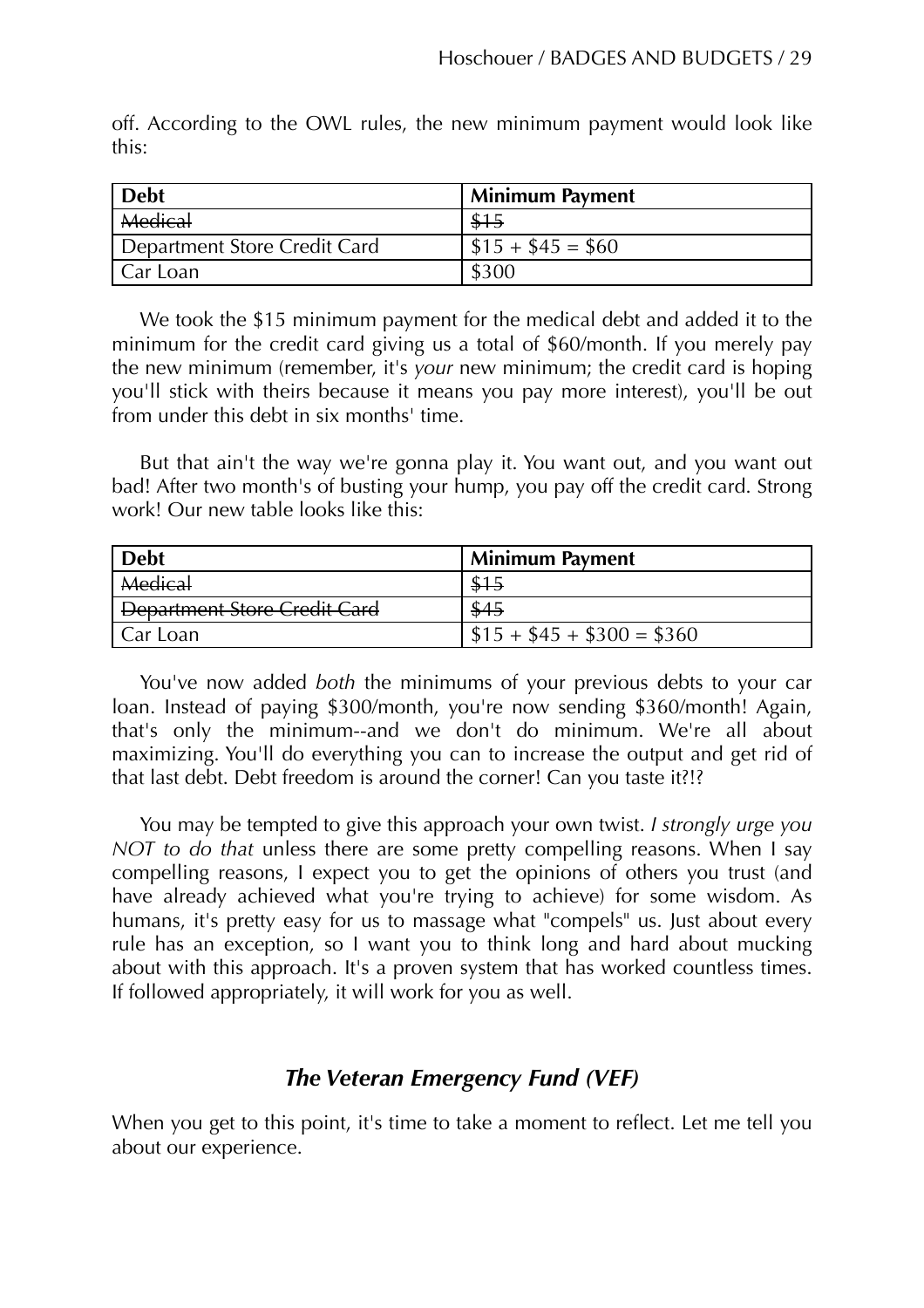Having spent years working so much overtime, it was surreal to realize it was no longer a necessity. Gone were the days when I had to look in my daughter's tear-filled eyes after telling her Daddy had to work tomorrow--again. I no longer had to miss countless family dinners and functions. I could actually spend significant time with the love of my life and my partner in this journey.

Thinking about this next step in the Ops Plan was important; it *is* important. What's more important at this point, though, is to take a minute. Take a breath. A deep breath. Look around. See what you've done. See the impact you've had on the people you love and who love you. Realize the course correction you just took will save your kids (whether you have any yet or not) years of heartache, anguish, and pain because they'll see your example.

That's what we did. We briefly took a step back to take a break and to appreciate what we accomplished. We didn't immediately begin attacking the VEF. After 28 months of solid work, it was time to chill out and be grateful.

Full disclosure, for us, that grateful period lasted a bit longer than it should have. Truth be told, I'd been working at that pace for a lot longer than 28 months. I'd been doing it since 2006 when we found out we were pregnant with our first daughter. The problem was that between 2006 and 2009, I was working all that overtime with no Ops Plan in place. Remember the \$100,000 conundrum? That went on for *three years*!

Consequently, when I saw the finish line, I collapsed across it and went into shock. I wasn't well prepared for the relief completing the OWL brought. I thought I was, but I wasn't. My hope is that by saying it here, to you, you'll prepare better than I did. You may well feel similar feelings, but at least you'll feel mentally prepared for the weight lifting off your shoulders, and you can compensate accordingly. Don't get me wrong, the feeling is incredible, but the freedom can become intoxicating and cause you to delay the VEF.

Speaking of which, let's define the VEF, shall we? Your VEF represents three to six months' worth of expenses in savings. It's what others may refer to as a fully funded emergency fund. You may be thinking, "Well, that's all very well and good, Well-Coiffed Gent, but how am I supposed to divine that?!" Again, I thank you for noticing. And, it's quite simple.

You no longer have any debts since we tossed those out with the OWL. What you need are the FACTS (which will be explained soon). For the time being, let's simply call them your monthly obligations, your necessities. I'm talking about things like your mortgage/rent, utility bill, groceries, gas money, insurance payments, trash, etc.

Once you've determined the amount for each of these in a month, add them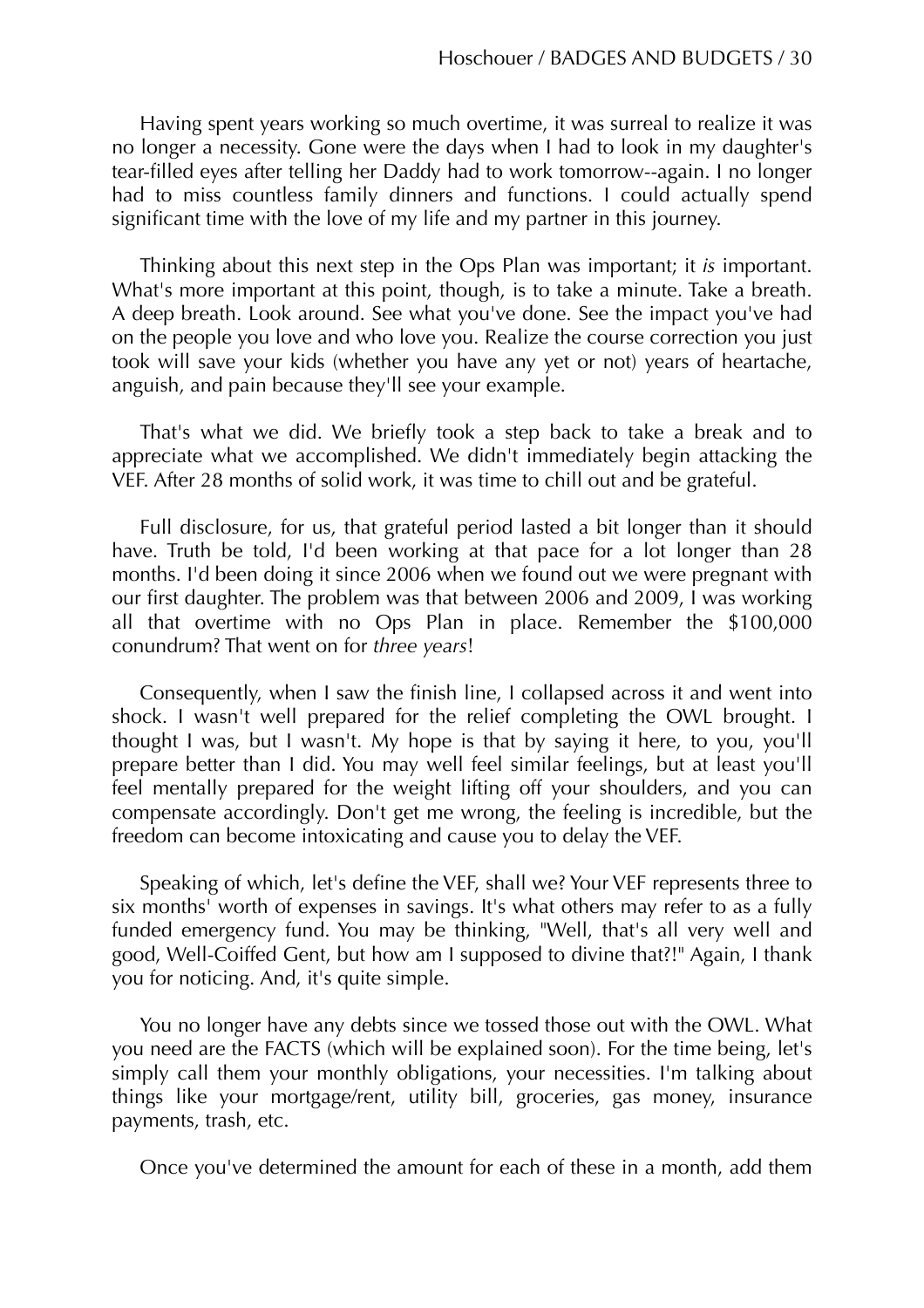together and multiply by three. That is your three-month VEF. If you multiply by six, you'll get your six-month VEF. Somewhere in that range is where you want to land.

#### **A Word to the Gents**

Fellas, lend me your ears for a second. You may very well find yourself on the lower end of the VEF scale. That's just fine if you're a single guy; however, if you find yourself sharing space with a lady, she may very well have a totally different opinion on the matter.

Remember when we talked about defining WHY you decided to go through this process? It's important to note *nothing has changed*. You still need to be on the same page. For men, money often equates to success and/or power. For women, money often means security and/or safety. If she tells you she's more comfortable on the other end of the VEF scale, I'd advise you to do your level best at making it happen.

All too often, I've heard the phrase "Happy Wife, Happy Life" used to justify some pretty irresponsible financial decisions. This isn't one of those times, guys.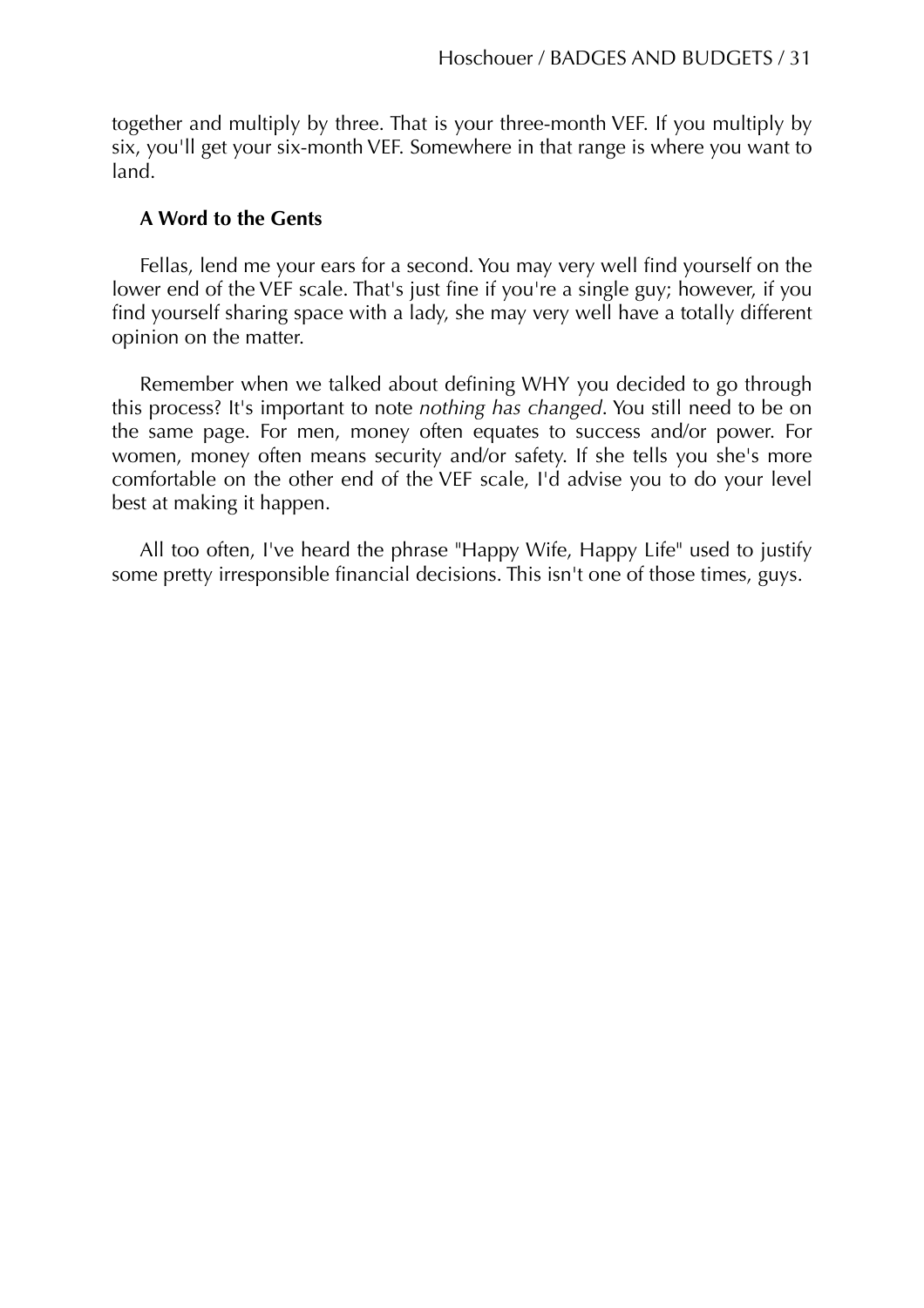# **CHAPTER FOUR**

# *The Budget*

# *Just the FACTS, Ma'am*

When Joe Friday, from *Dragnet* fame, first uttered the words "Just the facts, ma'am," I'm certain he wasn't thinking of a budget at the time, but that's exactly what I want you to do.

All too often, people have their priorities out of whack when it comes to budget time. They will make sure they pay their MasterCard before their mortgage, or they'll opt to pay for their kid's traveling soccer team before making sure there's enough money to handle the electric bill.

Each time you sit down to write your budget every payday, I want you to keep the FACTS in mind:

- Food
- Accommodations
- Clothing
- **Transportation**
- **Services**

These are the areas that require your fiscal attention far before your AMEX payment. Let's look at each of them in turn.

# *F***OOD**

Pretty easy concept, really. If you don't have sustenance, you'll die. In my experience, it's extraordinarily difficult for dead people to earn an income. Also, they smell terrible.

Now, when I say "food," please don't hear "steak and lobster." I'm not saying you need to relegate yourself to ramen. We ate very well during the 28 months we were getting out of debt, but we committed to spending no more than \$500/ month on groceries.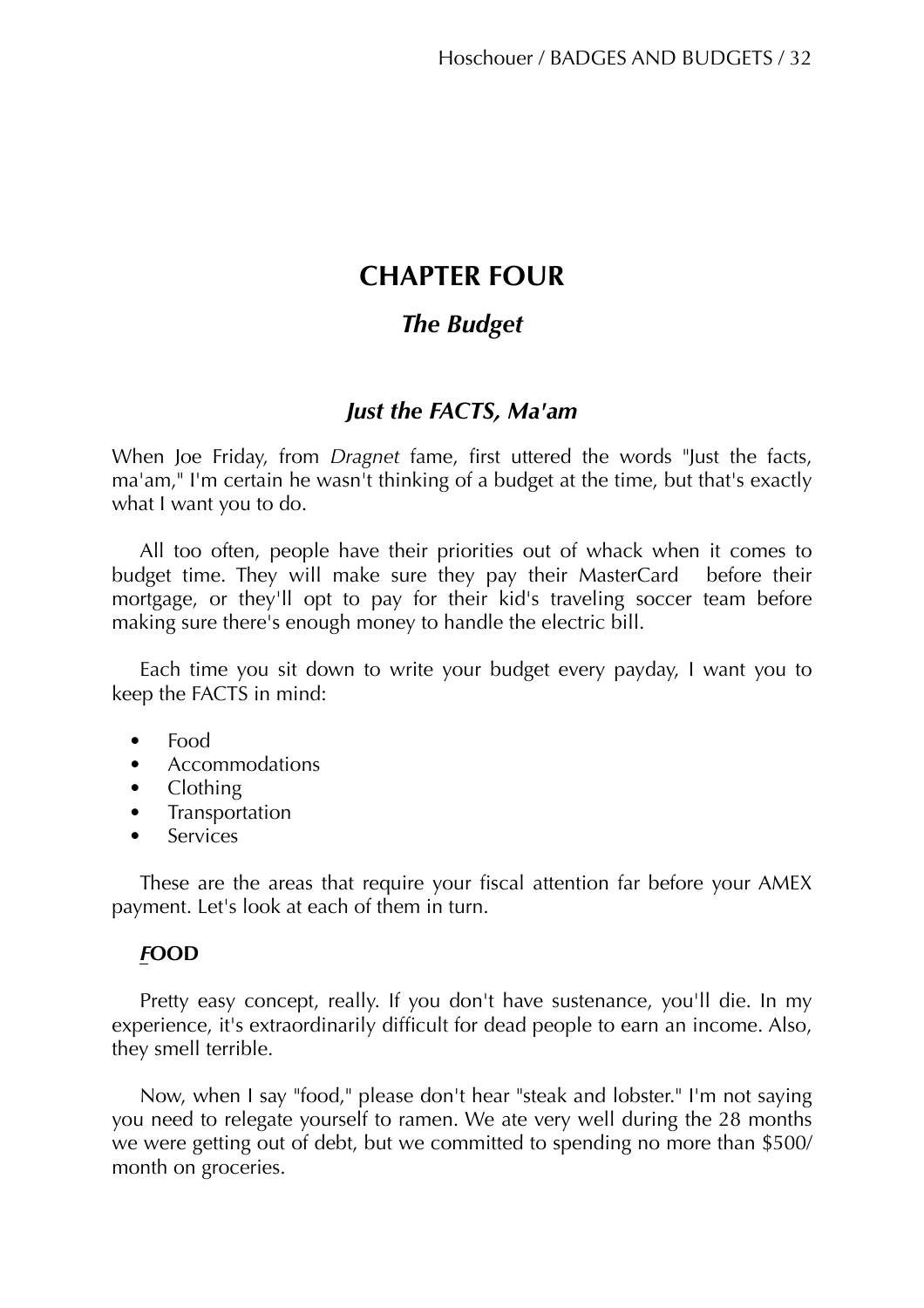At the time, we were a family of four. We are now a family of five. According to a report I just compiled in YNAB (You Need A Budget)\*, our average monthly grocery spending was \$553.33/month in 2014. Katie is a phenomenal cook and an even better bargain hunter. If that isn't your strong suit, I encourage you to make a concerted effort to learn.

\*(Don't worry I'll talk more about YNAB in the chapter on Stumbling Blocks.)

## *A***CCOMMODATIONS**

This is your rent/mortgage payment. Staying current with this is crucial. It's stressful enough to feel behind the eight ball with your credit cards, but if you're current with your rent/mortgage, you'll always have a place to lay your head without the fear that you'll wind up in the street.

If you do find yourself behind with your rent/mortgage, re-evaluate your priorities. Visa can wait for its payment. Sure, your debt may eventually go to collections and Visa may eventually sue, but I'd rather a credit card company sue (which can take months if not years to come to fruition) than risk losing my home.

## *C***LOTHING**

Listen, I realize it isn't 1967 anymore, and no one calls clothing "threads," but I'm not sure you appreciate the difficulty of coming up with an acronym that fit all the requirements.

This wasn't something I particularly struggled with. As a cop, my clothing choices are pretty simple: uniform. Wear a few days, take home, wash, repeat.

My off time? I can typically be found in a T-shirt and comfy pants (a.k.a. sweat pants). I admit I'm not exactly what one would call a fashion maven. I own more kilts than I do suits. Consequently, I haven't struggled in this area.

You may be a Hugo Boss fanatic for all I know, but that's not the kind of threads I'm talking about here. No, these clothes are just enough to do the job of covering your naughty bits. (Okay, that may be a bit understated, but the point remains that instead of being dressed to the "nines," you should aim for dressing for the, like, "fours." At least for the time being.)

## *T***RANSPORTATION**

Before you go off the rails and run out and buy a \$40,000 car, what you need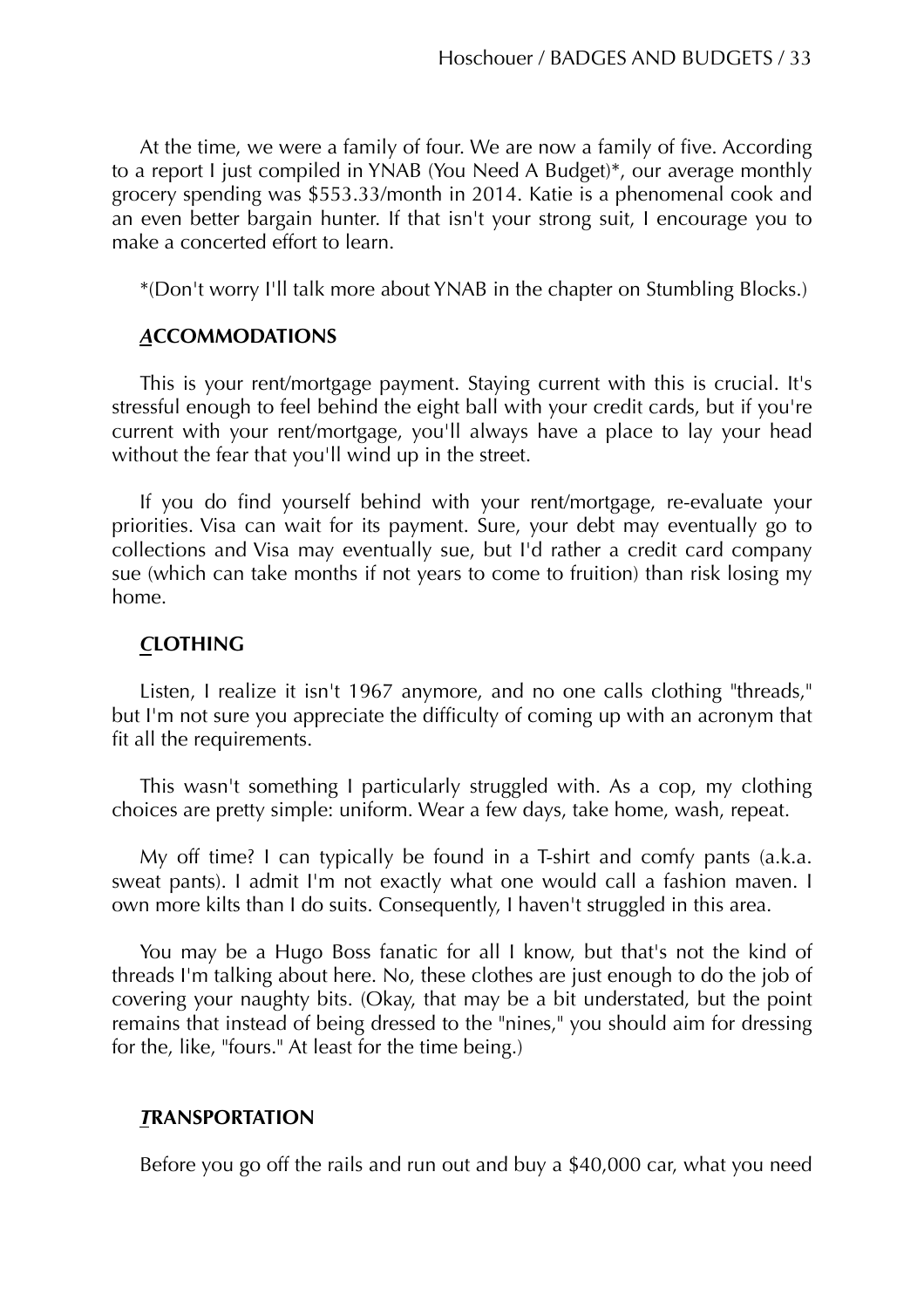is simply a reliable conveyance to get you from Point A to Point B. You don't need this year's Chevy Camaro with a thumping sound system and throaty exhaust.

Do you know how much value a new car loses over five years? According to Edmunds.com, a new car will lose 60 percent of its value in five years! You're much better off buying a model that's a few years older. Let someone else take the depreciation hit.

Is there more work involved with finding a quality used car? Yup, but you aren't reading this because you're afraid of work. You're reading this because you want to get control of your finances. So, do the work required.

#### *S***ERVICES**

When I say "services," think of things like gas, electric, garbage, water, and the like. The kinds of things that fall in this category are to keep you safe, comfortable, clean, and warm.

That's not to say that you keep the thermostat at 75 degrees in the winter and 60 degrees in the summer. Within reason is what we're shooting for. That should have sunk in by now.

#### **Beyond the FACTS**

Of course, there's more to life than these few necessities, and you need to address them in your budget. Pictured below is a sample budget created in the best budgeting software on the planet, YNAB (You Need A Budget).

You'll notice "Giving" is the first thing listed. This may be a sample budget, but this is absolutely the first thing on my personal budget. Feel free to jump back to the Giving section in Chapter 2 if you want more information. At the bottom of the Monthly Bills section, you'll notice Cable TV. Is that one of the FACTS? It is not.

We can argue about the necessity of the Internet, but since this very book is electronic, I'd say the Internet is, at minimum, making its way toward being considered a necessity (in which case, it would fall under the "S").

Cable TV is not a part of your VEF. I don't care how much you like sports (and I'm saying that as a huge football fan). The good news is if you do this budget thing right, you won't have to worry about ditching cable although it would accelerate your OWL (Just a thought).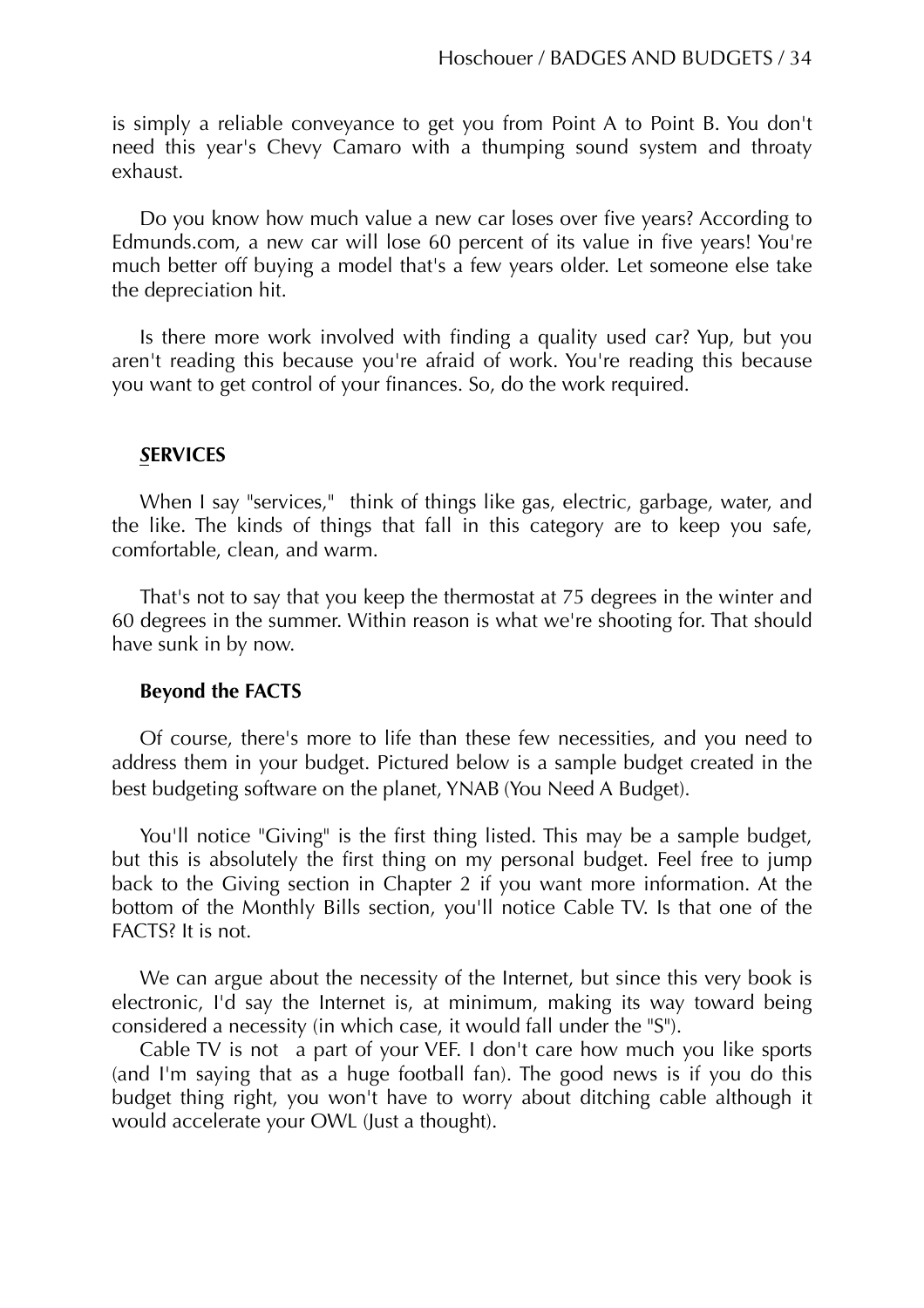

There are certainly other categories you can include in your budget that will fall outside the FACTS. The purpose of the FACTS is to help you prioritize the important things first and to help you understand the proper level of the VEF. If you can afford everything, but not (as pictured above) restaurants, guess what you get to do? You get to eat at home, my friend.

And by the way, if your OWL isn't complete, I'd tell you the only time you should go to a restaurant is if you're arresting someone or there to save a life- perhaps both!

You may have noticed that in the picture above is "Envelopes." No, I don't have some strange affinity for postal items. Meet me in the next section to read what I'm talking about.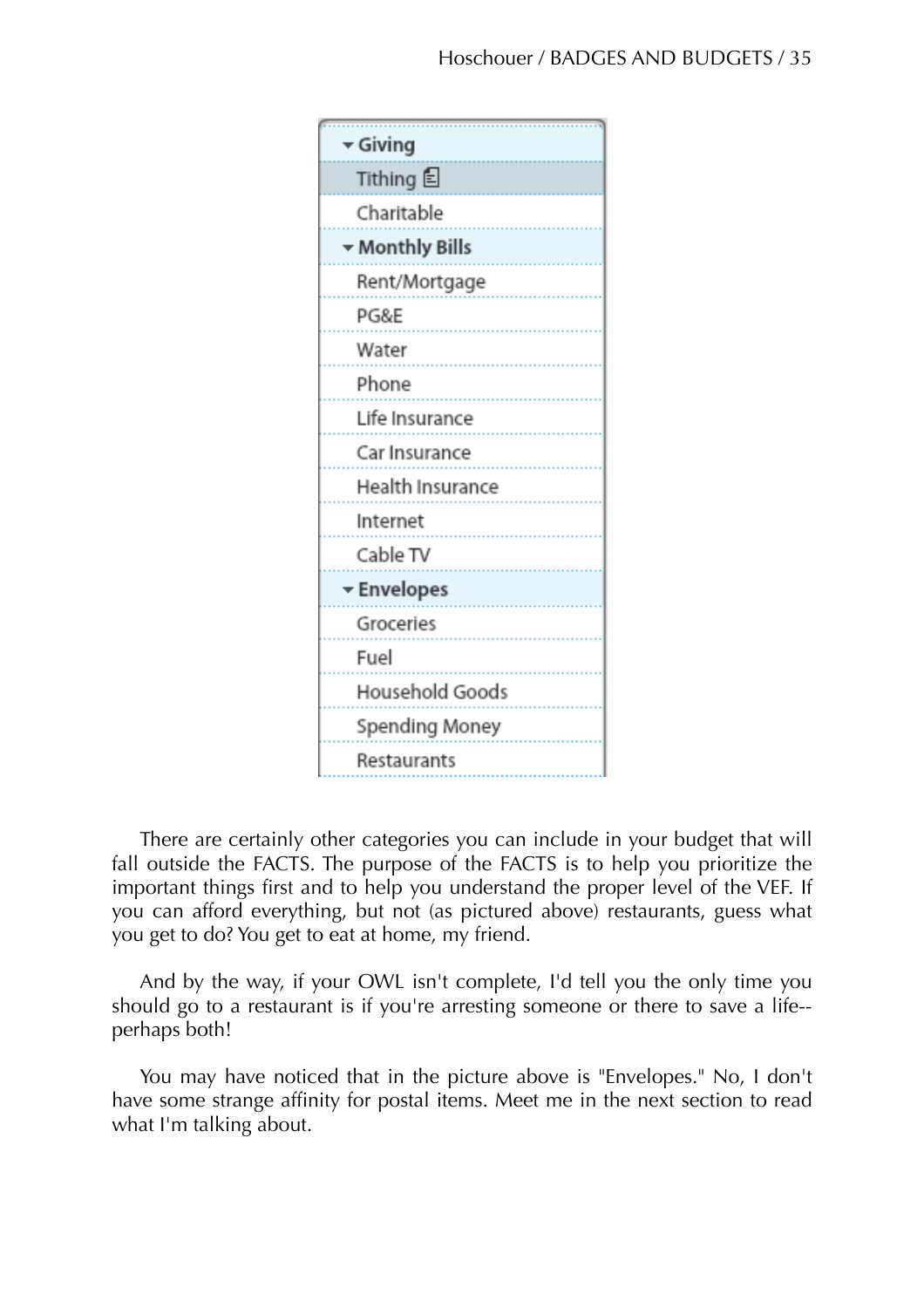# *The Envelope System*

Ah, would that I had invented the Envelope System! Alas, I did not. It's an extraordinarily old school approach to making money behave.

The Envelope System has existed far longer than credit cards. Your grandparents and great-grandparents used it as a matter of course. Their inherent importance to your budget is inarguable. Envelopes help prevent overspending in any given category. I think it's even more important today with the lackadaisical approach most people have with their money and their overreliance on credit cards (a completely different discussion).

## **What is the Envelope System?**

It's not much more than what you may think. You use a physical envelope to store your cash for a given category. Such categories can include but are certainly not limited to:

- **Groceries**
- Household Goods
- Clothing
- Gas
- Entertainment
- Dining
- Blow Money (think "spending money")

The way it works is brilliantly simple but takes some consideration. Let's use groceries as an example. Let's assume I get paid twice a month. Every two weeks, I put aside \$300 in cash (Yes, actual freaking greenbacks, friends) and put it in the envelope. Then, when I hit the grocery store, I will pay for my groceries out of that envelope.

When the money is all gone, there are no more groceries to buy, and it's time to get creative in the pantry or eat some leftovers-- or maybe get yourself invited to a friend's for dinner.

You don't buy gas out of the grocery envelope. You don't buy clothes out of the gas envelope. You have to learn to appropriately budget the amount of money it takes to fund that particular category of your budget.

How do you know how much that is?

## **Trial and Error**

Do you really think I'm going to suggest you guess? Come on. You're (allegedly) an adult, right? Do you think you're going to spend \$1,000 on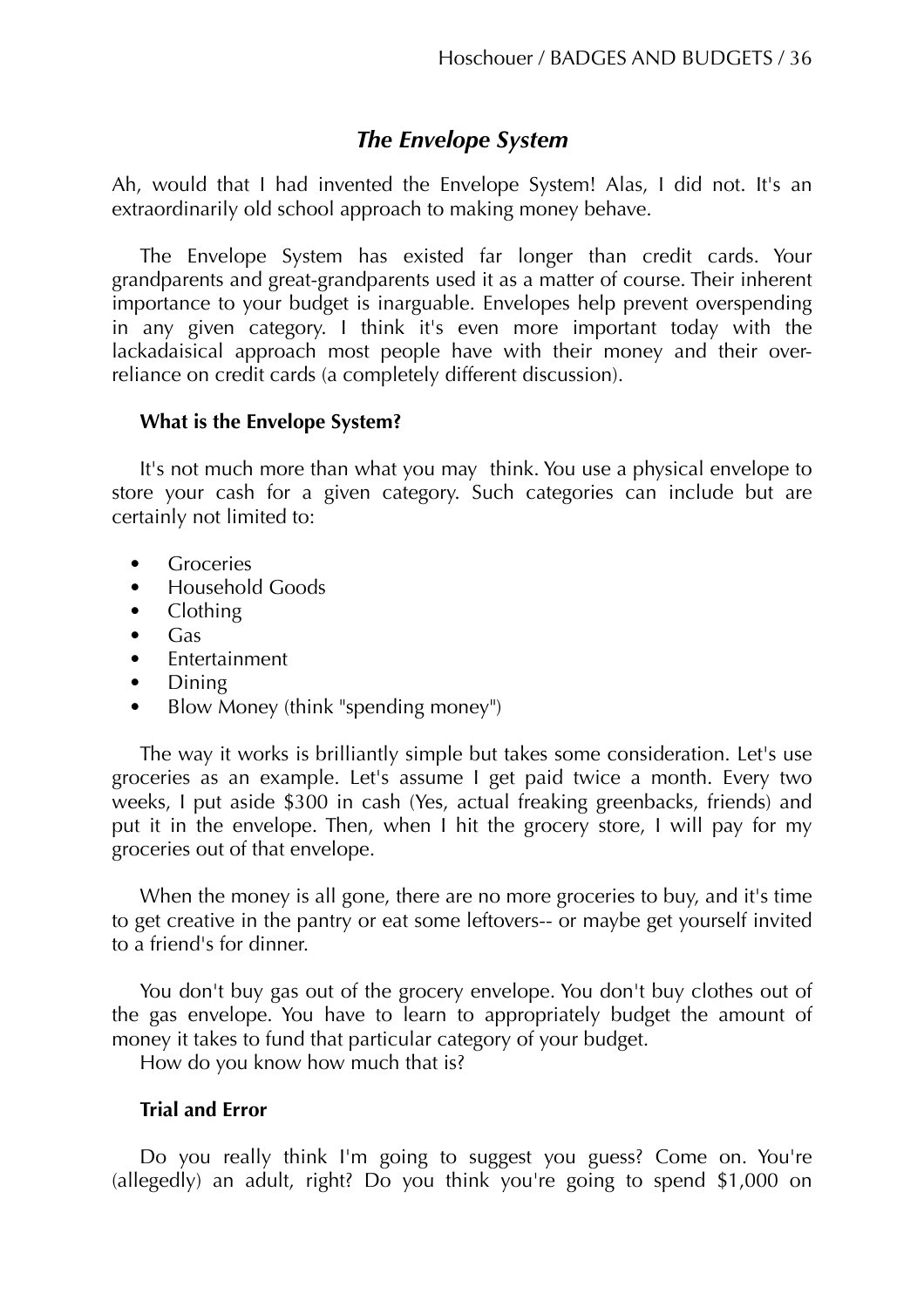clothing every month? You could start with minimally an educated guess, but it will take you longer to get your budget dialed in than I would like and your odds of following through with it are seriously against you. Let's start the exercise on a more reliable footing.

#### **Past Practice**

These days, it's not that hard to access your bank online and get a good idea about where your money goes. This is still a reactive exercise, but we can lift the data and use it to create our active budget.

Take the time to log on to your bank's site and look at the spending for the past few months. Focus on one category at a time and then make a list of the number of expenditures as well as amounts for each. Tally them up. Done. Not that hard, really.

Let's make up an example:

Mikey pulls up his bank site and sees he went to the gas station eight times during the past three months; however, in the first month, he took a trip to visit friends a few hundred miles away (an unusual anomaly). Realistically, he would have gone six times. That equates to twice a month.

Cumulatively, using those six times, he spent \$900 on gas during a threemonth period. That's an average of \$300/month. Mikey gets paid twice a month. Mikey should budget \$150 each pay period for gas.

I know the math is simple, but you have to realize two things: 1. Beat cops are reading this, so I'm trying to keep it easy (Zing!) 2. This is merely an example. The process may be time-consuming, but the math isn't hard.

#### **The Oracle**

Maybe you just know how much you need for groceries. Perhaps you're so in tune with your money determining how much you need is a no-brainer. I'm in awe. If that isn't you, though, reread the Past Practice section.

You may be thinking, "Well, that's all well and good, but what do I do when I run out of money? Or have money left over?

Allow me to reiterate what I said above. When your envelope is empty, you're through spending in that category until the next pay period.

If you're consistently running out of money, one of two things is happening. Either you're consistently under-budgeting in that category, in which case you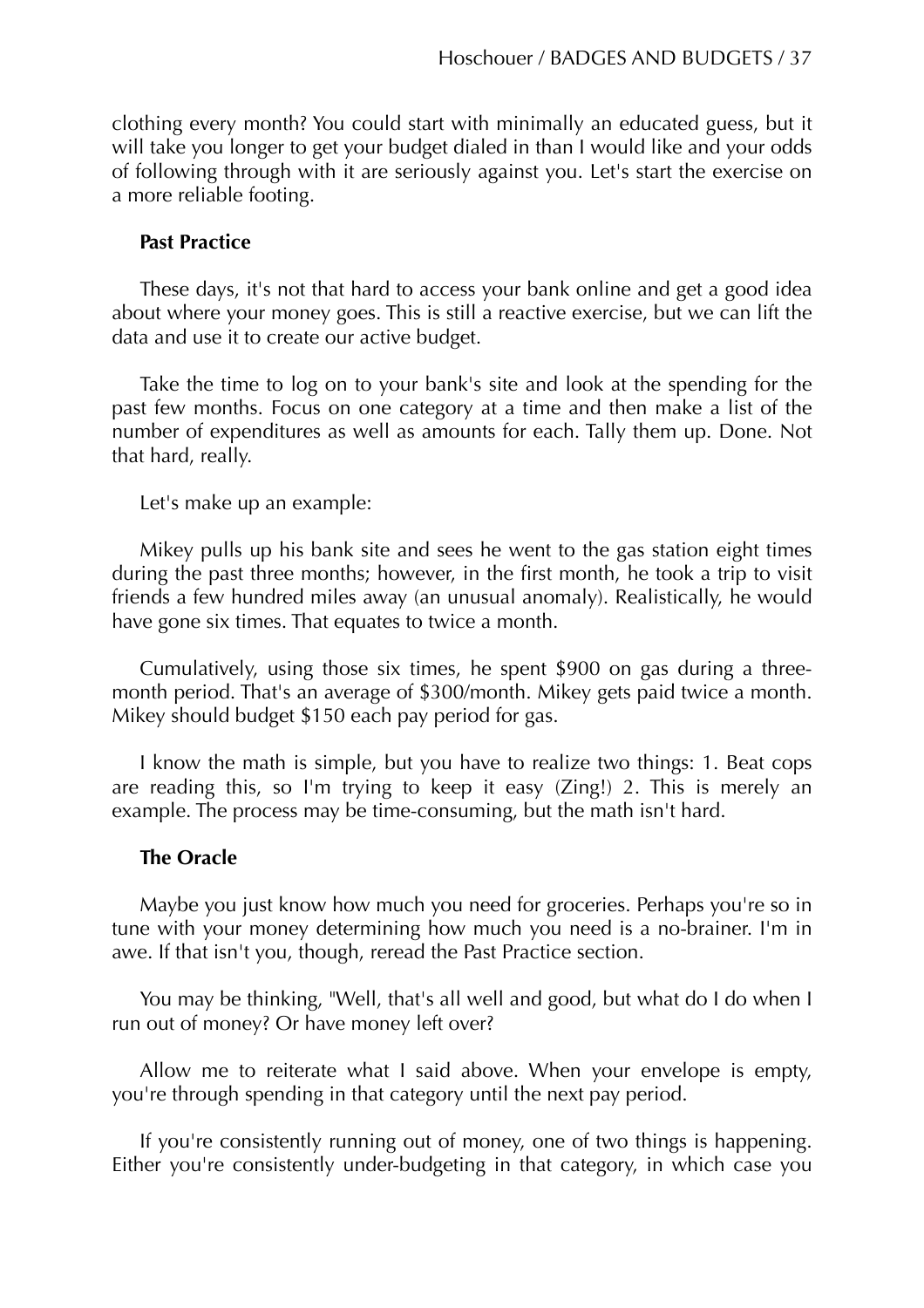simply need to add more to it next time, or you're struggling with self-discipline. The first is an easy fix. The second? That takes some accountability, something we'll talk about in coming chapters.

If you're fortunate enough to have money left over at the end of a pay period, you have a couple options there, as well. First, you can merely roll it over and allocate less on the next pay period. For example, if you allocated \$200 for gas, but only spent \$175, you can roll over the remaining \$25 and only allocate \$175 on the next pay period.

**Caution!** If you're consistently doing this, you have over-budgeted for that category and should consider lowering the amount moving forward.

Second, you can take the surplus and apply it to whatever step you happen to find yourself on. Let's say you have your Rookie EF completed and now you want to start taking down some wanted suspects on your Debt Warrant List. You'd simply take the \$25 from our example above and apply it to your lowestlevel warrant on your list. Do this often enough and you'll find yourself working your way through your Warrant List with alacrity you never knew you had in you.

## *Blow Money*

You may be thinking to yourself, "Didn't a cop write this? He wants me to budget money for cocaine?!?" Relax, Tony Montaña. That's not what it means.

Of all the categories covered (with more to come), this is one of the most important. Blow money is a simple concept, but it will save your sanity.

It represents money you can simply blow indiscriminately, at least within reason. Want to grab a cuppa on shift? Starbucks ain't cheap. Neither is whatever anti-corporate, organic collective where you frequent, ya coffee snob. When your OWL is still looming, you won't catch me telling you to put in a coffee line item in your budget. That's where the blow money comes in.

When we were working our way out of debt, we landed on \$50/month. The story behind that number is fairly amusing. Prior to Katie and I taking our finances seriously, our attempt at accountability to one another consisted of agreeing that if either of us was going to drop more than \$50 in any one purchase, we'd do the other the courtesy of a phone call.

Mature, right? (I'm still convinced I got hornswoggled into it because Xbox games were \$54.68 with tax. Katie is tricky.)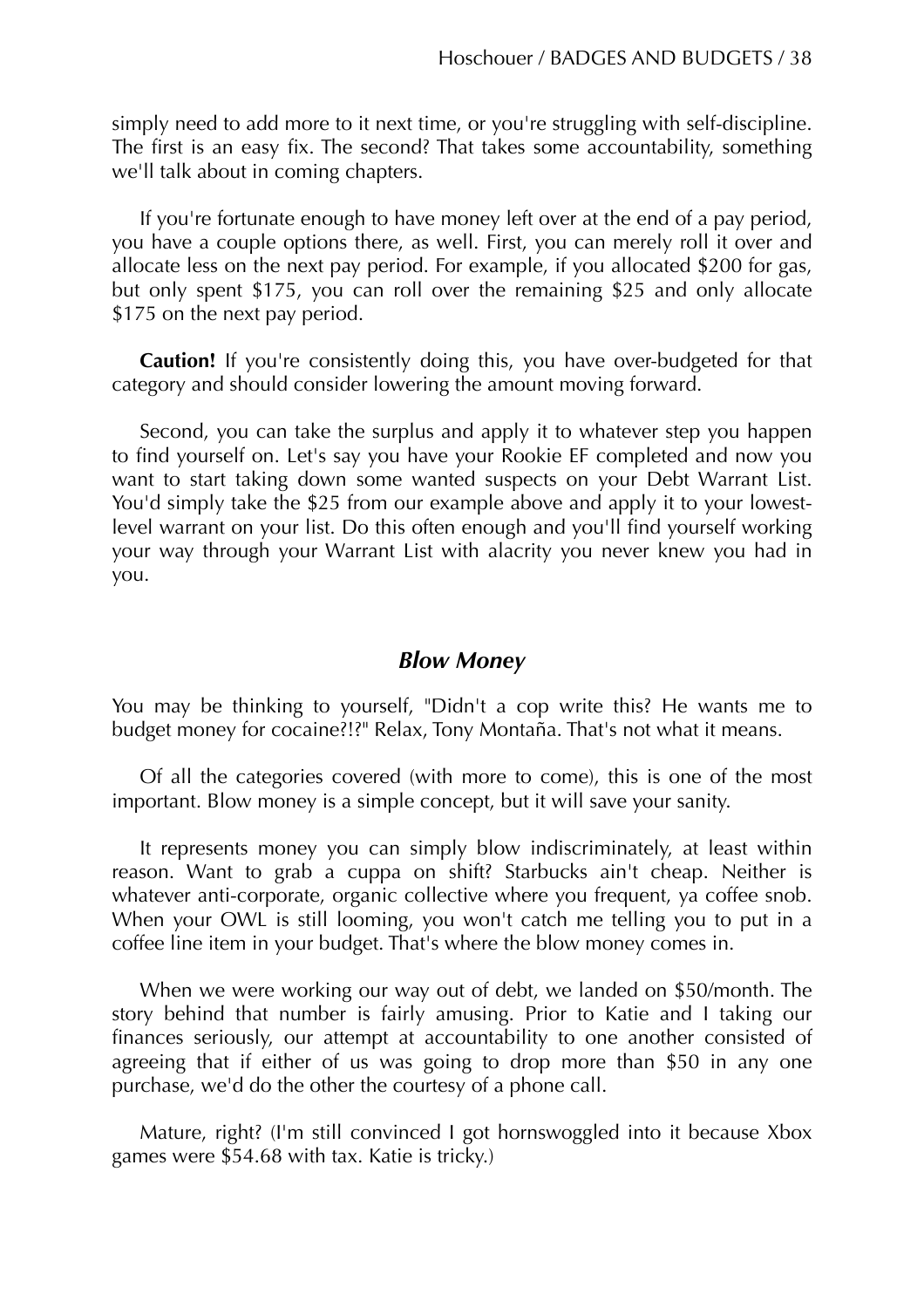Think about the holes in that approach, though. If I had eight purchases in a given month, but each was less than \$50, I had permission to do it! How hard is it to budget effectively when you aren't accounting for eight \$40 purchases?!

At any rate, \$50 was our number. At the beginning of the month, we each got \$50 in cash for the remainder of the month. That meant when my buddy asked me if I wanted to grab a frosty adult beverage, I had to consult my blow money to see if I could enjoy that activity. If I didn't have enough to cover it, I had two options: 1. Say no. 2. Say, "I'd love to--if you're buying."

During this process, you'll work hard. It will wear you down. You will tire out. You'll need a release. Enter the blow money. Go grab a beer. Go catch the latest brain-candy on the movie screen. Go do something of little consequence that will bring you some joy.

For me, it was that time with a buddy grabbing a beer or grabbing a cup of coffee with Katie. For Katie, it often involved taking the family to dinner because she needed a break from cooking.

Whatever it is for you, take advantage of it. You deserve a reward for your hard work. There's a subtle, but important, distinction between deserving a reward and being entitled, though, so tread carefully.

How much is right for you? That decision lies solely with you (if you're married, you need to come together and agree on this topic). It will entirely depend on your debt level, income level, and the speed with which you want to get out from under it all. The amount can also change as you move forward, by the way. Just remember that the more you sacrifice during the process, the less time you have to spend *in* the process. Short-term sacrifice for long-term gain should be your new mantra.

# *Sinking Funds*

We've talked about the FACTS. We've defined our Envelopes. But, what about those bills that don't fall under the monthly category? That's where the "sinking fund" comes in.

The sinking fund is a simple tool you can use to mitigate the pain of either a larger or a non-monthly bill. Here are some examples of sinking funds:

- Property Tax (see below)
- Health Maintenance
- Home Maintenance
- Pets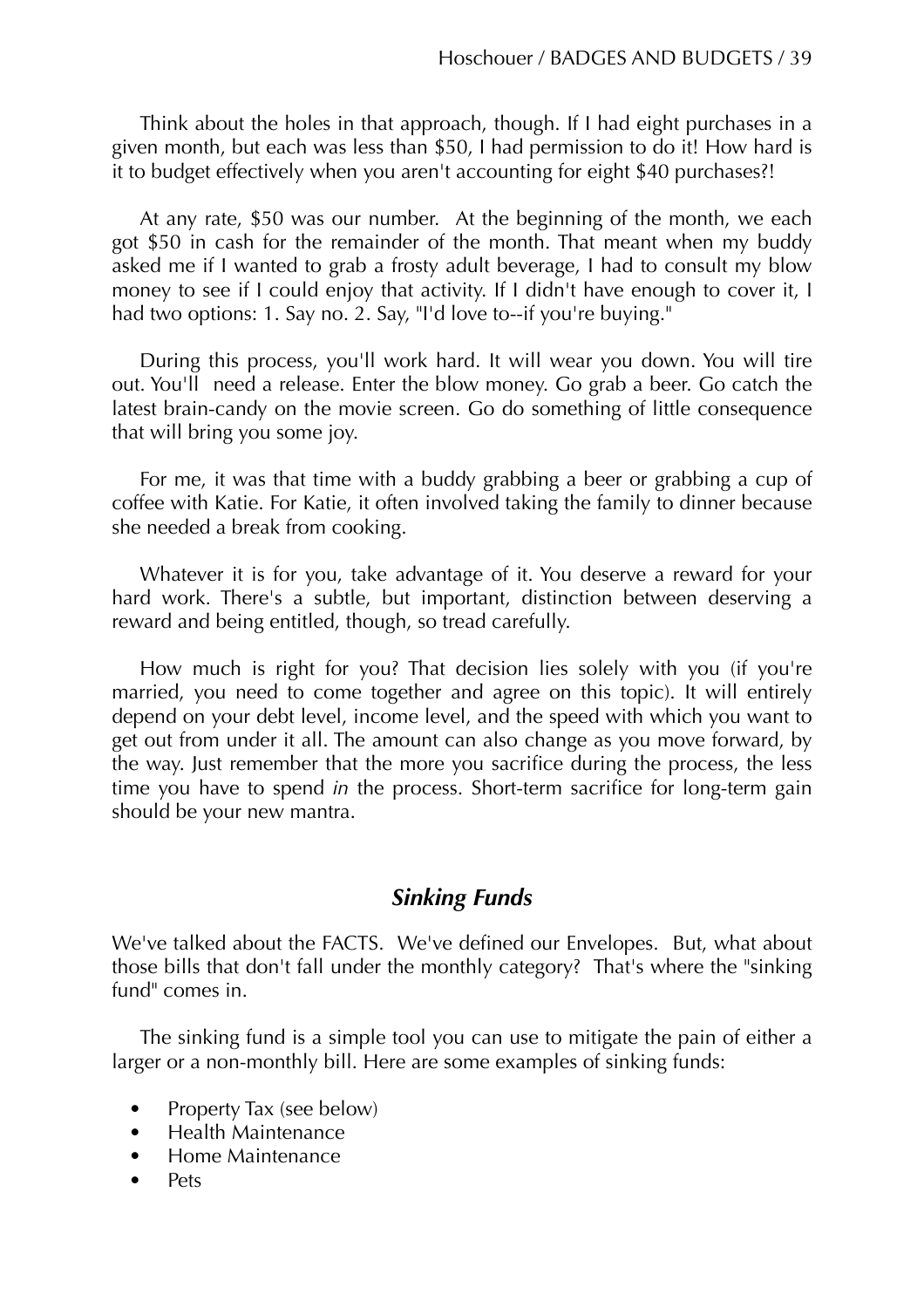- Gifts
- Pest Control
- Car Repair
- Personal Grooming
- DMV Fees
- Tax Prep
- Other Savings Goals

The list above is the majority of our sinking funds inside our budget. Let's take a couple and expound on them further.

## **Property Taxes**

We don't have an impound account associated with our mortgage. That means we pay property tax and insurance separately. (If this doesn't apply to you, not to worry, it's merely an example.) Twice a year, our property tax comes due. Once in November and once in April. In the past, our approach would be to start freaking out in October and March. Not exactly what we'd now consider proactive.

As a matter of fact, at its worst, we called the tax assessor and we were told, "Just pay a \$100 penalty in addition to the full amount in April, and you can skip the November payment!" We were relieved and paid a hundred bucks for the trouble.

No longer. We get a bill annually with the full amount denoted at the bottom. Now, we take that full amount and divide it by 12. If my calendar is accurate, there are still 12 months in a year. Each month, we budget that amount and set it aside as a line item in our budget labeled "Property Tax." Every month, the running balance grows. When November rolls around, we empty that sinking fund, pay the bill, and start rebuilding the fund for April. Refer to the table below:

| <b>Month</b> | <b>Monthly Amount</b> | <b>Rolling Balance</b> |
|--------------|-----------------------|------------------------|
| November     | 285.00                | 285.00                 |
| December     | 285.00                | 570.00                 |
| January      | 285.00                | 855.00                 |
| February     | 285.00                | 1140.00                |
| March        | 285.00                | 1425.00                |
| April        | 285.00                | 1710.00 (PAID)         |
| May          | 285.00                | 285.00                 |
| June         | 285.00                | 570.00                 |
| July         | 285.00                | 855.00                 |
| August       | 285.00                | 1140.00                |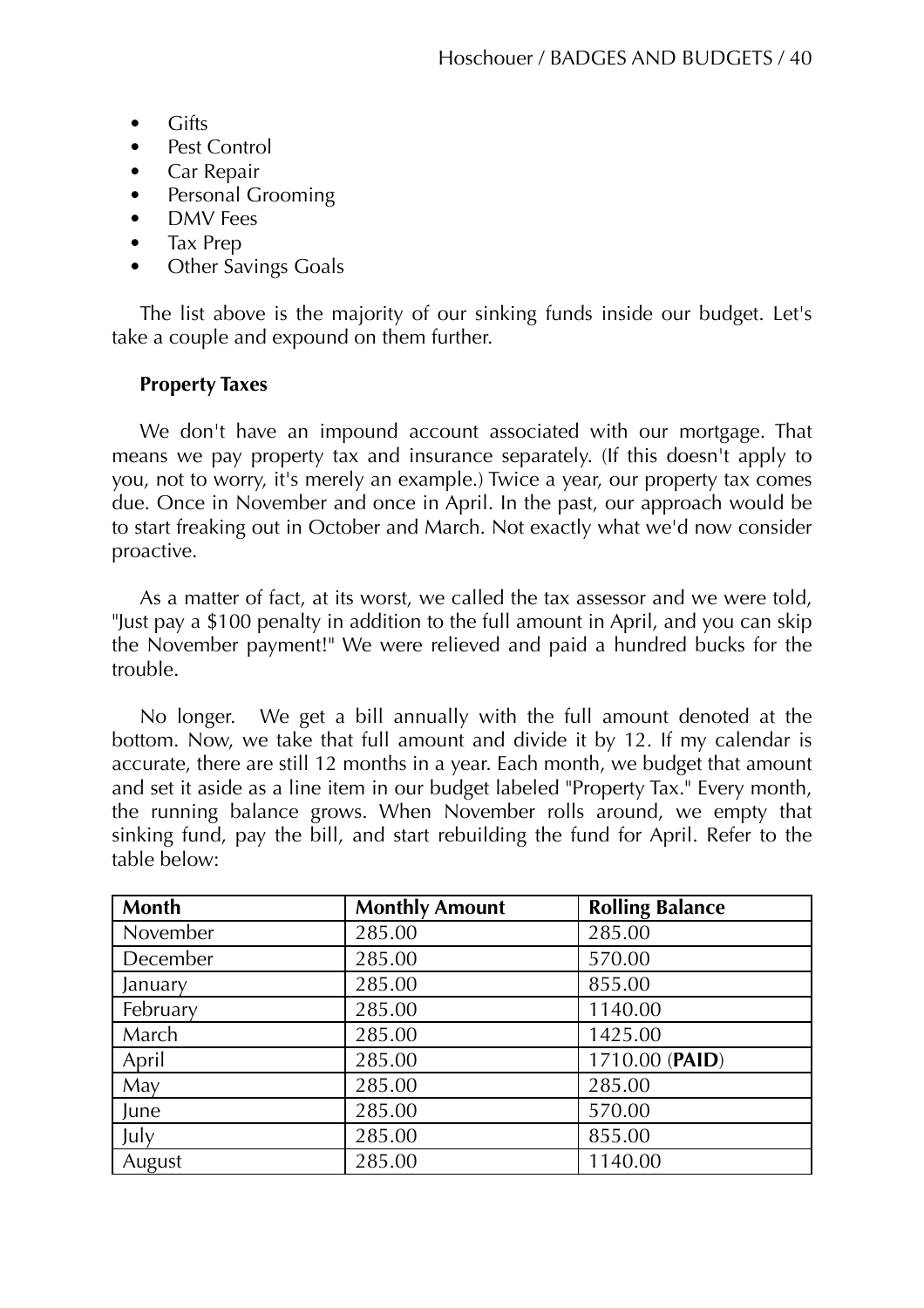| September | 285.00 | 425.00          |
|-----------|--------|-----------------|
| Jctober   | 285.00 | $710.00$ (PAID) |

As you can see, all we did was mitigate a known bill and spread it out over time minimizing the pain, stress, and drama associated with a large bill. But, maybe you're not a homeowner, or maybe you have an impound/escrow account. Let's take a look at something we all have to deal with.

## **Car Repair**

I don't know if you're aware, but cars break down. A lot. Everything from new tires to oil changes, if you don't take care of your vehicle, you may have to dip into your Emergency Fund to handle business.

Consequently, I strongly recommend a sinking fund for your car repair. What does that look like? Easy. Simply come up with a number you feel comfortable allocating monthly and stick it in your budget.

I don't think you need to add to it every month until the end of time, though. Pick a number you want to cap it at and shoot for that. For example, Katie and I decided to cap our car repair fund at \$500. Anything beyond that, we would access our Emergency Fund to handle.

Now, I realize \$500 may not cover four new tires for an SUV, but if I had \$500 lying around, I'm pretty sure I could adjust my budget and come up with another \$200 fairly easily. Wouldn't you agree?

We use our car repair fund for things like oil changes, new wiper blades, and a new tail lamp bulb. Nothing crazy. Nothing dramatic. However, if we weren't doing things intentionally and we noticed we needed an oil change, but we didn't account for it in our budget, it's Drama Time.

We don't do drama anymore. We may tackle inconvenience. We occasionally may throat punch Pain In The Ass. We don't do drama.

| <b>Month</b>   | <b>Monthly Amount</b> | <b>Rolling Balance</b> |
|----------------|-----------------------|------------------------|
| January        | 50.00                 | 50.00                  |
| February       | 50.00                 | 100.00                 |
| March          | 50.00                 | 150.00                 |
| April          | 50.00                 | 200.00                 |
| **Oil Change** | $(-35.00)$            | 165.00                 |
| May            | 50.00                 | 210.00                 |
| June           | 50.00                 | 260.00                 |

Take a look at the table below for a visual idea of what we're discussing: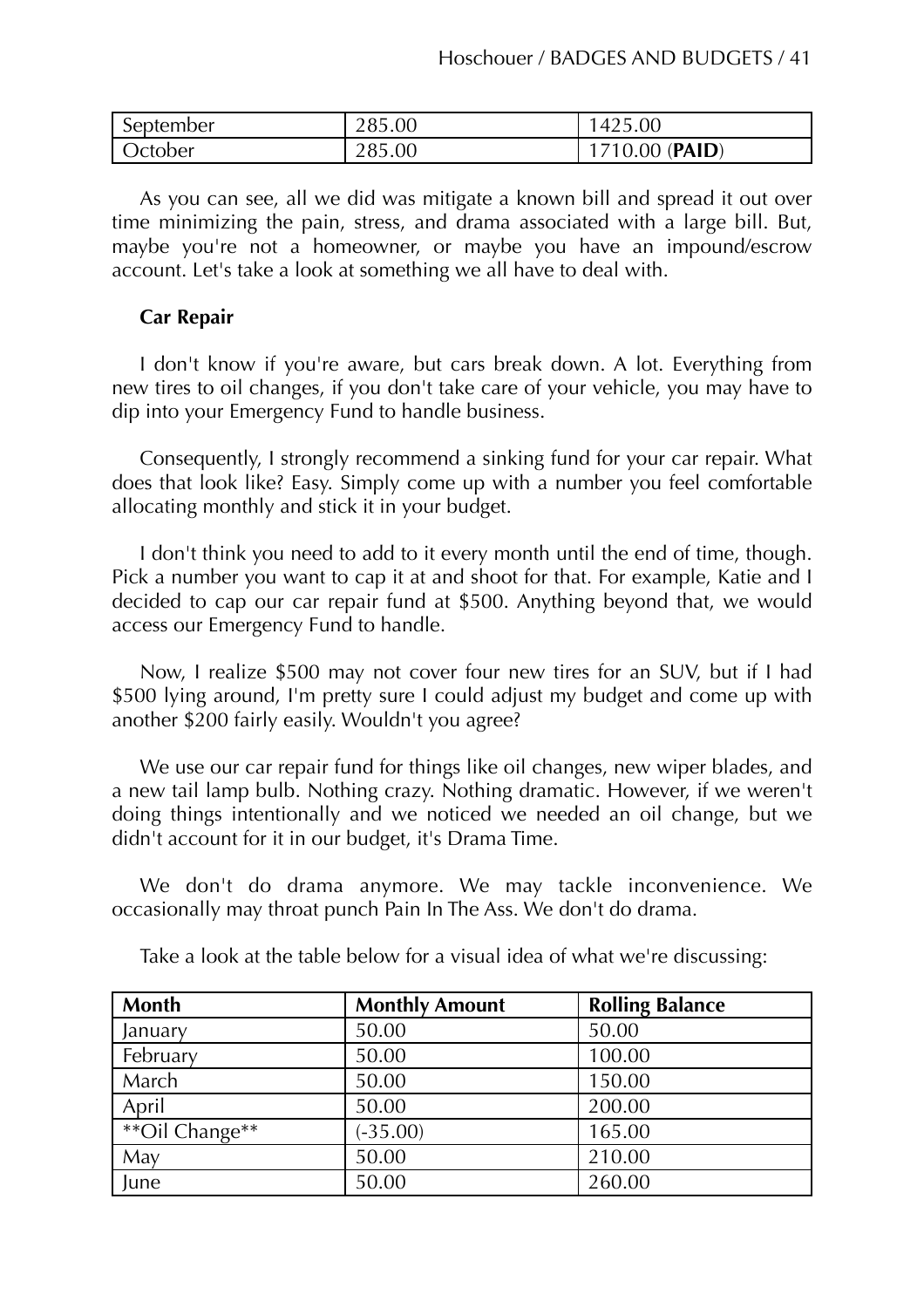As you can see, at some point in April, the car needed an oil change, so we spent \$35 to get it done. We then subtracted that from the rolling balance of \$200 and we were left with \$165. It's as easy as that.

For more information on the ease of sinking funds in your budget, check out the Software section of the What Comes Next chapter.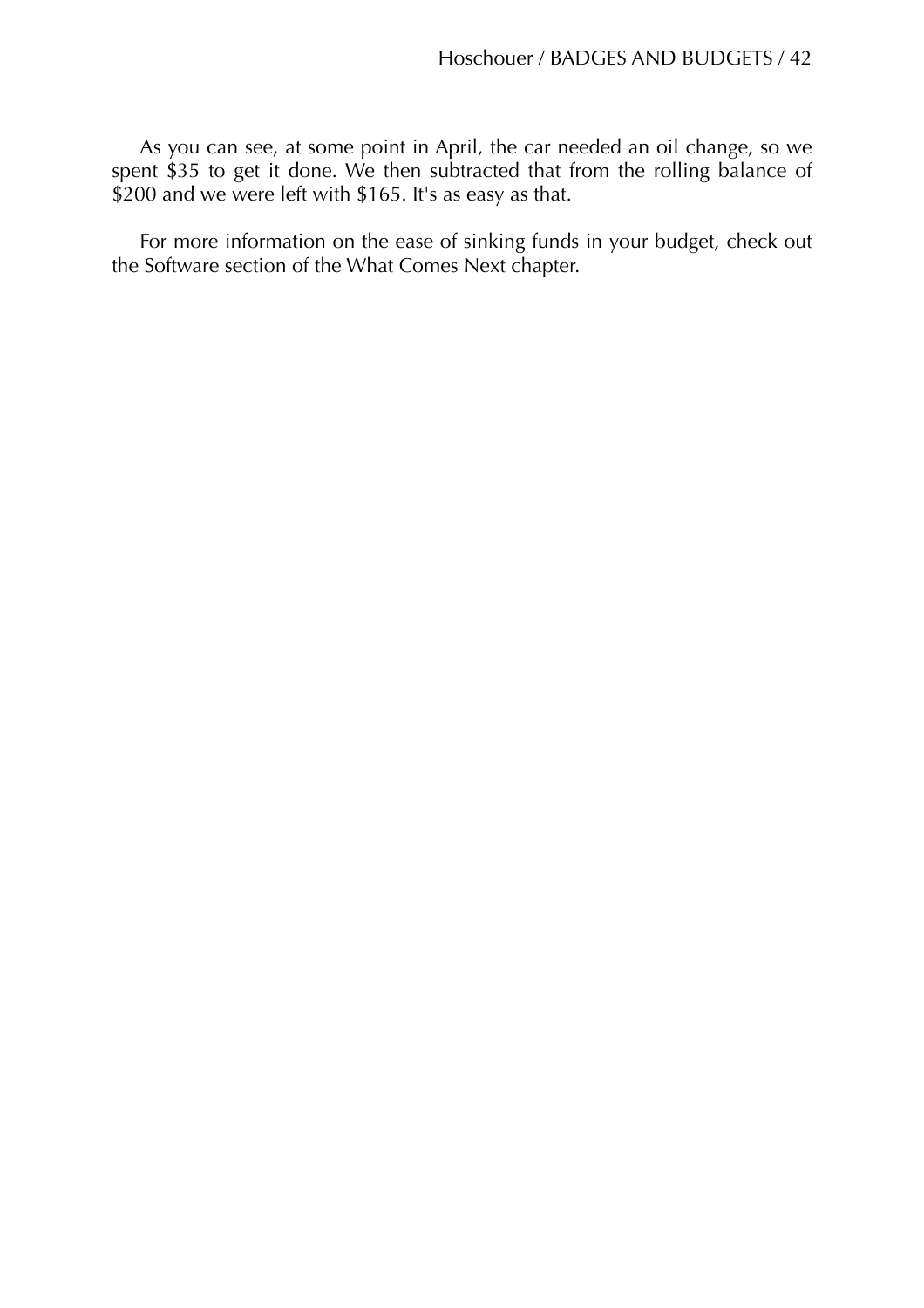# **CHAPTER FIVE**

# *Stumbling Blocks*

# *Defined*

By now, you've not only started to formulate your budget (at least conceptually, if not physically), but you've also defined your WHY. Maybe it's even been a few weeks since you started, but you've hit a roadblock.

Perhaps you feel overwhelmed by it all. Perhaps you're just tired. Is your motivation flagging? Are people questioning your sanity? (This may be a good thing, believe it or not. We'll cover this in the Haters section.)

Welcome to the stumbling blocks, friends. You're not the only one to hit them, although it may occasionally feel that way.

One of my mentors, Jon Acuff, in his book *[Start](http://amzn.to/1MmP6da)* wrote, "Fear fears community." He was right on the money. We can find community in a myriad of areas. Online, certainly, but you can also find it in your local church, inside your family, or in your circle of friends. Use caution, though, because in those same areas you may find people whose sole purpose seems to be derailing you.

This chapter is going to give you strategies to battle and overcome these common stumbling blocks.

## *Accountability*

I've used the gym analogy before, but it works well here, too. At the beginning of every year since the beginning of time, people have made resolutions to improve their health. I'm pretty sure that on January 1, 1,456,419 BC, Mlarg left the cave and said, "Mlarg fat. Mlarg hit gym."

I'm not an anthropologist, so don't hold me to the year or whether or not Mlarg did, in fact, exist. Except he totally did, and the dude was fat. Don't judge Mlarg. Gyms across the country see a huge influx of new members for about three weeks. By mid-February, most gyms are back to their usual levels of busy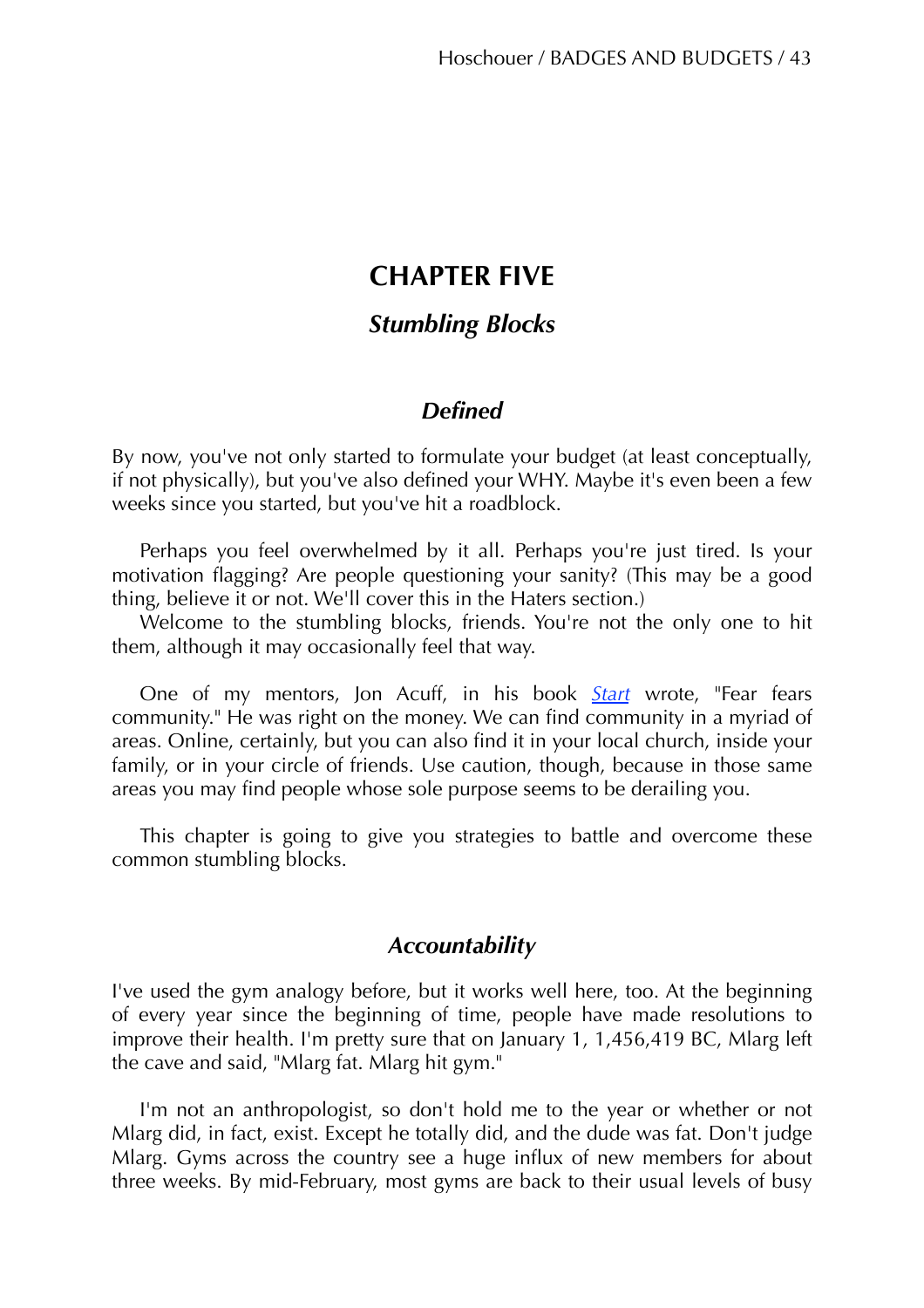because most folks didn't sustain their momentum and gave up on their resolution. Why?

They didn't have any accountability.

Accountability can come in many forms. You can have a cheering section that encourages you before, during, or after a workout. When Katie posts on Facebook that she's running and the Map My Run app updates, I try to like or comment as I see them because I'm proud of her efforts, and I want to let her know I support her fitness goals.

Even better than a cheering section, though, is a trainer. A trainer at the gym will straight up get in your face and push you when you want to throw in the towel. When you're flagging, they're firing you up. That's what an accountability partner (or financial coach...see One-on-One coaching in the What Comes Next chapter) can do for you. In a perfect world, your accountability partner for a married person is the spouse. That's what Katie and I are to one another. Because I was the sole breadwinner, and working a ton of OT on top of it, she would encourage me daily. She would remind me what my sacrifice meant to her and to our children. She took care of our kids while I was away and took exemplary care of me when I was home.

It gave me strength. Consequently, when she was flagging after a long day with the kids, I could find the resilience to take over for her and give her the break she needed and deserved.

If you're single, your challenge is to find an accountability partner who loves you enough to tell you the truth, maybe even hurt your feelings a bit. It should be someone you trust, someone you can be honest with. That person can be a friend or a family member. Again, though, remember the accountability partner should be someone who's either on the same journey with a similar goal or, ideally, someone who has been where you are. Whoever it is needs to be someone you look up to, someone who motivates and inspires you.

If your accountability partner is your broke uncle, you've chosen poorly. Your accountability partner is there to talk you off the ledge of a big purchase you can't afford. They will go over your budget with you and give you pointers on where they think you may want to consider some changes. They will pat you on the back when you deserve it and kick you in the ass when you need it.

# *Technology*

Let's pause here. I understand we live in a digital age. We can ask Google or Siri what the weather is like in Reykjavik, Iceland. You can ask how many shekels in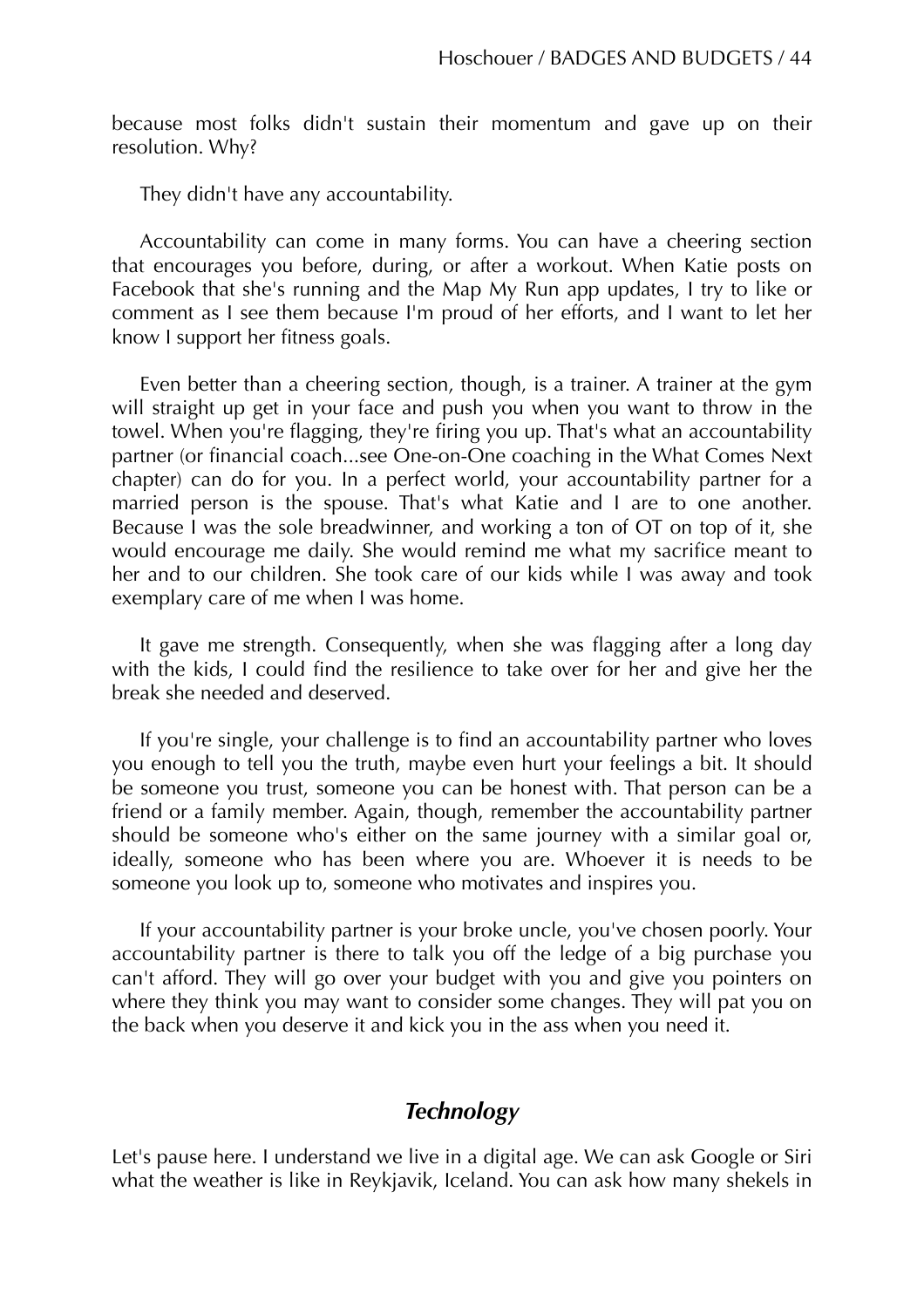a rupee (or vice versa). Often, though, technology is a huge hurdle to overcome. There are so many options and rabbit holes on the interwebs it can be debilitating.

The beauty of a budget is it doesn't have to bend to the will of tech. You can actually pick up a pencil (I'm not so bold at this stage to say "pen") and a pad of paper and (gasp!) write out a budget.

Friends, budgets are an age-old tradition that predates iPhones. I know, it's insane...but all too true nonetheless. You don't need the latest whizzbang app or piece of software into which you can simply beam your latest purchase. So, if technology is a deal breaker for you, simply don't use it. Problem solved.

For those of you who *do* want to take advantage of all the brain-beaming (not really a thing...yet) apps available, here are some options for you:

- Mint
- Quicken
- Dave Ramsey's Every Dollar
- Google Docs
- YNAB (You Need A Budget)

## **In the interest of full disclosure, let me take a minute to tell you what our experience was with each of these options.**

## **Mint**

Mint is a free site that offers a number of cool options you can access on a variety of smart devices. Katie spent some time back in the day tinkering with it, but it never did passed muster with her, so I never bothered learning more about it. The last nail in Mint's coffin was its consistent push for the "necessity" of credit cards, a debt vehicle I'm vehemently against.

## **Quicken**

Prior to beginning our debt-free journey, I was a Quicken user for more than a decade. I always liked Quicken for its tracking and reporting, and ability to communicate with my credit union, but I never liked its budgeting capabilities. It was too clunky and did not inspire me in the least to create, let alone maintain, a budget. Katie tells the story of hearing the Quicken jingle when I fired it up on the ol' laptop. It was like Pavlov's dog. She'd hear the jingle and her stress level would shoot through the roof. Her heart rate would increase. Her breath would quicken. She had a visceral reaction. Think that's indicative of what our finances were doing to us?

## **Dave Ramsey's Every Dollar**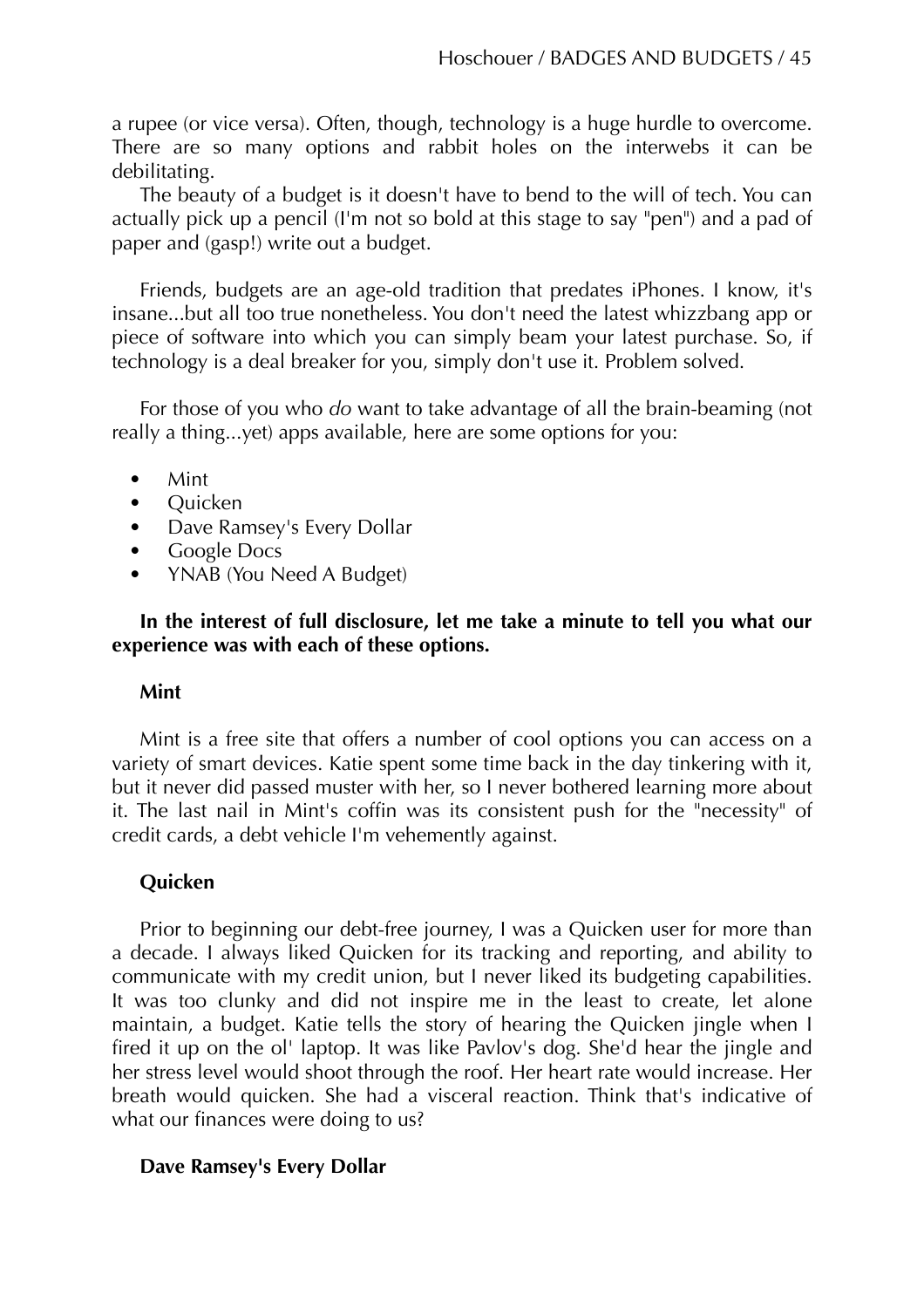Dave Ramsey has recently launched new budgeting software called "Every Dollar". I believe his team saw the success of YNAB (discussed below) and wanted to provide their customers with a similar experience, but with the "Dave Ramsey" stamp.

Full disclosure: I don't use Every Dollar. I've done some research on it, though, and it seems very similar to YNAB, so I won't belabor the similarities here. Instead, I'll point out one major difference.

Every Dollar is free. YNAB costs \$60. You may be wondering why in the world I would choose to buy a program that does everything Dave Ramsey's product does. The answer is simple and quite important. The free version of Every Dollar doesn't allow you to import/categorize transactions directly from your bank. YNAB does.

Reconciling your account is very important when it comes to budgeting. There is, however, a version of Every Dollar that *will* allow you to connect with your bank. That version costs \$99 per year and is a recurring cost every year.

## **Google Docs**

Once the class was complete, we transitioned to using Google Docs. What does Google *not* do?! One of the greatest selling points of Google Docs is this: It's freaking free! That fact is followed closely by its being fully customizable. It takes some doing, but you can peruse a bevy of templates, pick one, and make it your own. We used Google docs for years. It could occasionally get pretty work intensive juggling a bank account and the budget doc you set up. I would literally sit for hours if I was \$0.02 off between what I thought we should have and what the bank said we did have. (The bank was always right, by the way.)

I remember how frustrated I'd get. When Katie offered to help, I turned into such a control freak, I refused because I mistakenly believed I could fight my way through with little folderol. More often than not, I'd find the stupid two cents, but the cost I paid in my relationship with my wife was significantly more.

We were working on our goals together. We had defined our WHY. But, I still had more lessons to learn about teamwork and control, but that's a different book. Suffice it to say, things improved vastly when we found YNAB.

#### **[YNAB \(You Need A Budget\)](http://ynab.refr.cc/T6BBHJM)**

You Need A Budget is, bar none, the best budgeting software on the face of the planet, in my opinion. It's so easy, it almost seems like a dream. Creating a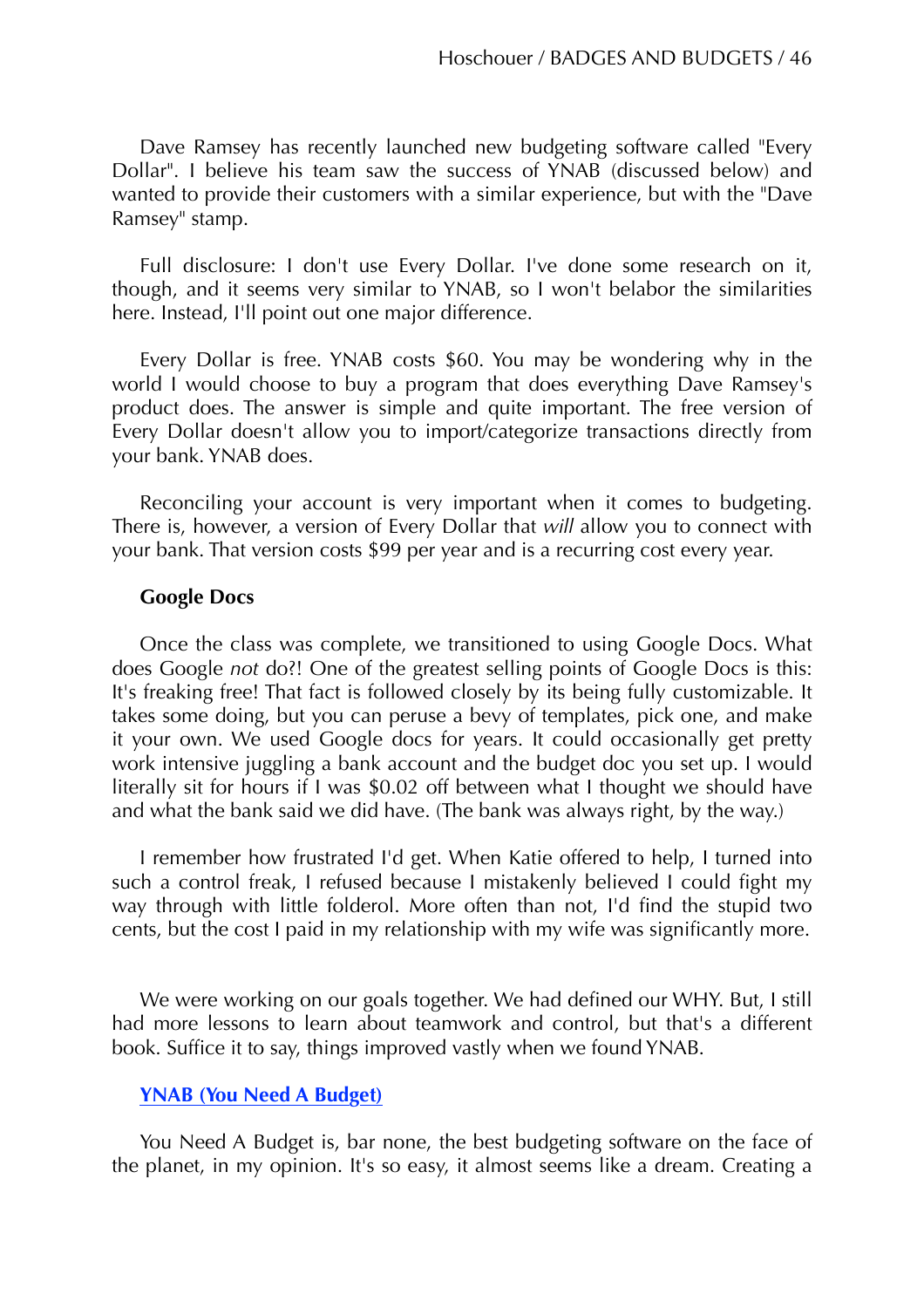unique and specific budget is as simple as clicking a button and typing a category.

YNAB not only lives on your PC or Mac, but it lives in the cloud and on your smart devices as well. You create the budget on your computer but take it with you after it has synced with your smart device. For example, we budget \$30 every two weeks for me for lunch on my work days. When I've paid for my burrito bowl at Chipotle, I pull out my phone and open the YNAB app. I will select "Add Transaction," enter the amount of the purchase, enter the name of the payee (which YNAB will remember after the first time), and then select the category (which you created when you made your budget) "Dining." Then I select "Save Transaction."

That's it.

The transaction hits the cloud and about 23.7 seconds later, the budget at home reflects the charge. In addition, if your spouse has the app as well, their phone will also reflect the recent change. The coolest thing about this is I don't have to remember. (It should be noted YNAB requires a Dropbox account, but it's free. Who *doesn't* have a Dropbox account, anyway?)

Regardless of what route you go, I hope you take time to research each of these options and pick the one that will work best for you. Go with the one you'll most likely follow through with using. As of the writing of this, YNAB is \$5/month.

## **A Word About Reconciling**

It amazes me how many of my previous clients either didn't consistently reconcile their checking accounts or had no idea how to do it. Reconciling is the practice of comparing what your check register says you have and what the bank says you have. Failing to reconcile is setting you up for frustration and, ultimately, failure.

How can you expect to budget successfully if you *don't know how much you have to budget in the first place?!* If you don't know how to reconcile, fear not, it's an easy skill to learn.

# *Haters*

Haters may be a strong word, but it's used so often these days to mean a person who's trying to tear you down, stop you, or otherwise mess you up when, in reality, they're simply reacting out of jealousy or bitterness at their own situation. At least that's my interpretation.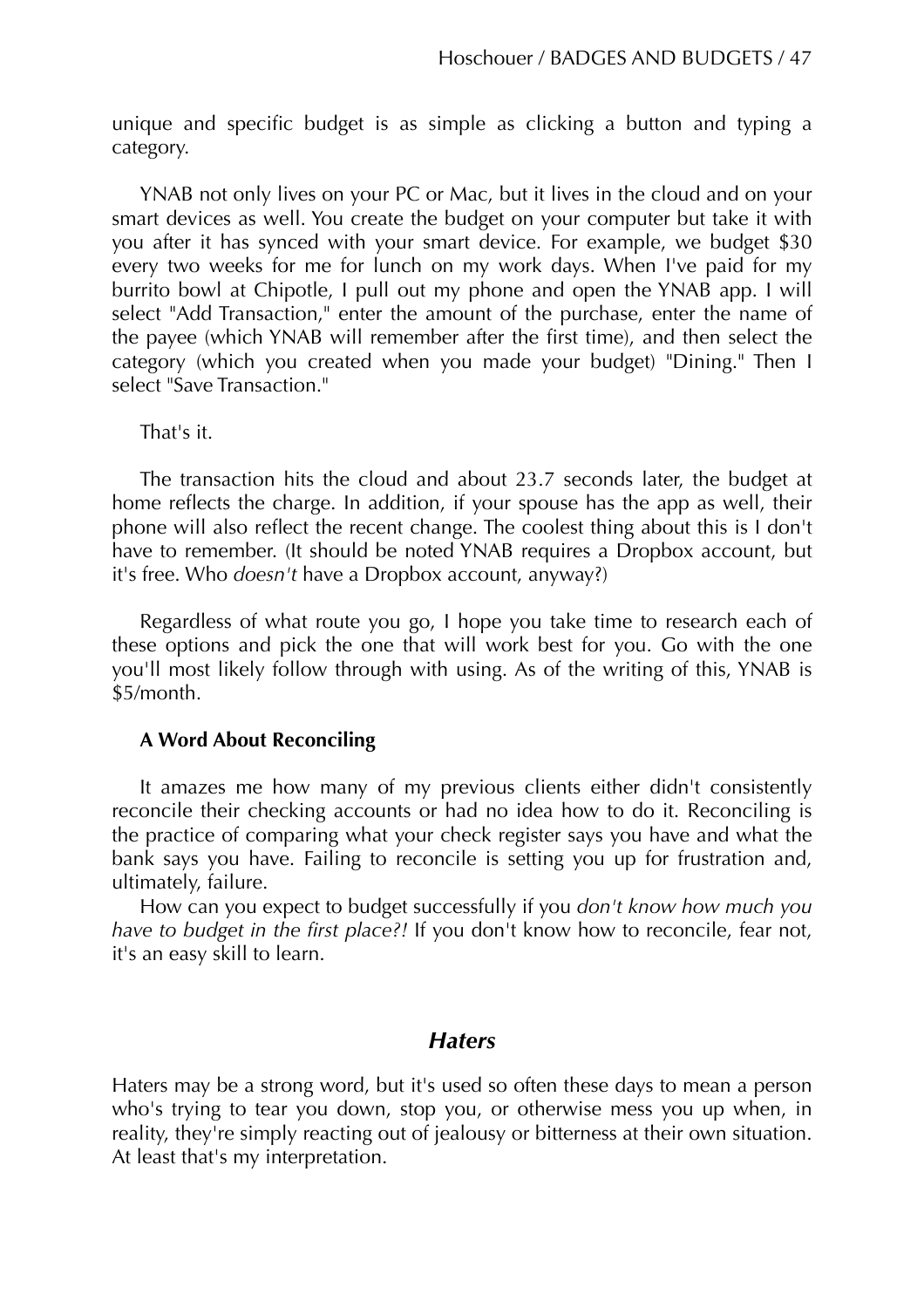Haters may not sincerely hate you, but they will certainly not understand what it is you're doing or WHY you're doing it. They can run the gamut between your beat partners or co-workers making fun of you for brown-bagging it every day to those who will tell you that what you're doing is literally harming you and your loved ones. Keep in mind, these are the same folks pulling into work driving brand-new trucks and buried up to their eyeballs in debt.

The extreme ones are fairly easy to identify and even easier to dismiss when you take a good look at the lives they lead and their consequences. It can get dicey when the extreme ones are family members because, well, they're family. You must have the courage and the wherewithal to draw a line in the sand and simply say something like, "This is the way my family is going to handle our personal finances. While I love you, your opinion is neither needed nor wanted. It's working for us, and we're beyond happy with the progress we're making."

If they have even an inkling of respect for you, they'll understand their opinion doesn't come in to play, and they will at least honor you by keeping their mouths shut.

It's the passive-aggressive and subtle ones who are insidious. They will whisper sweet little lies into your ear telling you all the things you've tried to ignore inside your own head. Things like, "You deserve a break" or "You work so hard." They continue their siren song with comments like "You'll always have a car payment. It's a way of life. Everyone has one. It's no big deal."

They'll flaunt their newest gadget proudly (never mentioning the price tag or the finance rate behind it) and talk about how it's made their lives so much better and don't you want one? They represent a very real and very difficult temptation.

Remember my Best Buy addiction? Remember the behavior change? As time goes on, these mantras and myths will hold less sway over you because they no longer hold the power they once wielded. Because you aren't the same person you once were.

Haters will seem to be everywhere when first you begin. It will seem as if most of your family and/or friends don't understand just what it is you're doing. Repeat after me: That's a good thing.

Odds are those same family members and/or friends have their heads buried so far in the sand, they have no clue what their financial situation is. Oh, they may appear to have it all under control, but looks can deceive. Case in point: I work in a fairly affluent area. One of these areas has multi-million dollar homes. These same homes have vehicles parked in the driveway the likes of Bentley, Maserati, Tesla, Mercedes, and Ferrari. In this area, BMWs are the Toyota Camry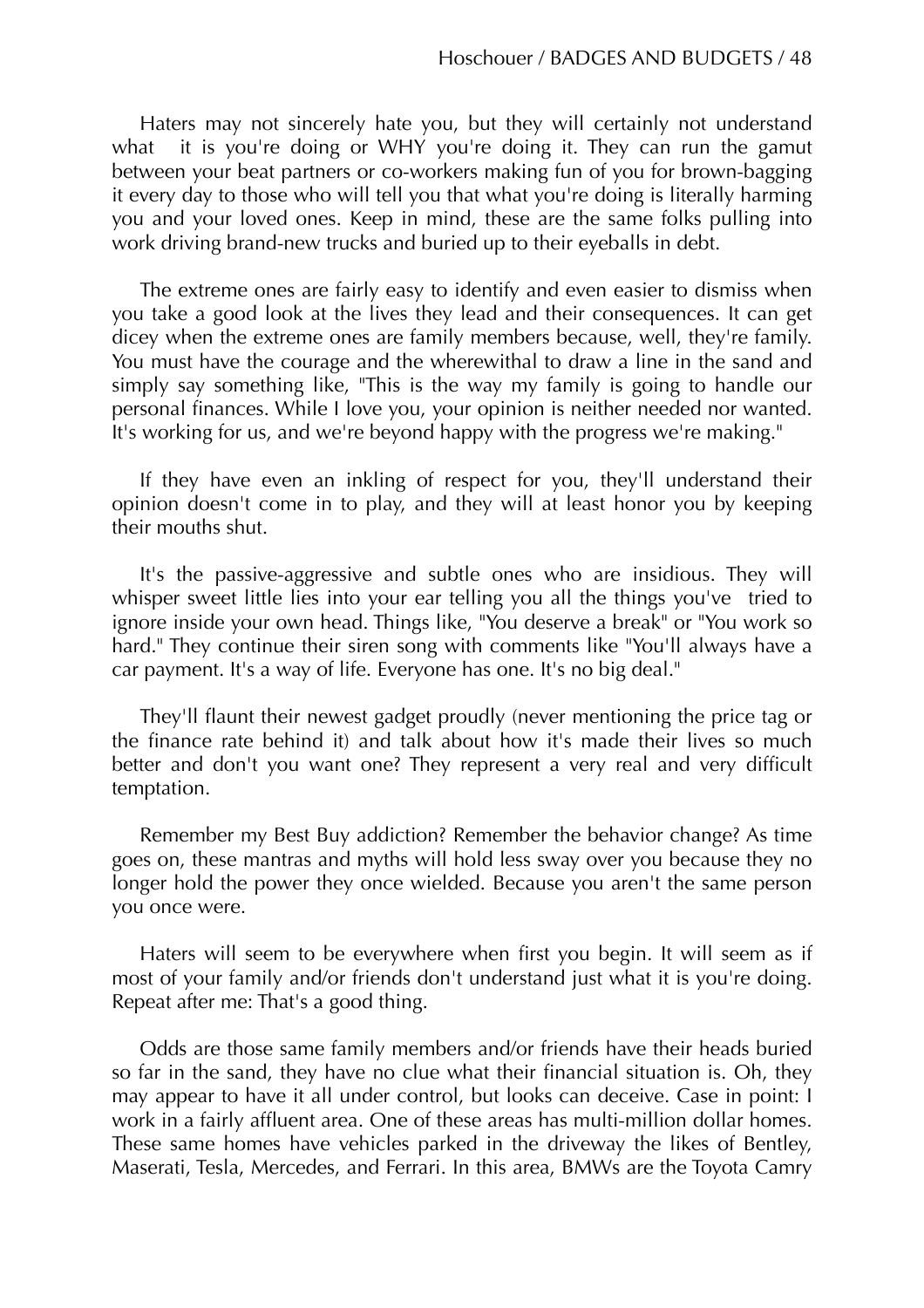of the neighborhood.

I've been inside a few of these homes. More of them than I thought possible don't have a stick of furniture inside. Not. A. Stick.

You've heard the expression "Don't judge a book by its cover"? Well, don't judge a home by the car parked outside. It's a sham. It's window dressing. It's a facade. These folks are over-extended, triple-mortgaged, and hanging on by a thread.

Obviously, that's a fairly extreme example. Most folks aren't driving Maseratis and living in multi-million dollar homes, but the theory is sound. You need to be cautious about whom you listen to.

Is your 56-year-old uncle who lives in a double-wide and still working 60 hours a week to make ends meet giving you financial advice? Should you listen?!

I hope by now you know the answer to that one without hesitation.

When broke people make fun of you, when they question your WHY, when they think you're nuts, you're on the right track!

#### **Hater Repellent**

One of the best ways to repel haters is to surround yourself with winners and supporters. Jim Rohn, entrepreneur and motivational speaker, famously said, "You are the average of the five people you spend the most time with." If that's the case, why would you surround yourself with haters?

Are you eager to become like them? Bitter, dissatisfied, loathsome to be around, and trapped beneath a mountain of debt? Of course not. You wouldn't have made it this far in the book if you were.

The best strategy to repel them is to start with your social media news feeds. You can straight up cut them out from access to your life with a simple click. If that's too difficult a step, you can unfollow without un-friending (at least on Facebook). I did that very thing a while back, and I can't tell you the positive impact it had on me.

The next step is to find yourself a mentor. They don't even have to know they're doing it. My mentors include people like entrepreneurs Dave Ramsey, Michael Hyatt, Pat Flynn, and John Lee Dumas. I've followed each of them for years (and have had the pleasure of shaking their hands with the exception of JLD). I've learned more from them than I know what to do with. If you can find someone you *actually* spend some time with, make it a priority. Model yourself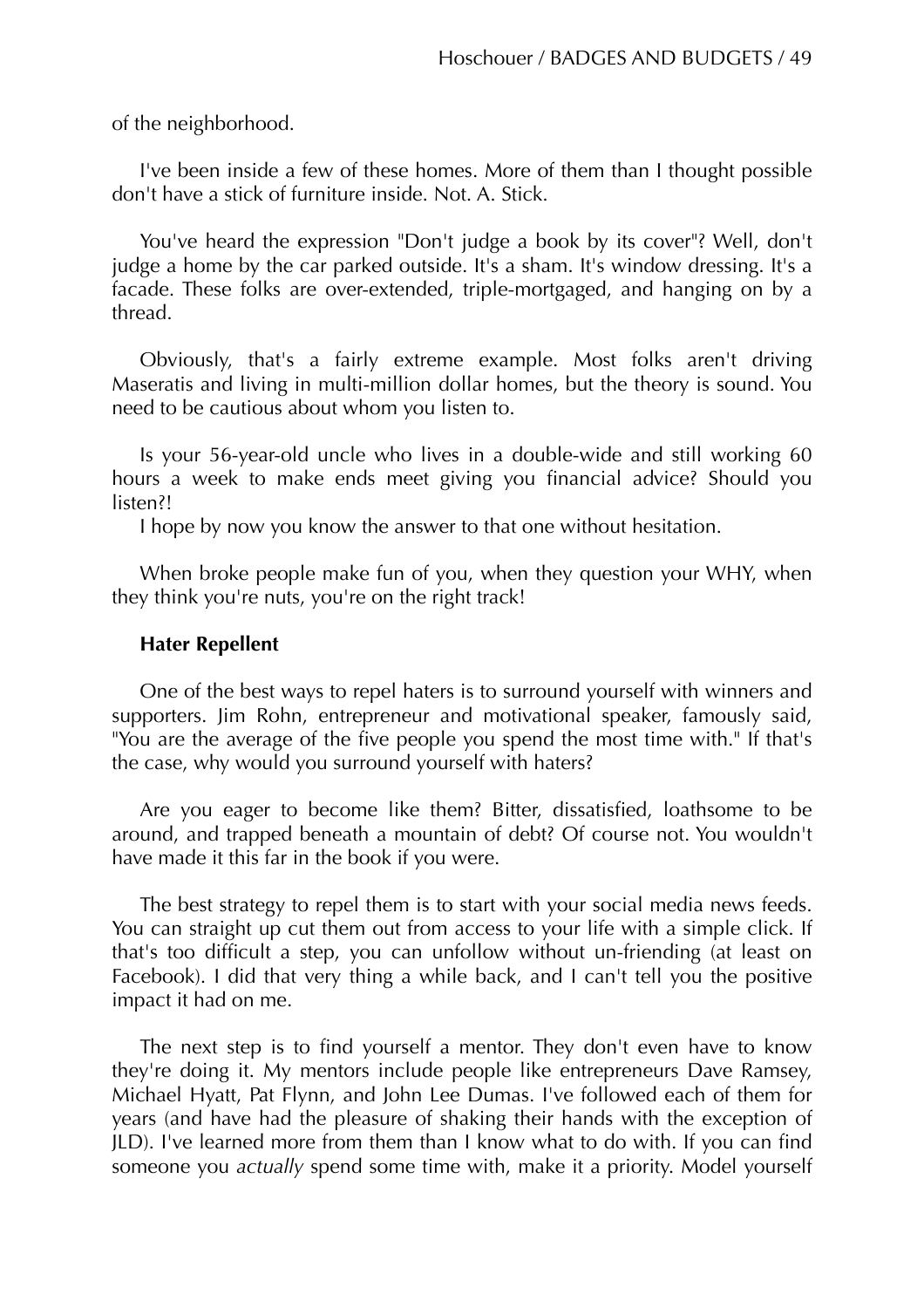after someone who has accomplished what you want. Ask them how they did it. *And then do that thing!*

Would you ask a morbidly obese man how to shave a minute off your best lap time running a mile? Would you ask a guy missing four fingers the best method to run a table saw?

Would you ask a motor cop how to give a warning?

MADNESS! Of course you wouldn't! You would find someone who can reliably do those things for direction and guidance.

Once you start taking these steps, something magical happens. The haters just disappear into the mist. It's as if they sense your impending success, and it affects them like a clove of garlic affects a vampire. You become the picture of success and when the haters look at themselves in the mirror, what they see depresses, frightens, or repulses them. You remind them of their own shortcomings, and no one enjoys that reflection.

I don't often advocate revenge, but, in this case, I like what British poet George Herbert said, "Living well is the best revenge."

#### *Fear*

Welcome to the ultimate stumbling block. Fear is a bitch. No two ways about it. This is going to sound counter-intuitive, but embrace the fear. I'm glad you're afraid. I want you afraid. Not terrified, but fearful all the same.

I know that doesn't sound too supportive, but let me explain. Think back to the REF. Do you think \$1,000 is going to solve any emergency that bumbles its way onto your doorstep? Of course not. Often, people talk about wanting to hit the VEF before the OWL--and it's a terrible idea.

Think about it. If you're comfortable, are you likely to want to get up and move? If you feel safe, are you going to be concerned about your situation?

No. No. No.

I don't want you to be so terrified that you're frightened into inaction. That's the extreme of the spectrum, but comfort and security are the other. I don't even want a "happy medium." I want you just afraid enough and uncomfortable enough to get up off the couch and working toward your goals.

Fear can be a fantastic motivator if identified, acknowledged, and controlled. It takes courage to do take these steps, friends, but remember: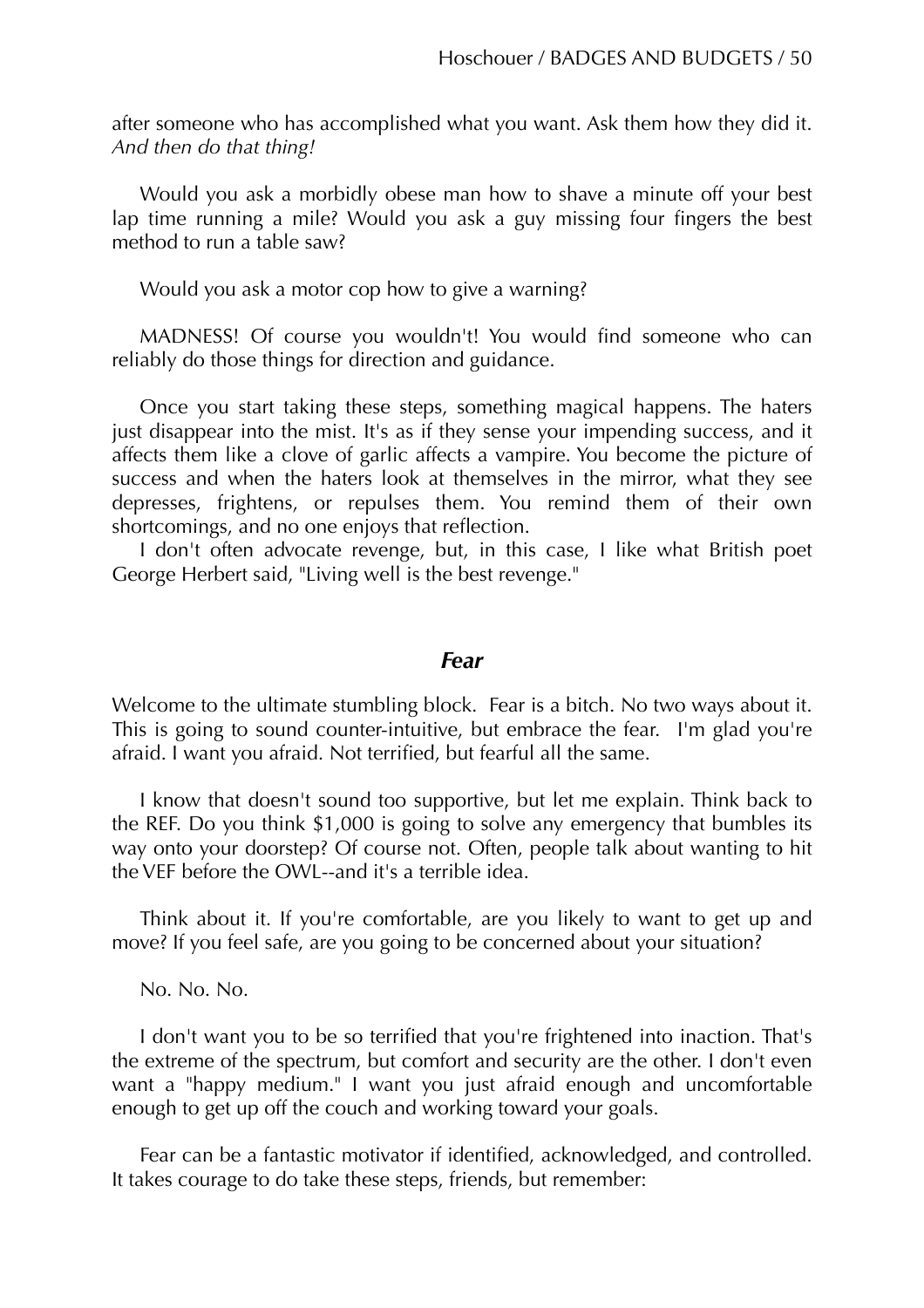#### **Courage isn't action in the absence of fear. It's action in spite of the fear.**

Whenever I think of this topic, I'm reminded of one of my earliest clients, Sean Eddy. He's given me permission to tell his story in these pages.

Sean is a paramedic in Texas. I've known Sean for awhile via social media. I've never shaken his hand, though I hope to one day soon. The first time we spoke was via Skype after Sean agreed to be my client. He sent me the payment knowing only a little of my story after following it on my [blog.](http://motorcopblog.com/)

We talked for two hours. As part of my coaching, I send my clients some forms they need to fill out containing their financial obligations/payments so we can begin the process of creating a unique budget for them. When we started, Sean was \$1,500 in the hole every month. When I told him and he saw it on paper, the look on his face was one I can only describe as abject terror. The poor guy looked shell-shocked. I told him not to worry and that by the time we were done, things would look different.

I'm pretty sure he thought I was lying to him. By the time we finished our session, we had Sean at \$1,500 in the black every month. That's a \$3,000 change in position!

Sean's issue wasn't his income or his spending although he would spend the following months increasing the former and reducing the latter. He was simply disorganized. When I showed him in black and white how far we had brought him in a mere two hours, he was speechless. I was bouncing off the walls, but Sean didn't have the words to articulate how he felt.

I followed Sean's journey for the next 18 months checking in with him from time to time. I told him at our initial meeting about YNAB and he took to it immediately. Eighteen months after our first session, Sean posted he was debtfree as a status update on Facebook.

I immediately sent him a message: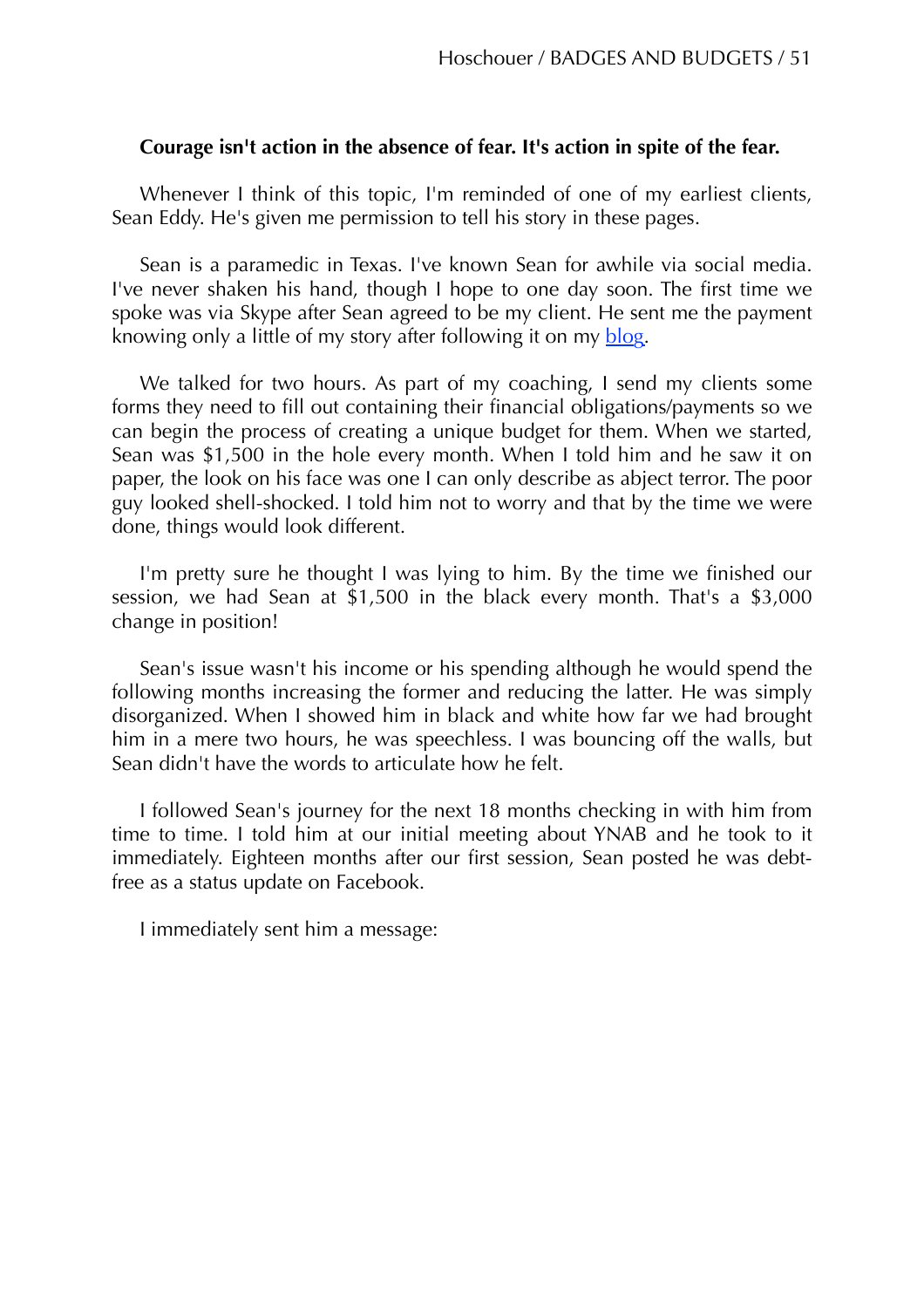

**Jason Hoschouer** DEBT FREE?!?!?

 $\Box$  1/7, 4:11pm

**Sean Eddy** Yep, as of this week

 $\Box$  1/7, 4:14pm

6 months of expenses coming next!

Man, it is such an amazing feeling. I actually went and got a part-time job dispatching for the Fire Marshall's office so that I can build my emergency fund faster and start saving to pay cash for a house

Did you catch it? He was debt-free and looking for ways to *make even more* to get his VEF completed faster. Do you think Sean's fear motivated or paralyzed him?

Sean paid off \$30,000 in 18 months making \$50,000/year. Sean didn't let fear control him. He controlled his fear and went after it with a vengeance. Sean is one of my favorite case studies because I'll never forget the fear rolling off him when first we talked. Eighteen months later, I never see Sean without a smile on his face.

We'll see more from Sean in a later chapter, but let me leave you with a message he sent me on the same day. Want to know what being debt-free feels like? Here's what Sean says:



# **Sean Eddy**

 $\Box$  1/7, 4:44pm

It's absolutely changed my life. Now all the money I get can go towards the things that are important, like spending time with my daughters and building a business / future. I seriously can't wait until I sign that check for my house. No rent, no house payment, nothing. It's going to be amazing.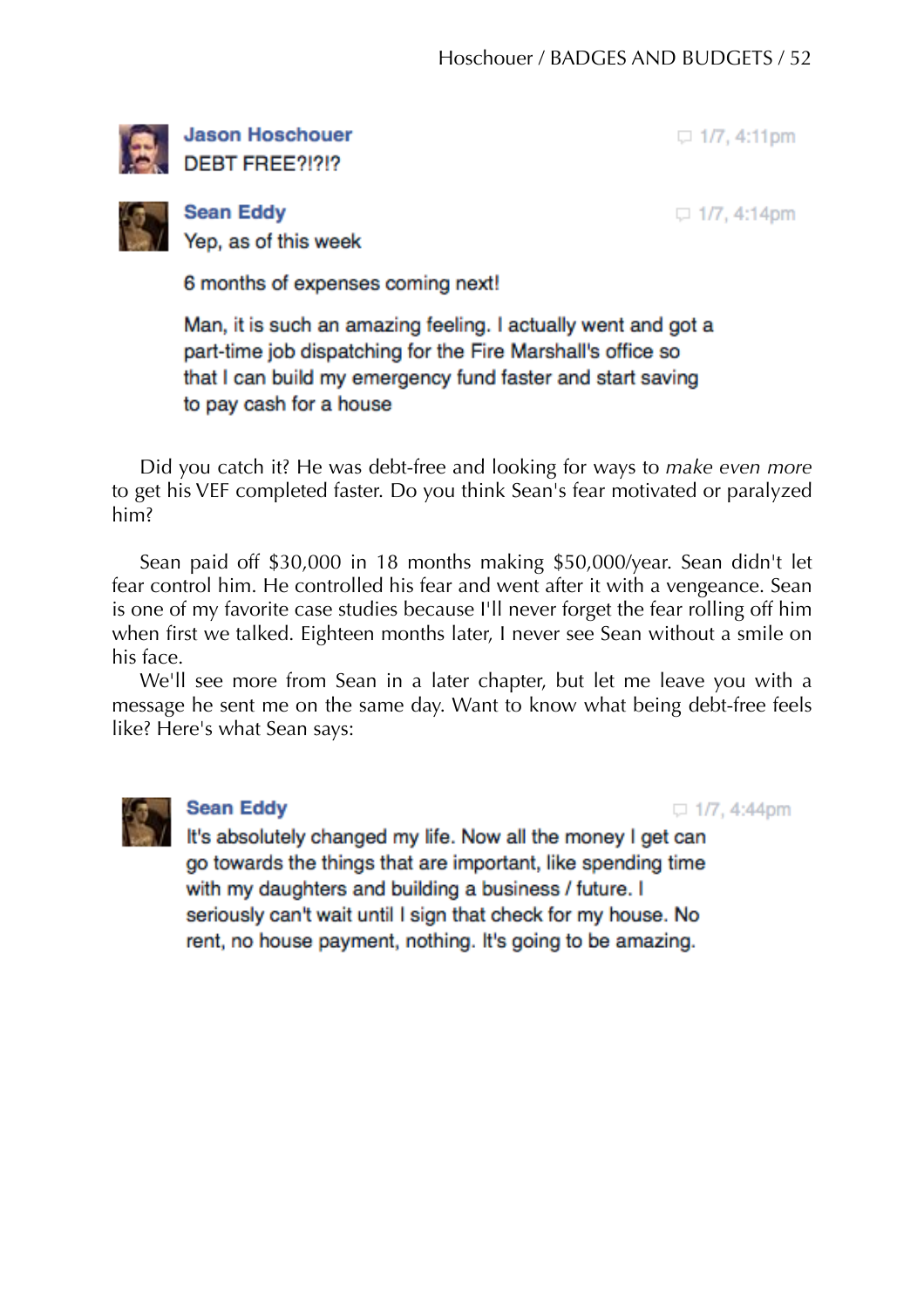# **CHAPTER SIX**

# *What Comes Next?*

# *Getting Organized*

I've been completely honest with you throughout this book, so I'm not going to stop now. This is where it gets really hard for you. This is where the work begins.

It's time to grab a pad of paper and a pencil and start to build your budget.

- You'll want to list all your bills making note of when they're due and their amounts. You need to collect and tabulate all your debts (with the exception of your mortgage, if applicable) and note when they're due and how much you owe. (This will become your OWL.)
- Find last month's pay stub. Is this what you can minimally count on every payday? Many people's checks can vary. For example, I get paid twice a month. Once on the 10th and once on the 25th. My 25th check is always the same, but my 10th check will change, depending on the amount of overtime, holiday, and court pay I may have had the previous month.

The point is you want to tally up how much you can expect to get paid *at minimum* and put it at the top a new sheet of paper. If/when the check is *more* than the minimum, this is gravy for you and you can apply it to whatever part of your Ops Plan you're in.

- Now, you have to prioritize your bills. This is where the FACTS come in. Don't let me catch you paying Visa before your mortgage. I will fly to your house and punch you in the spleen. (I may have to bring my buddy the Happy Medic with me, though, because I have no clue where the spleen is.)
- Once you take care of the FACTS, we move on to your sinking funds, envelopes (including your blow money) and whatever else requires your fiscal attention. If there's money left over, we look at your OWL.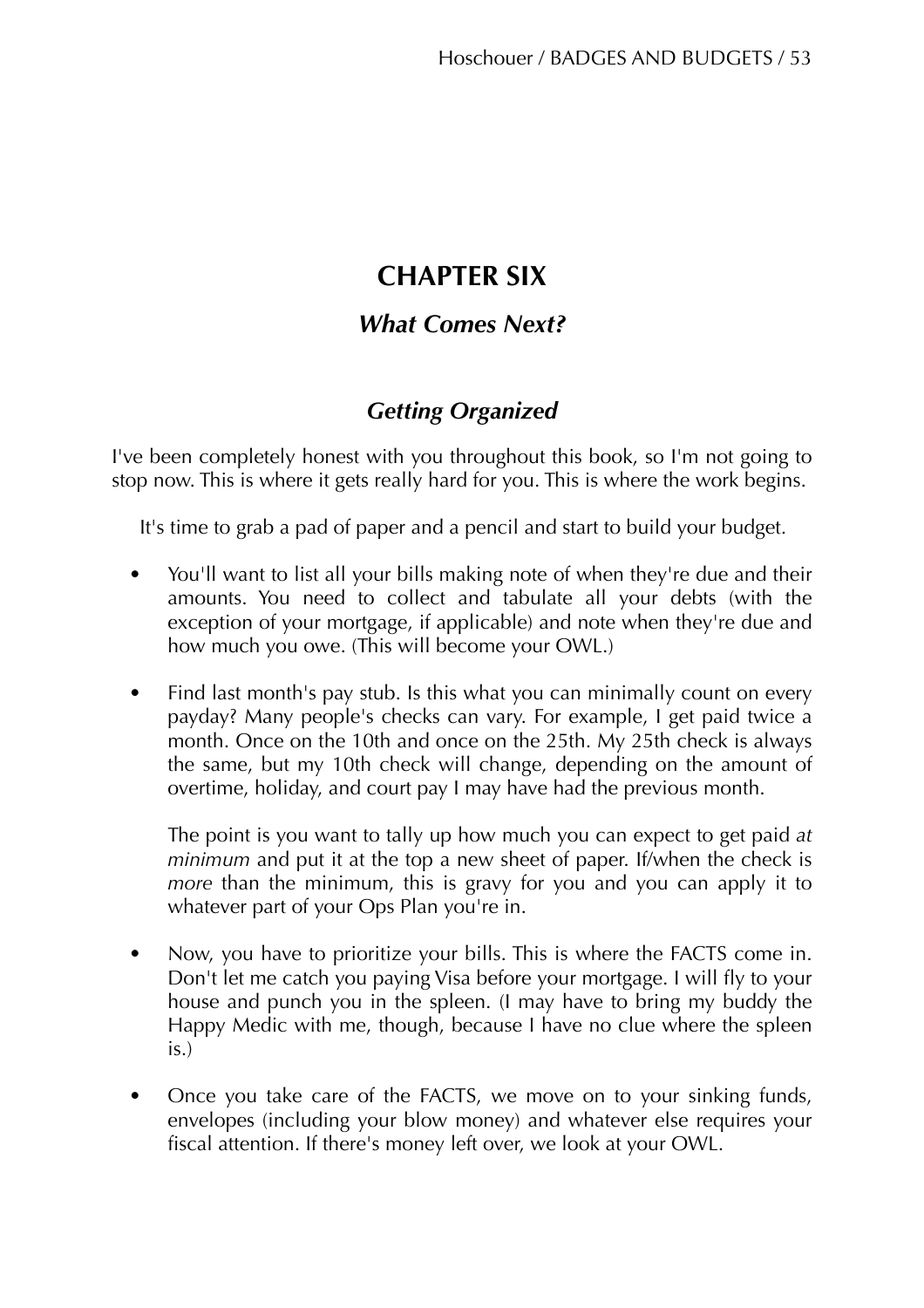• Make note of the minimum payments to each one and then return to the debt with the lowest balance. If you still have money left, this is what you'll throw it at (this is assuming your REF is complete. If not, the unallocated money goes there). Make it rain!

## **Process, Not an Event**

There's an important distinction to make here as we wrap up. What you've just read and will learn to do is a *lifelong process*. Reading this book was an event. You will always have it to refer to, of course, but you won't read it every time you get paid. What you will do every time you get paid is budget. *That* is the new process that will change your life. It takes time to get comfortable doing this.

It took Katie at least four or five months to dial in our budget. You may be faster or you may take longer. It's not a race or a competition, so don't make it one. You may try a few different methods in budgeting. Perhaps you try the triedand-true pencil and paper before you move up to YNAB. Maybe you're a Google whiz and can crank out a new budget in minutes.

Everyone's experience is different. The point is wherever you land on the budgeting tool decision, you will make a budget from this point on. For the rest of your life. Forever.

I'm not kidding or exaggerating.

This part may sound crazy to you, but if you're anything like me, you'll come to look forward to budget day.

I'm telling you right now as I write this with tears of joy in my eyes, the liberation I feel every month is intoxicating. To see my money working for me and providing memories and care for my family is a feeling I can't properly articulate.

It's a blessing beyond my comprehension, and I thank God every day for my wife telling me she was worried about our money.

That's where it all started.

# *Software*

In the Stumbling Blocks chapter, we talked about technology and the budgeting software, YNAB. This section, although brief, will give you a quick overview of the power of YNAB and how it can work to help keep you accountable and motivated.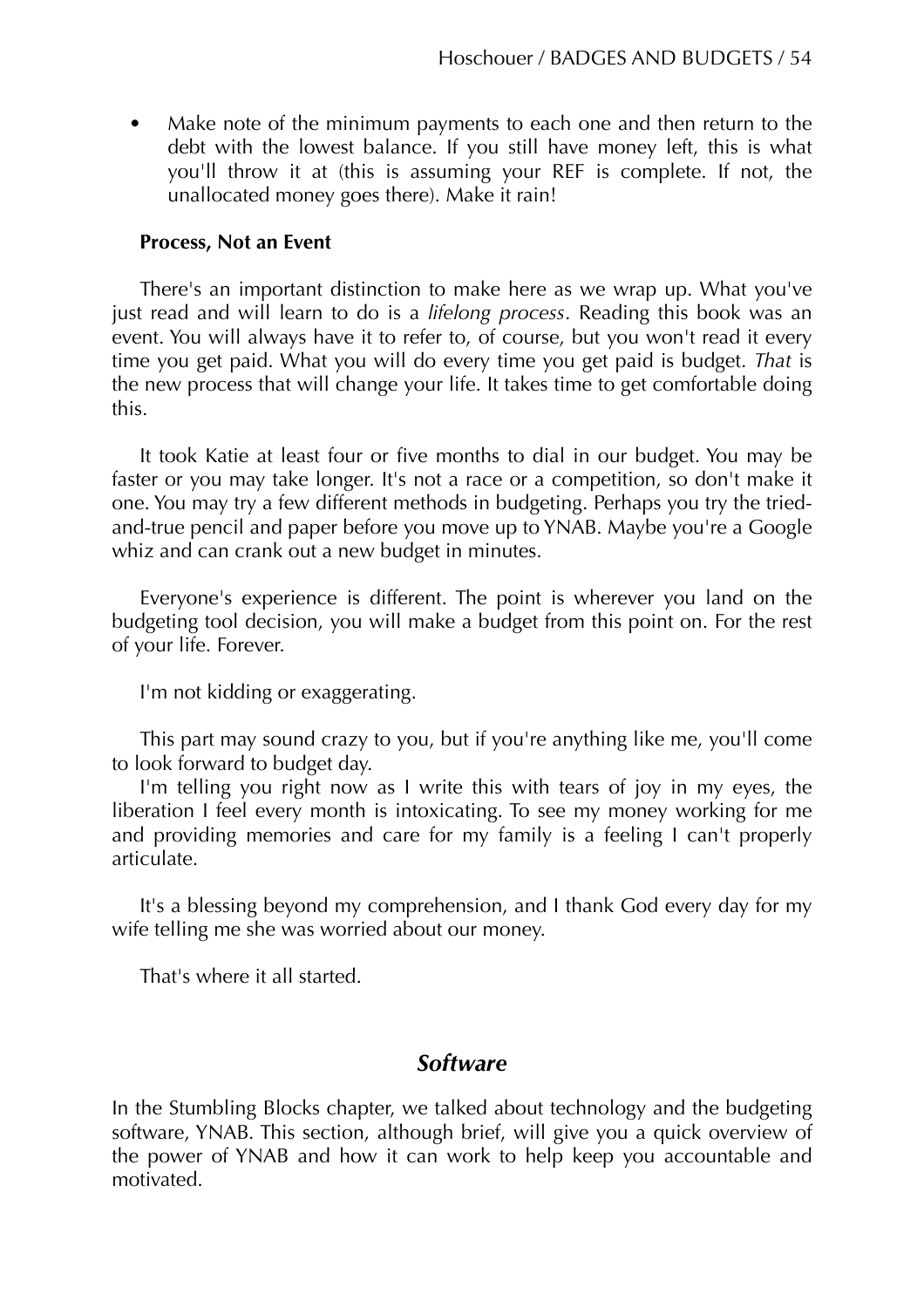## **Benefits**

There are a lot of reasons I love [YNAB](http://ynab.refr.cc/T6BBHJM). The biggest selling point for me was its [34-day free trial.](http://www.youneedabudget.com/download) It isn't a "light" version where you can't access all the functionality of a program. It gives you complete access to every aspect of the software. You can use the app on your smart device. You can import your bank statement(s). You can reconcile.

Truly, it's brilliant.

Next up is the training. It offers free, live workshops on a schedule. You simply pick the class you want and the time you want to attend, and you're in. No fuss, no muss. Here's the best part, though: Don't want to sit in front of your computer at the assigned time? No worries; *the staff emails you a recording of the class!*

That was a huge positive for me. With three little ones running around, their schedule didn't always jibe with mine. There's an advantage to attending live, of course, and that is to interact live with the teacher. You can ask questions in the chat and have them answered fairly quickly.

I took three of the classes so I could speak with some authority about the experience. They were worth my time, and they'll be worth yours, as well.

Here's a list of the classes YNAB offers as of the writing of this book:

- Getting Started with YNAB
- Budget Workshop
- Handling Credit Cards (I didn't take that one because I hate credit cards and haven't had any since 2010.)
- Reconciliation and Importing (Remember when I told you how important this step is? YNAB agrees!)
- Dealing with Different Pay Cycles

Each class lasts about an hour, but that isn't the end of the support. YNAB also has a forum in which people gather to ask their budgeting questions. It's a great resource to get some quick answers. Of course, YNAB has its own customer service, too, and you can always send an email. Every interaction I had with the customer service arm of YNAB was a positive experience. They have always been responsive, professional, and encouraging.

# **Giving Back**

I love a company that gives back, and YNAB is no different. In March 2014,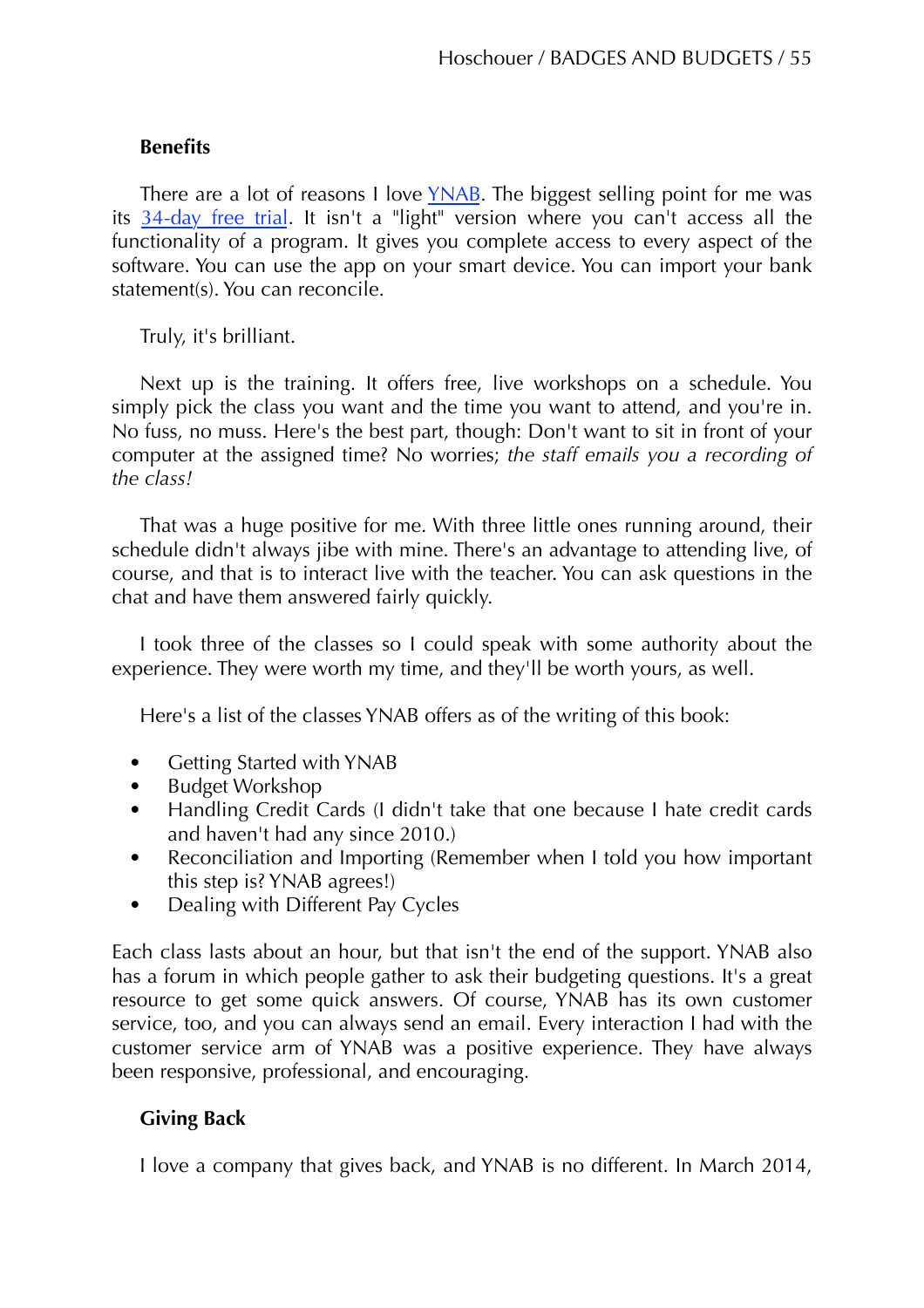the company announced YNAB would be [FREE for all college students.](http://www.youneedabudget.com/blog/2014/ynab-is-now-free-for-college-students/?inf_contact_key=4a2889f3f75ed3846861b903ab1fe309ee8f5d70a4090eaf62828e519188c66d) If you're a college student, know one, walk by one, tell them about this offer. You may very well change someone's life!

#### **Drawback**

The only drawback I see with YNAB is you need to be at least minimally computer literate to use it, but if you downloaded this book, I'm not too worried about your ability to make YNAB work for you.

There are those who believe starting with something as powerful as YNAB can be detrimental because perhaps the user hasn't exercised that budgeting muscle enough via pencil and paper. I believe that you should use whatever motivates you to start and keep going! If that's old school pencil and paper, I completely support you in that decision.

On the other hand, if you prefer to jump in with both feet and dedicate yourself to a new way of life (which is what you've done by getting to the end of this book, by the way; don't give up on that momentum or yourself!), YNAB can certainly help you along the way.

# *One-on-One Coaching*

#### **Why Coaching?**

I've already used the gym analogy. I can go to the gym and get some results. But, if I'm guided by a trainer, my results will be quicker and more noticeable.

Let's leave the gym but still use an athletic analogy. Peyton Manning is arguably one of the best, if not *the* best, quarterback to ever grace the NFL field. Men like Manning, Aaron Rodgers, and Tom Brady are like surgeons out there. They play at a level only the most elite athletes can hope to reach.

Sure, they've had coaching along the way, but surely at the level they've reached now, there's little they need to learn. They're self-contained football machines, right?

Of course not! Not only do they have the head coach of their respective teams, but each has a QB coach whose sole job is to train each man.

Do you know how many swing coaches Tiger Woods has had over the years? He's constantly working on his swing to improve.

Do you want to improve in any given aspect of your life? We've already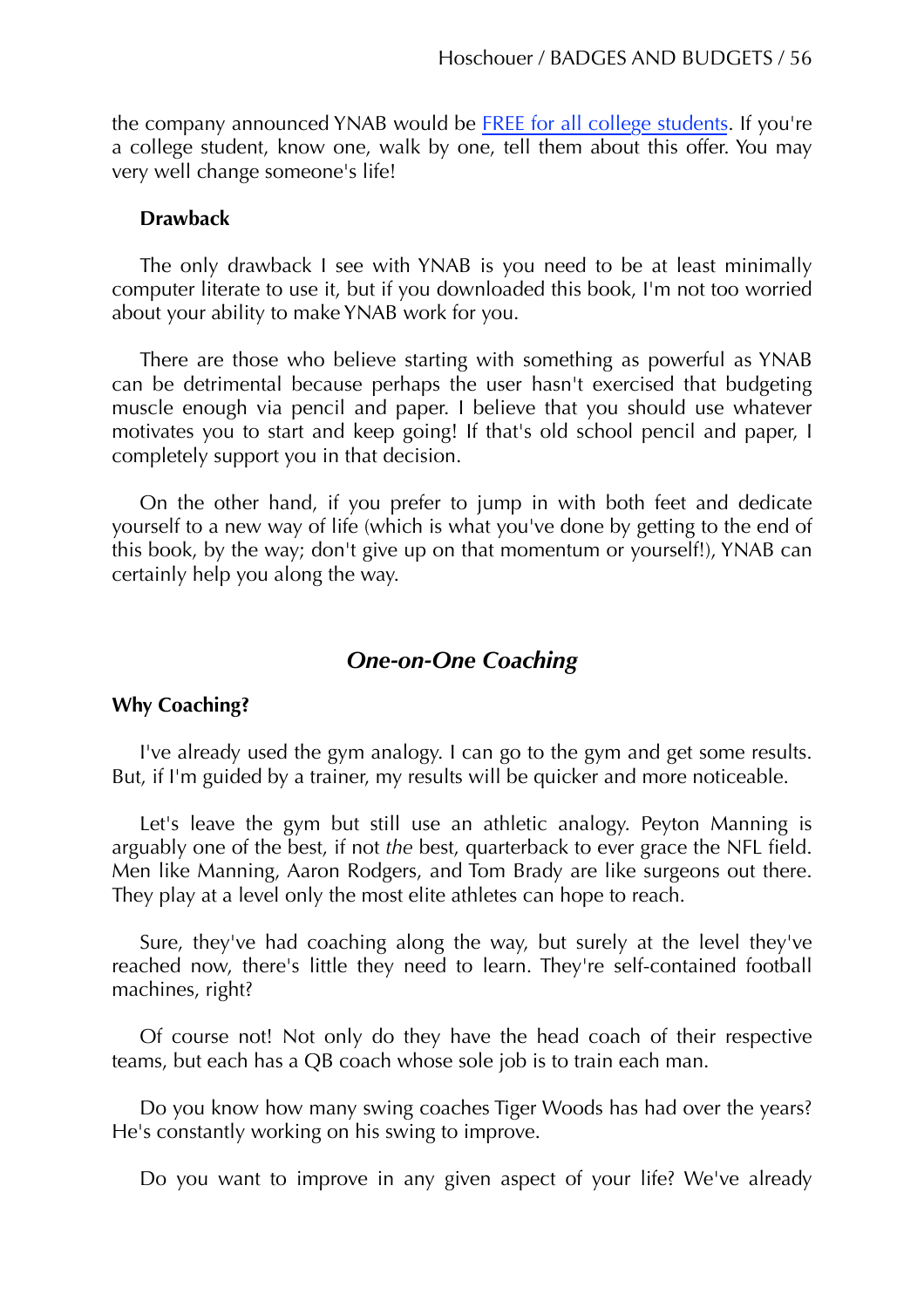talked about the importance of finding a mentor. But a coach can and should be more involved in the details than a mentor.

#### **What I Offer**

There are going to be anomalies in your experience that I didn't cover in this book. I'm happy to help you where I can. If your question is brief and easily answered in a quick email, I'm happy to help. You can email me at [Jason@TheMotorcopMindset.com](mailto:jason@themotorcopmindset.com) and it will be my pleasure to serve you.

There's no need to make an official commitment right off the bat. I offer every potential client a free 30-minute consultation. The purpose is to connect and spend some time getting to know one another. You already know my story, but I don't know yours. Everyone has different struggles, hurdles, and pain points. In 30 minutes, we'll find out whether I can be a resource. Not everyone I meet with becomes a client and that's okay. There has to be mutual benefit.

I've also created an online course, [Budgeting 101,](http://lawenforcementlearning.com/course/budgeting-101/) that walks you step-bystep how to create a unique and specific budget for *your* situation. It's an excellent follow-up to this book and I'm happy to offer you a 10% discount off the course fee. Simply follow this [link](http://lawenforcementlearning.com/course/budgeting-101/overview/) and enter "BadgesAndBudgets" as the coupon code for your 10% savings.

If once you've completed the online budgeting course, and you still need one-on-one coaching, I would be honored to guide you through whatever set of circumstances you want assistance with.

When you become a coaching client, you'll receive my custom personal finance forms, and we'll schedule our first session. Please fill the forms out as completely as possible and return them to me at least 24 hours prior to our session so I can review them and prepare for our time together.

The first session minimally lasts two hours. We will spend that time going over the forms. Basically, we conduct a forensic analysis of your finances. We'll touch on some of the concepts you've read in this book because, quite honestly, there's a huge benefit to repetition.

Clients are often surprised when I give them *more money* in their budget than they intended or had previously considered. At the end, even though we've added to their monthly outflow, they're shocked at how much money they have left over. It's a matter of organization, friends.

With the help of a financial coach, you can get that organization you desperately need in a fraction of the time you would otherwise.